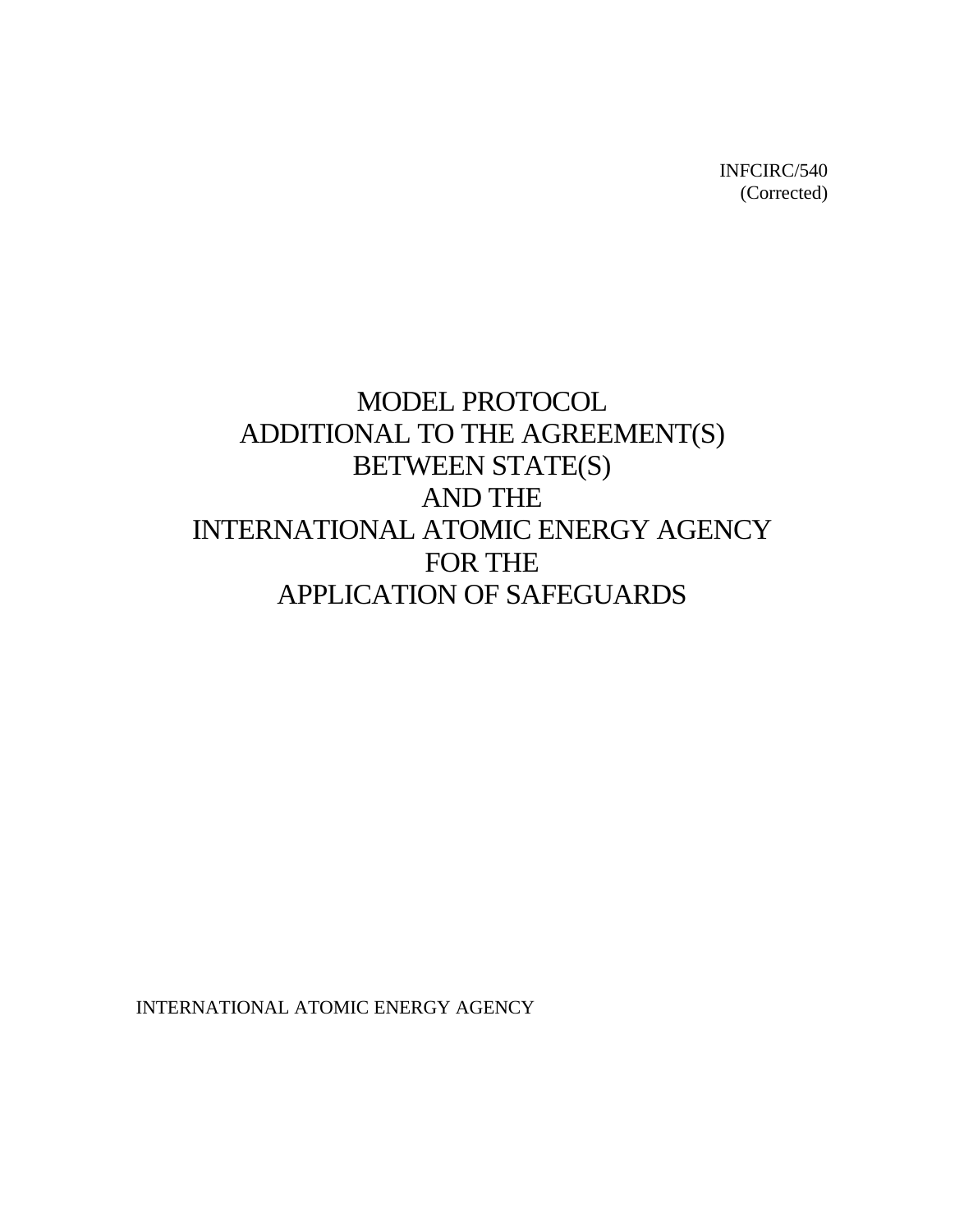[BACK OF COVER]

INFCIRC/540 Printed by the IAEA in Austria September 1997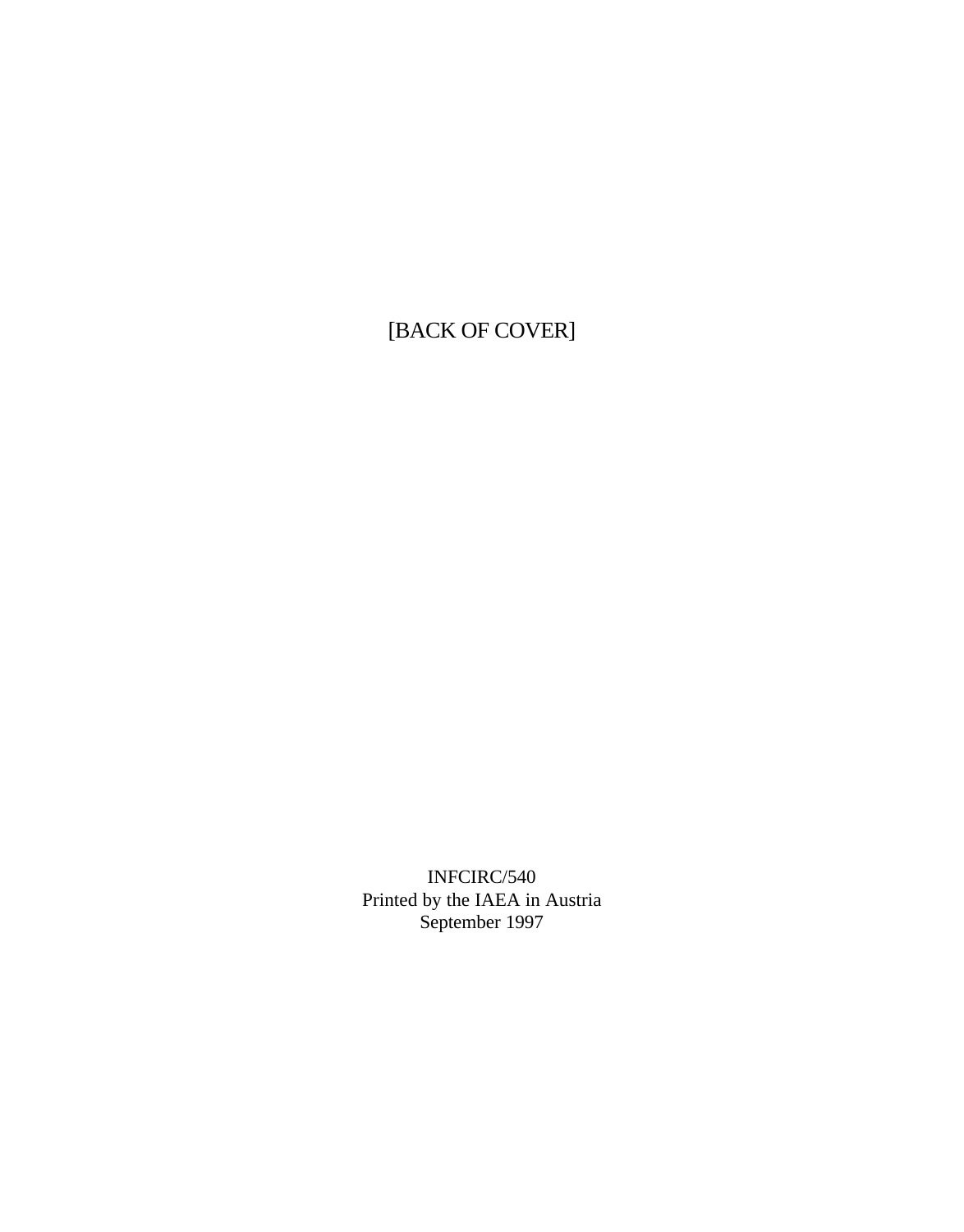## **Foreword**

This document is a model Additional Protocol designed for States having a Safeguards Agreement with the Agency, in order to strengthen the effectiveness and improve the efficiency of the safeguards system as a contribution to global nuclear nonproliferation objectives.

The Board of Governors has requested the Director General to use this Model Protocol as the standard for additional protocols that are to be concluded by States and other parties to comprehensive safeguards agreements with the Agency. Such protocols shall contain all of the measures in this Model Protocol.

The Board of Governors has also requested the Director General to negotiate additional protocols or other legally binding agreements with nuclear-weapon States incorporating those measures provided for in the Model Protocol that each nuclearweapon State has identified as capable of contributing to the non-proliferation and efficiency aims of the Protocol, when implemented with regard to that State, and as consistent with that State's obligations under Article I of the NPT.

The Board of Governors has further requested the Director General to negotiate additional protocols with other States that are prepared to accept measures provided for in the Model Protocol in pursuance of safeguards effectiveness and efficiency objectives.

In conformity with the requirements of the Statute, each individual Protocol or other legally binding agreement will require the approval of the Board and its authorization to the Director General to conclude and subsequently implement the Protocol so approved.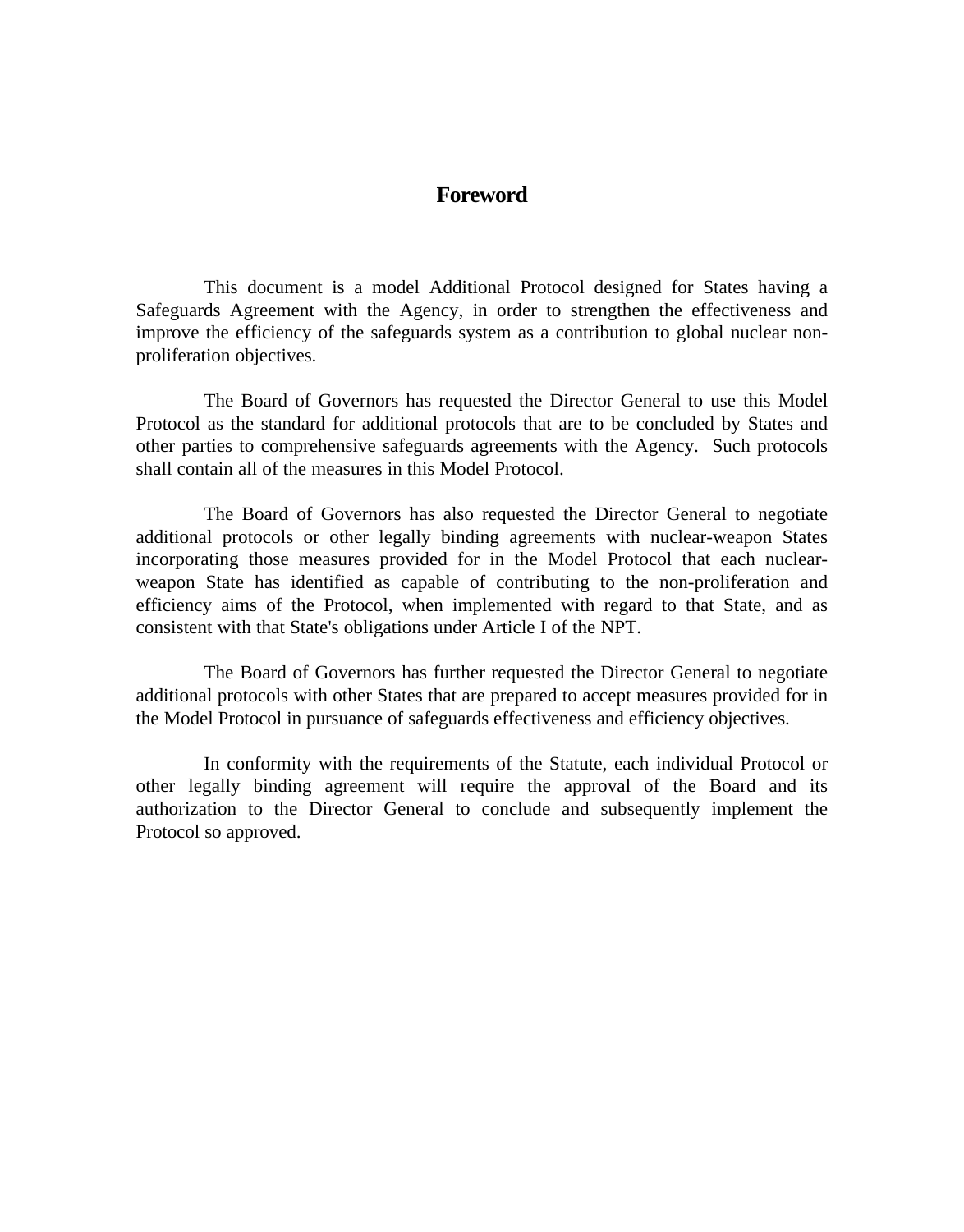# **CONTENTS**

|                                                                    | <b>Articles</b> |
|--------------------------------------------------------------------|-----------------|
| Preamble                                                           |                 |
| Relationship between the Protocol and the Safeguards Agreement     | 1               |
| Provision of information                                           | $2 - 3$         |
| Complementary access                                               | $4 - 10$        |
| Designation of Agency inspectors                                   | 11              |
| <b>Visas</b>                                                       | 12              |
| Subsidiary arrangements                                            | 13              |
| Communication systems                                              | 14              |
| Protection of confidential information                             | 15              |
| Annexes                                                            | 16              |
| Entry into force                                                   | 17              |
| Definitions                                                        | 18              |
|                                                                    |                 |
| <b>ANNEX I</b>                                                     | Pages           |
| List of activities referred to in Article 2.a.(iv) of the Protocol | $AI/1-3$        |
| <b>ANNEX II</b>                                                    |                 |
| List of specified equipment and non-nuclear material               |                 |

for the reporting of exports and imports according to Article 2.a.(ix) AII/1-42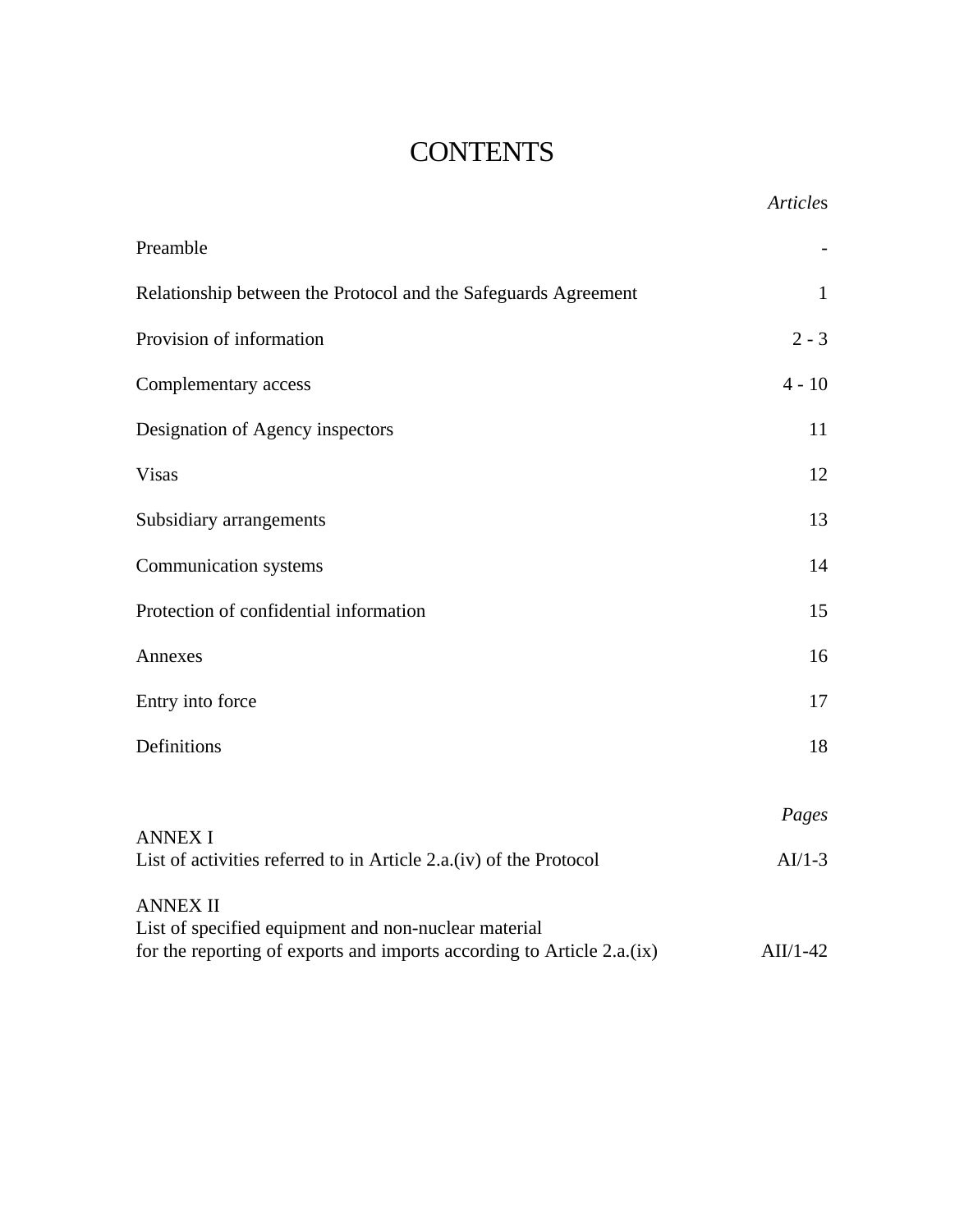# **MODEL PROTOCOL ADDITIONAL TO THE AGREEMENT(S) BETWEEN .......... AND THE INTERNATIONAL ATOMIC ENERGY AGENCY FOR THE APPLICATION OF SAFEGUARDS**

#### **Preamble**

WHEREAS .......... (hereinafter referred to as "..........") is a party to (an) Agreement(s) between .......... and the International Atomic Energy Agency (hereinafter referred to as the "Agency") for the application of safeguards [full title of the Agreement(s) to be inserted] (hereinafter referred to as the "Safeguards Agreement(s)"), which entered into force on ...........;

AWARE OF the desire of the international community to further enhance nuclear non-proliferation by strengthening the effectiveness and improving the efficiency of the Agency's safeguards system;

RECALLING that the Agency must take into account in the implementation of safeguards the need to: avoid hampering the economic and technological development of .......... or international co-operation in the field of peaceful nuclear activities; respect health, safety, physical protection and other security provisions in force and the rights of individuals; and take every precaution to protect commercial, technological and industrial secrets as well as other confidential information coming to its knowledge;

WHEREAS the frequency and intensity of activities described in this Protocol shall be kept to the minimum consistent with the objective of strengthening the effectiveness and improving the efficiency of Agency safeguards;

NOW THEREFORE .......... and the Agency have agreed as follows: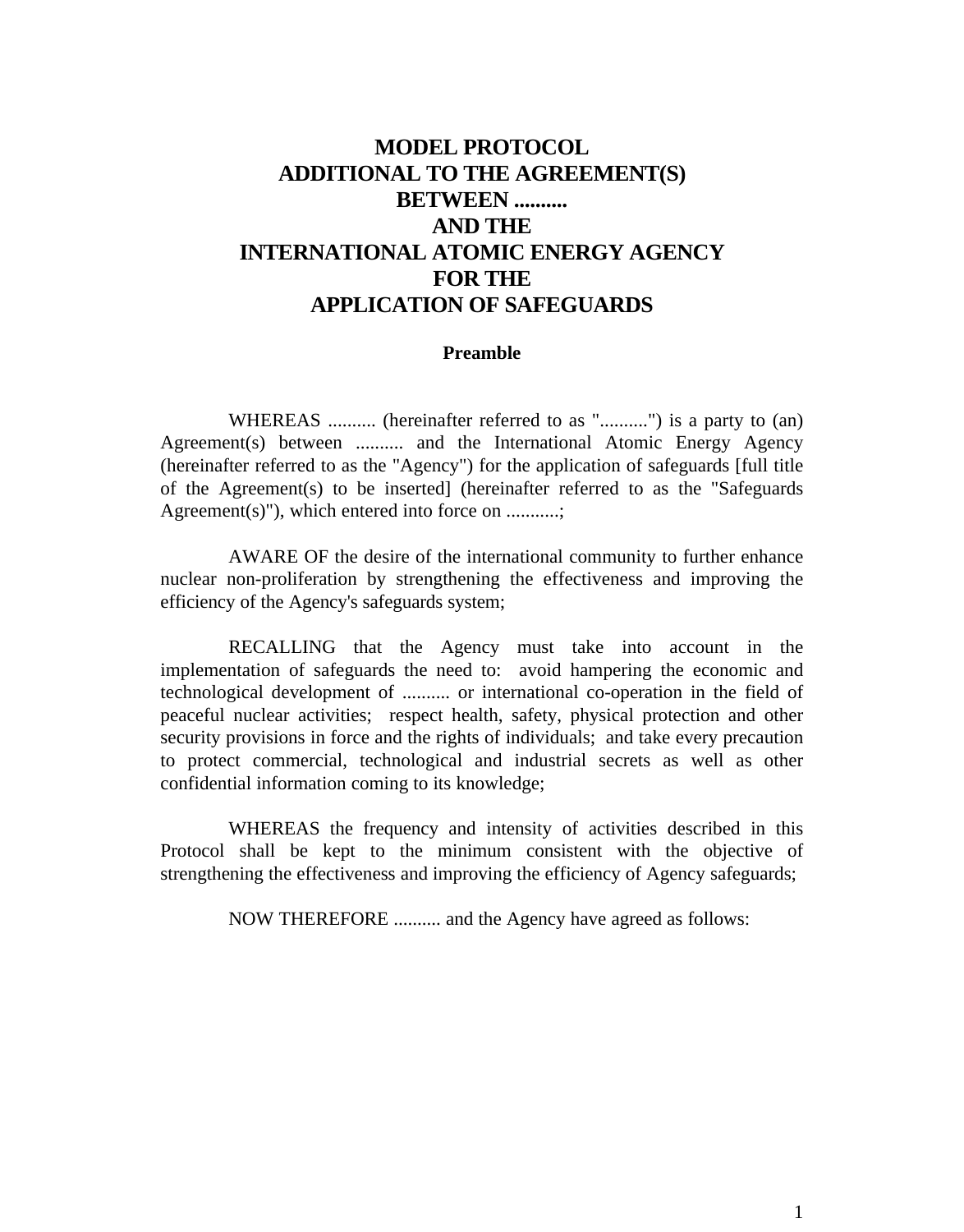# **RELATIONSHIP BETWEEN THE PROTOCOL AND THE SAFEGUARDS AGREEMENT**

#### Article 1

The provisions of the Safeguards Agreement shall apply to this Protocol to the extent that they are relevant to and compatible with the provisions of this Protocol. In case of conflict between the provisions of the Safeguards Agreement and those of this Protocol, the provisions of this Protocol shall apply.

#### **PROVISION OF INFORMATION**

#### Article 2

- a. .......... shall provide the Agency with a declaration containing:
	- (i) A general description of and information specifying the location of *nuclear fuel cycle-related research and development activities*<sup>1</sup> not involving *nuclear material* carried out anywhere that are funded, specifically authorized or controlled by, or carried out on behalf of, .......... .
	- (ii) Information identified by the Agency on the basis of expected gains in effectiveness or efficiency, and agreed to by .........., on operational activities of safeguards relevance at *facilities* and at *locations outside facilities* where *nuclear material* is customarily used.
	- (iii) A general description of each building on each *site*, including its use and, if not apparent from that description, its contents. The description shall include a map of the *site*.
	- (iv) A description of the scale of operations for each location engaged in the activities specified in Annex I to this Protocol.
	- (v) Information specifying the location, operational status and the estimated annual production capacity of uranium mines and concentration plants and thorium concentration plants, and the current annual production of such mines and concentration plants for .......... as a whole. .......... shall provide, upon request by the

-1

Terms in italics have specialized meanings, which are defined in Article 18 below.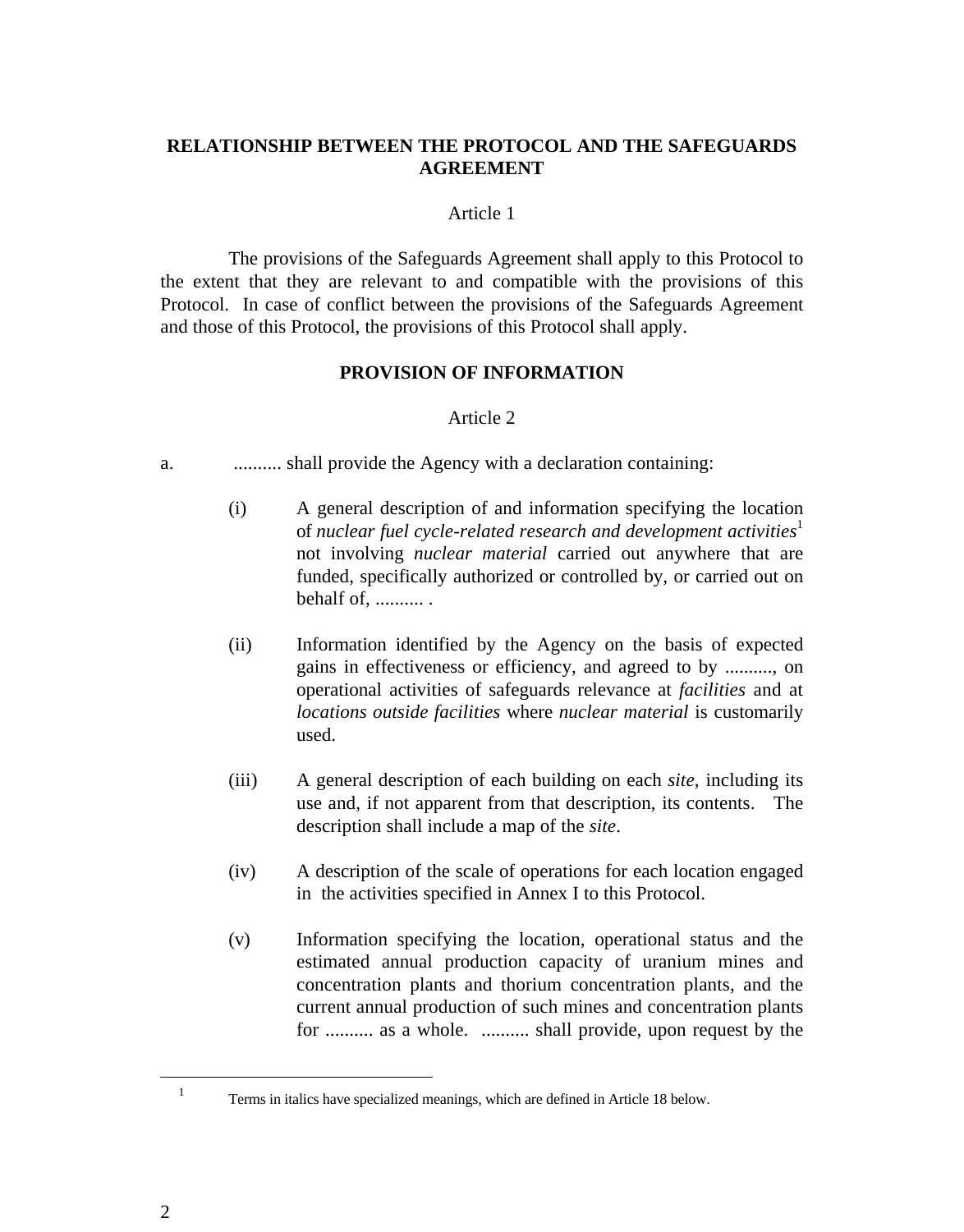Agency, the current annual production of an individual mine or concentration plant. The provision of this information does not require detailed *nuclear material* accountancy.

- (vi) Information regarding source material which has not reached the composition and purity suitable for fuel fabrication or for being isotopically enriched, as follows:
	- (a) The quantities, the chemical composition, the use or intended use of such material, whether in nuclear or non-nuclear use, for each location in ......... at which the material is present in quantities exceeding ten metric tons of uranium and/or twenty metric tons of thorium, and for other locations with quantities of more than one metric ton, the aggregate for .......... as a whole if the aggregate exceeds ten metric tons of uranium or twenty metric tons of thorium. The provision of this information does not require detailed *nuclear material* accountancy;
	- (b) The quantities, the chemical composition and the destination of each export out of .........., of such material for specifically non-nuclear purposes in quantities exceeding:
		- (1) Ten metric tons of uranium, or for successive exports of uranium from ........... to the same State, each of less than ten metric tons, but exceeding a total of ten metric tons for the year;
		- (2) Twenty metric tons of thorium, or for successive exports of thorium from .......... to the same State, each of less than twenty metric tons, but exceeding a total of twenty metric tons for the year;
	- (c) The quantities, chemical composition, current location and use or intended use of each import into .......... of such material for specifically non-nuclear purposes in quantities exceeding:
		- (1) Ten metric tons of uranium, or for successive imports of uranium into .......... each of less than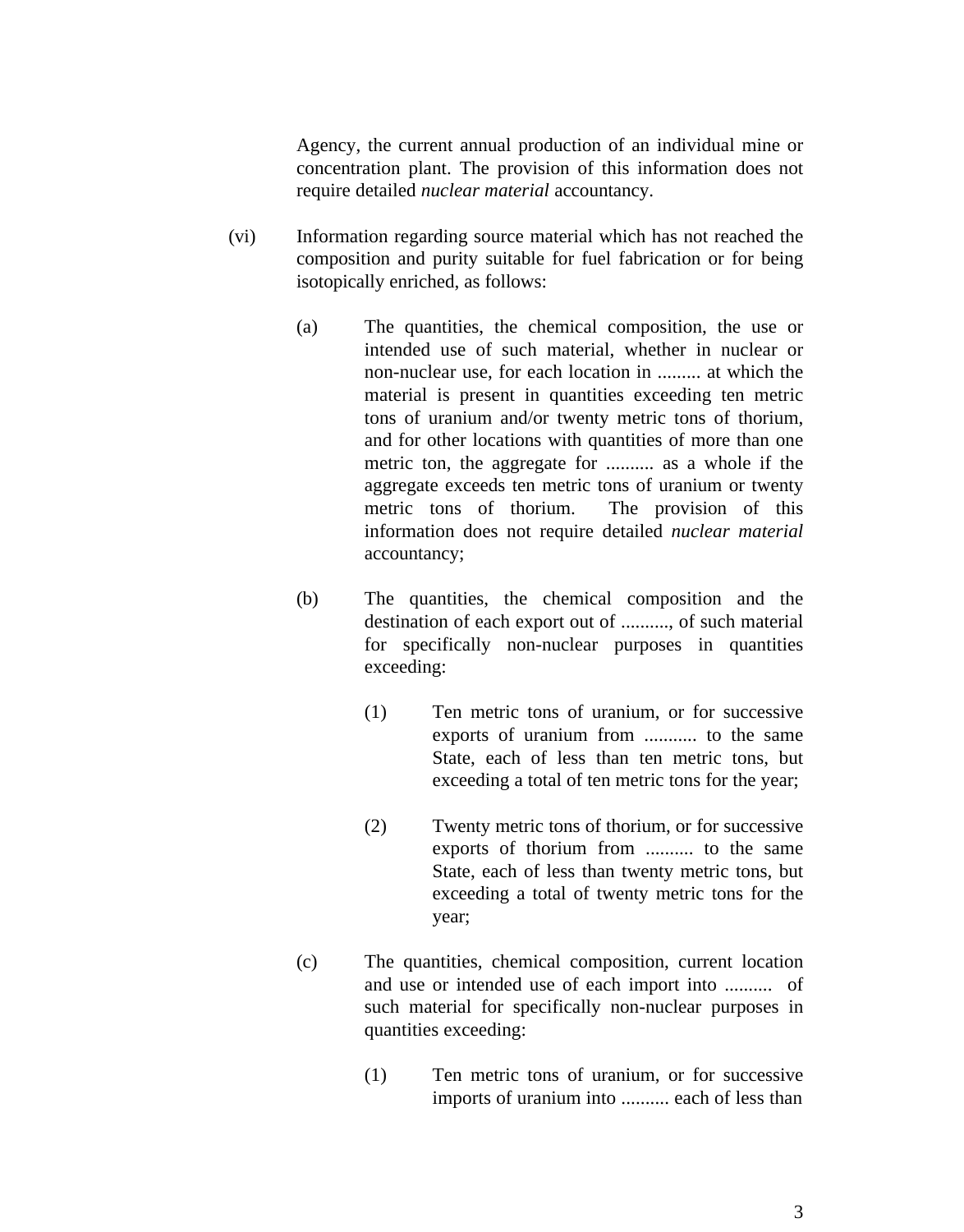ten metric tons, but exceeding a total of ten metric tons for the year;

(2) Twenty metric tons of thorium, or for successive imports of thorium into .......... each of less than twenty metric tons, but exceeding a total of twenty metric tons for the year;

it being understood that there is no requirement to provide information on such material intended for a non-nuclear use once it is in its non-nuclear end-use form.

- (vii) (a) Information regarding the quantities, uses and locations of *nuclear material* exempted from safeguards pursuant to [paragraph 37 of INFCIRC/153]<sup>2</sup>;
	- (b) Information regarding the quantities (which may be in the form of estimates) and uses at each location, of *nuclear material* exempted from safeguards pursuant to [paragraph 36(b) of INFCIRC/153] $^{2}$  but not yet in a non-nuclear end-use form, in quantities exceeding those set out in [paragraph 37 of INFCIRC/153] $^{2}$ . . The provision of this information does not require detailed *nuclear material* accountancy.
- (viii) Information regarding the location or further processing of intermediate or high-level waste containing plutonium, *high enriched uranium* or uranium-233 on which safeguards have been terminated pursuant to [paragraph 11 of INFCIRC/153] $<sup>2</sup>$ . For the</sup> purpose of this paragraph, "further processing" does not include repackaging of the waste or its further conditioning not involving the separation of elements, for storage or disposal.
- (ix) The following information regarding specified equipment and non-nuclear material listed in Annex II:
	- (a) For each export out of .......... of such equipment and material: the identity, quantity, location of intended use

-2

The reference to the corresponding provision of the relevant Safeguards Agreement should be inserted where bracketed references to INFCIRC/153 are made.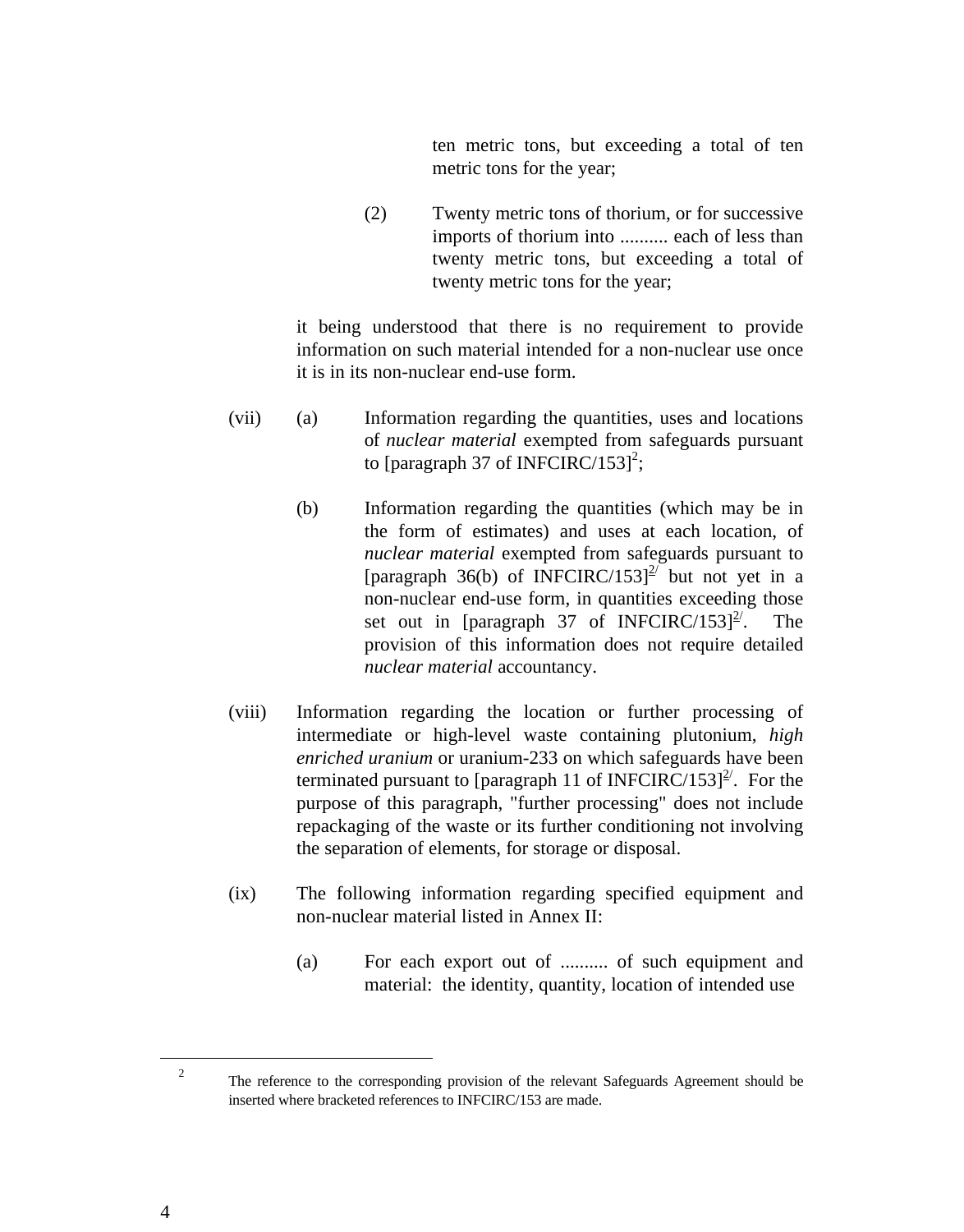in the receiving State and date or, as appropriate, expected date, of export;

- (b) Upon specific request by the Agency, confirmation by .........., as importing State, of information provided to the Agency by another State concerning the export of such equipment and material to …………….. .".
- (x) General plans for the succeeding ten-year period relevant to the development of the nuclear fuel cycle (including planned *nuclear fuel cycle-related research and development activities*) when approved by the appropriate authorities in .......... .
- b. .......... shall make every reasonable effort to provide the Agency with the following information:
	- (i) A general description of and information specifying the location of *nuclear fuel cycle-related research and development activities* not involving *nuclear material* which are specifically related to enrichment, reprocessing of nuclear fuel or the processing of intermediate or high-level waste containing plutonium, *high enriched uranium* or uranium-233 that are carried out anywhere in .......... but which are not funded, specifically authorized or controlled by, or carried out on behalf of, .......... . For the purpose of this paragraph, "processing" of intermediate or highlevel waste does not include repackaging of the waste or its conditioning not involving the separation of elements, for storage or disposal.
	- (ii) A general description of activities and the identity of the person or entity carrying out such activities, at locations identified by the Agency outside a *site* which the Agency considers might be functionally related to the activities of that *site*. The provision of this information is subject to a specific request by the Agency. It shall be provided in consultation with the Agency and in a timely fashion.
- c. Upon request by the Agency, .......... shall provide amplifications or clarifications of any information it has provided under this Article, in so far as relevant for the purpose of safeguards.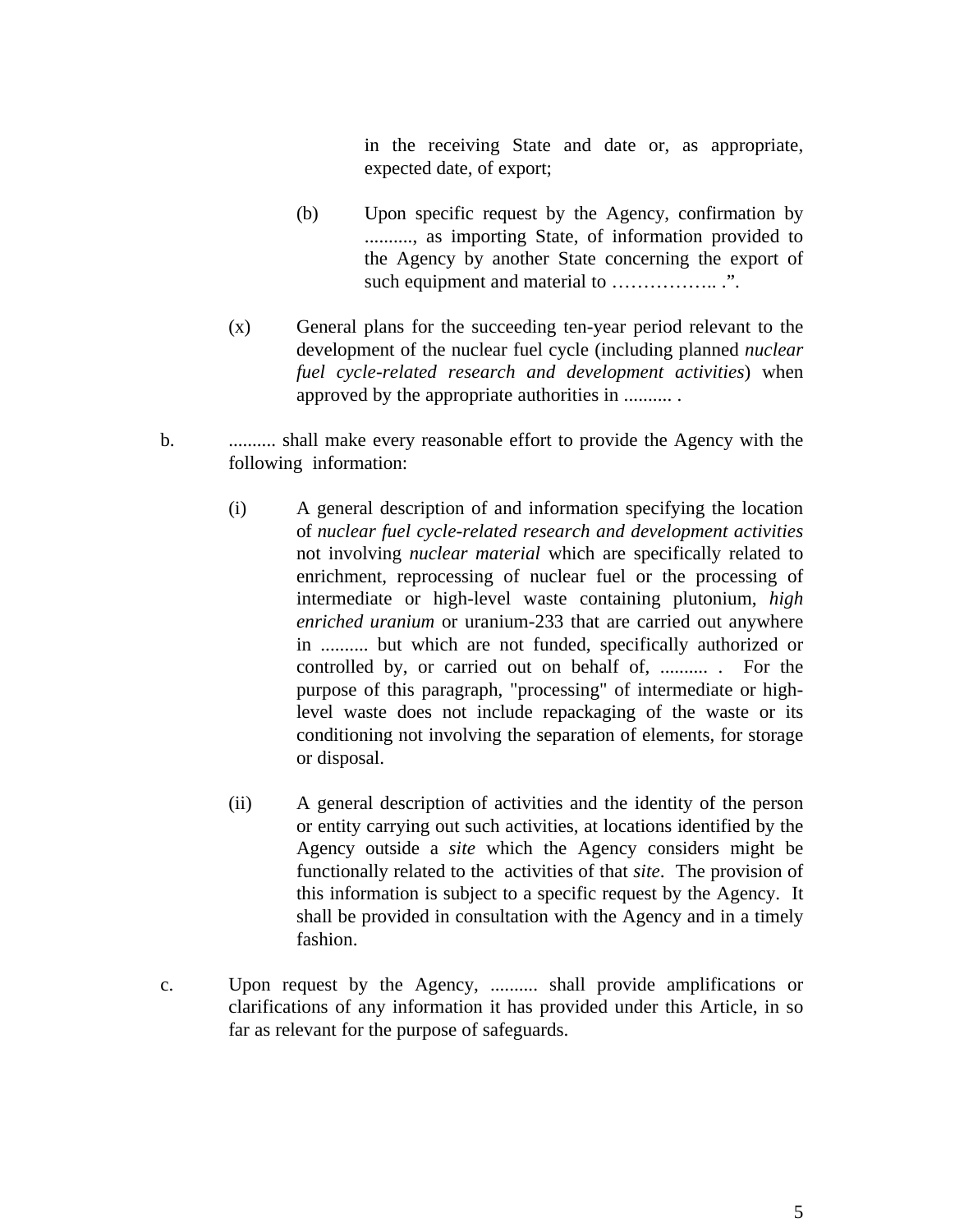#### Article 3

- a. .......... shall provide to the Agency the information identified in Article 2.a.(i), (iii), (iv), (v), (vi)(a), (vii) and (x) and Article 2.b.(i) within 180 days of the entry into force of this Protocol.
- b. .......... shall provide to the Agency, by 15 May of each year, updates of the information referred to in paragraph a. above for the period covering the previous calendar year. If there has been no change to the information previously provided, .......... shall so indicate.
- c. .......... shall provide to the Agency, by 15 May of each year, the information identified in Article 2.a.(vi)(b) and (c) for the period covering the previous calendar year.
- d. .......... shall provide to the Agency on a quarterly basis the information identified in Article 2.a.(ix)(a). This information shall be provided within sixty days of the end of each quarter.
- e. .......... shall provide to the Agency the information identified in Article 2.a.(viii) 180 days before further processing is carried out and, by 15 May of each year, information on changes in location for the period covering the previous calendar year.
- f. .......... and the Agency shall agree on the timing and frequency of the provision of the information identified in Article 2.a.(ii).
- g. .......... shall provide to the Agency the information in Article 2.a.(ix)(b) within sixty days of the Agency's request.

#### **COMPLEMENTARY ACCESS**

#### Article 4

The following shall apply in connection with the implementation of complementary access under Article 5 of this Protocol:

a. The Agency shall not mechanistically or systematically seek to verify the information referred to in Article 2; however, the Agency shall have access to: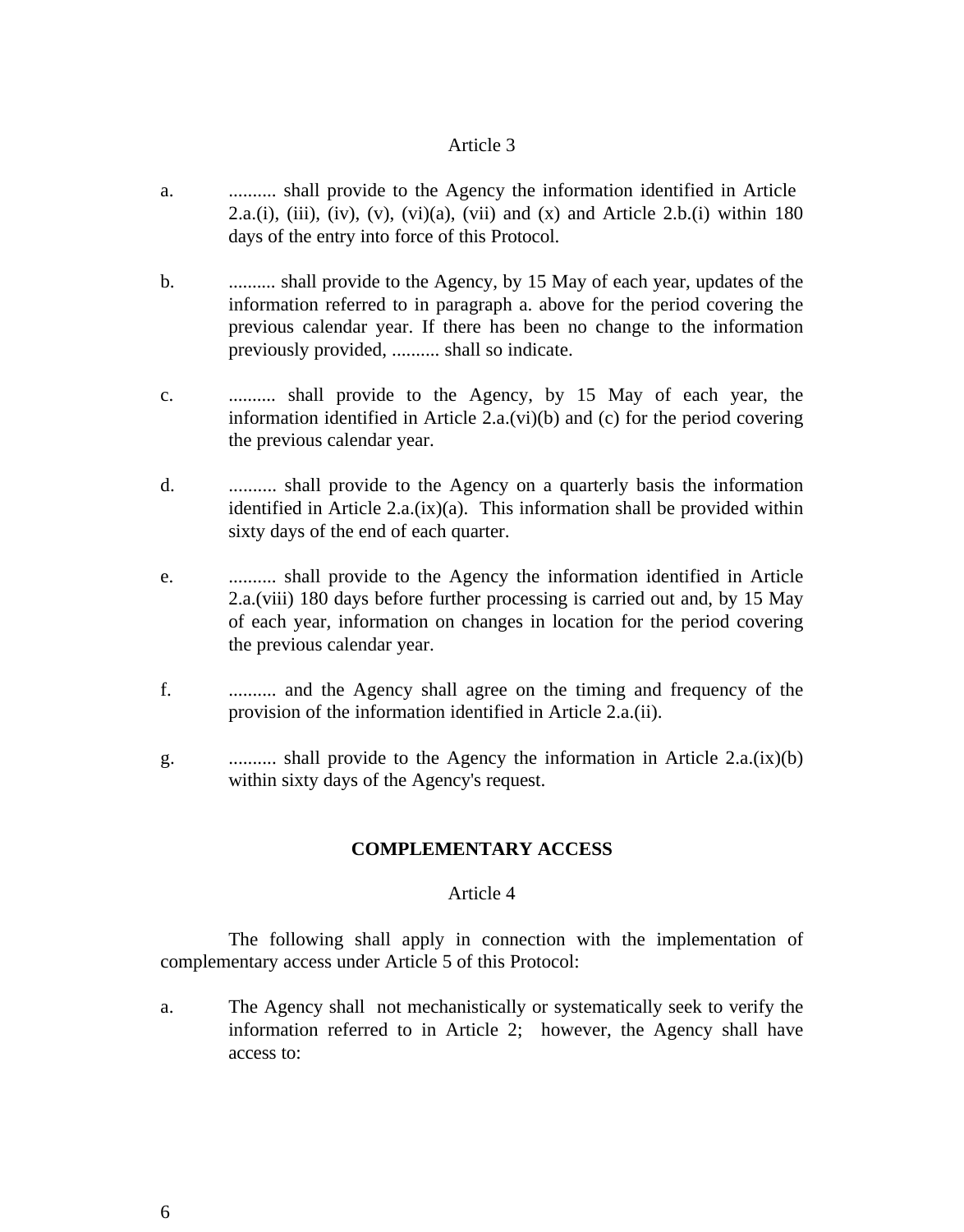- (i) Any location referred to in Article 5.a.(i) or (ii) on a selective basis in order to assure the absence of undeclared *nuclear material* and activities;
- (ii) Any location referred to in Article 5.b. or c. to resolve a question relating to the correctness and completeness of the information provided pursuant to Article 2 or to resolve an inconsistency relating to that information;
- (iii) Any location referred to in Article 5.a.(iii) to the extent necessary for the Agency to confirm, for safeguards purposes, ..........'s declaration of the decommissioned status of a *facility* or of a *location outside facilities* where *nuclear material* was customarily used.
- b. (i) Except as provided in paragraph (ii) below, the Agency shall give .......... advance notice of access of at least 24 hours;
	- (ii) For access to any place on a *site* that is sought in conjunction with design information verification visits or ad hoc or routine inspections on that *site*, the period of advance notice shall, if the Agency so requests, be at least two hours but, in exceptional circumstances, it may be less than two hours.
- c. Advance notice shall be in writing and shall specify the reasons for access and the activities to be carried out during such access.
- d. In the case of a question or inconsistency, the Agency shall provide .......... with an opportunity to clarify and facilitate the resolution of the question or inconsistency. Such an opportunity will be provided before a request for access, unless the Agency considers that delay in access would prejudice the purpose for which the access is sought. In any event, the Agency shall not draw any conclusions about the question or inconsistency until .......... has been provided with such an opportunity.
- e. Unless otherwise agreed to by .........., access shall only take place during regular working hours.
- f. .......... shall have the right to have Agency inspectors accompanied during their access by representatives of .........., provided that the inspectors shall not thereby be delayed or otherwise impeded in the exercise of their functions.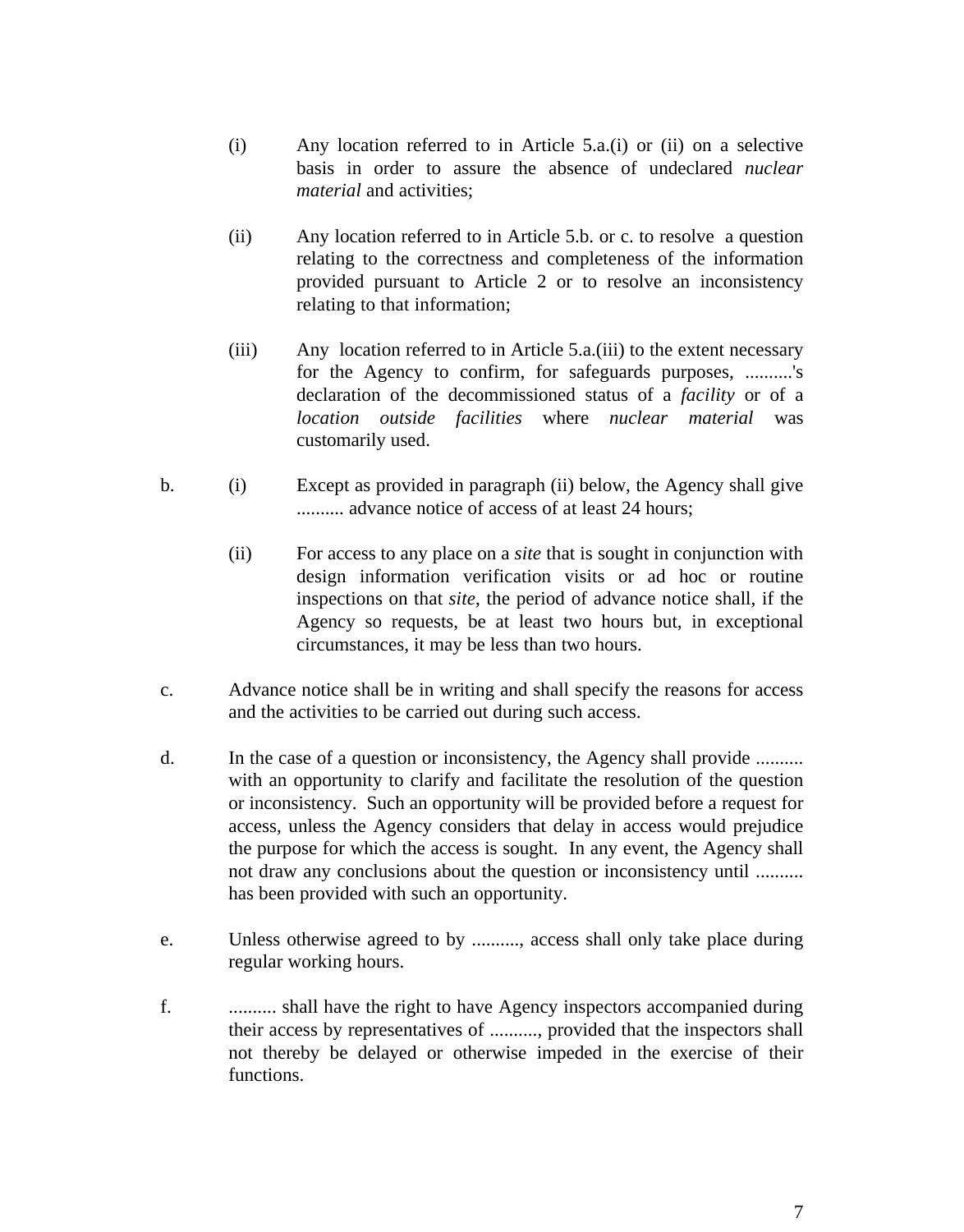#### Article 5

.......... shall provide the Agency with access to:

- a. (i) Any place on a *site*;
	- (ii) Any location identified by .......... under Article 2.a.(v)-(viii);
	- (iii) Any *decommissioned facility* or *decommissioned location outside facilities* where *nuclear material* was customarily used.
- b. Any location identified by .......... under Article 2.a.(i), Article 2.a.(iv), Article 2.a.(ix)(b) or Article 2.b, other than those referred to in paragraph a.(i) above, provided that if .......... is unable to provide such access, ......... shall make every reasonable effort to satisfy Agency requirements, without delay, through other means.
- c. Any location specified by the Agency, other than locations referred to in paragraphs a. and b. above, to carry out *location-specific environmental sampling*, provided that if ......... is unable to provide such access, ......... shall make every reasonable effort to satisfy Agency requirements, without delay, at adjacent locations or through other means.

#### Article 6

 When implementing Article 5, the Agency may carry out the following activities:

- a. For access in accordance with Article 5.a.(i) or (iii): visual observation; collection of environmental samples; utilization of radiation detection and measurement devices; application of seals and other identifying and tamper indicating devices specified in Subsidiary Arrangements; and other objective measures which have been demonstrated to be technically feasible and the use of which has been agreed by the Board of Governors (hereinafter referred to as the "Board") and following consultations between the Agency and ...........
- b. For access in accordance with Article 5.a.(ii): visual observation; item counting of *nuclear material*; non-destructive measurements and sampling; utilization of radiation detection and measurement devices; examination of records relevant to the quantities, origin and disposition of the material; collection of environmental samples; and other objective measures which have been demonstrated to be technically feasible and the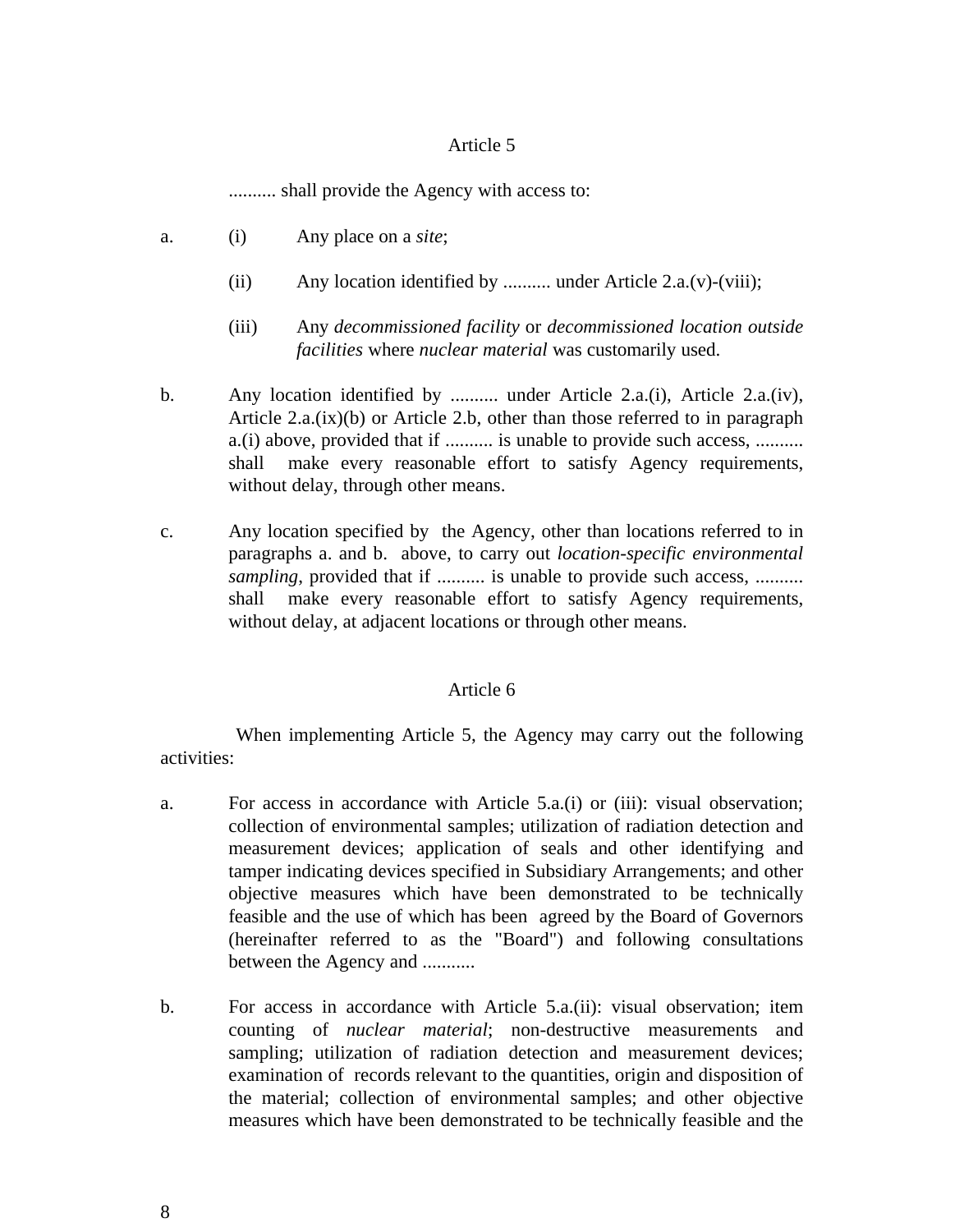use of which has been agreed by the Board and following consultations between the Agency and ...........

- c. For access in accordance with Article 5.b.: visual observation; collection of environmental samples; utilization of radiation detection and measurement devices; examination of safeguards relevant production and shipping records; and other objective measures which have been demonstrated to be technically feasible and the use of which has been agreed by the Board and following consultations between the Agency and ...........
- d. For access in accordance with Article 5.c.: collection of environmental samples and, in the event the results do not resolve the question or inconsistency at the location specified by the Agency pursuant to Article 5.c., utilization at that location of visual observation, radiation detection and measurement devices, and, as agreed by .......... and the Agency, other objective measures.

#### Article 7

- a. Upon request by .........., the Agency and .......... shall make arrangements for managed access under this Protocol in order to prevent the dissemination of proliferation sensitive information, to meet safety or physical protection requirements, or to protect proprietary or commercially sensitive information. Such arrangements shall not preclude the Agency from conducting activities necessary to provide credible assurance of the absence of undeclared *nuclear material* and activities at the location in question, including the resolution of a question relating to the correctness and completeness of the information referred to in Article 2 or of an inconsistency relating to that information.
- b. .......... may, when providing the information referred to in Article 2, inform the Agency of the places at a *site* or location at which managed access may be applicable.
- c. Pending the entry into force of any necessary Subsidiary Arrangements, ......... may have recourse to managed access consistent with the provisions of paragraph a. above.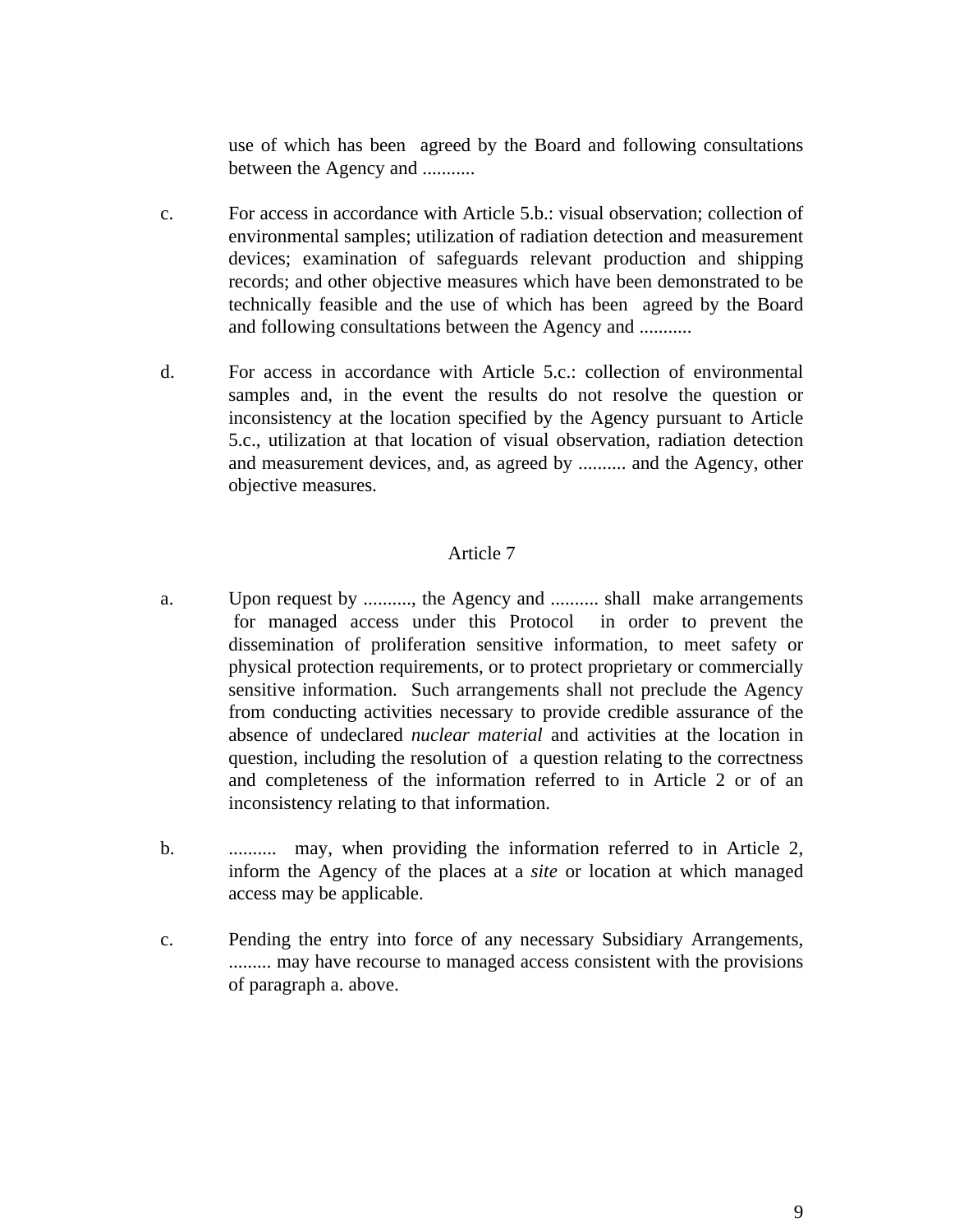# Article 8

Nothing in this Protocol shall preclude .......... from offering the Agency access to locations in addition to those referred to in Articles 5 and 9 or from requesting the Agency to conduct verification activities at a particular location. The Agency shall, without delay, make every reasonable effort to act upon such a request.

#### Article 9

.......... shall provide the Agency with access to locations specified by the Agency to carry out *wide-area environmental sampling*, provided that if .......... is unable to provide such access it shall make every reasonable effort to satisfy Agency requirements at alternative locations. The Agency shall not seek such access until the use of *wide-area environmental sampling* and the procedural arrangements therefor have been approved by the Board and following consultations between the Agency and ...........

#### Article 10

The Agency shall inform .......... of:

- a. The activities carried out under this Protocol, including those in respect of any questions or inconsistencies the Agency had brought to the attention of .........., within sixty days of the activities being carried out by the Agency.
- b. The results of activities in respect of any questions or inconsistencies the Agency had brought to the attention of .........., as soon as possible but in any case within thirty days of the results being established by the Agency.
- c. The conclusions it has drawn from its activities under this Protocol. The conclusions shall be provided annually.

#### **DESIGNATION OF AGENCY INSPECTORS**

#### Article 11

a. (i) The Director General shall notify .......... of the Board's approval of any Agency official as a safeguards inspector. Unless ..........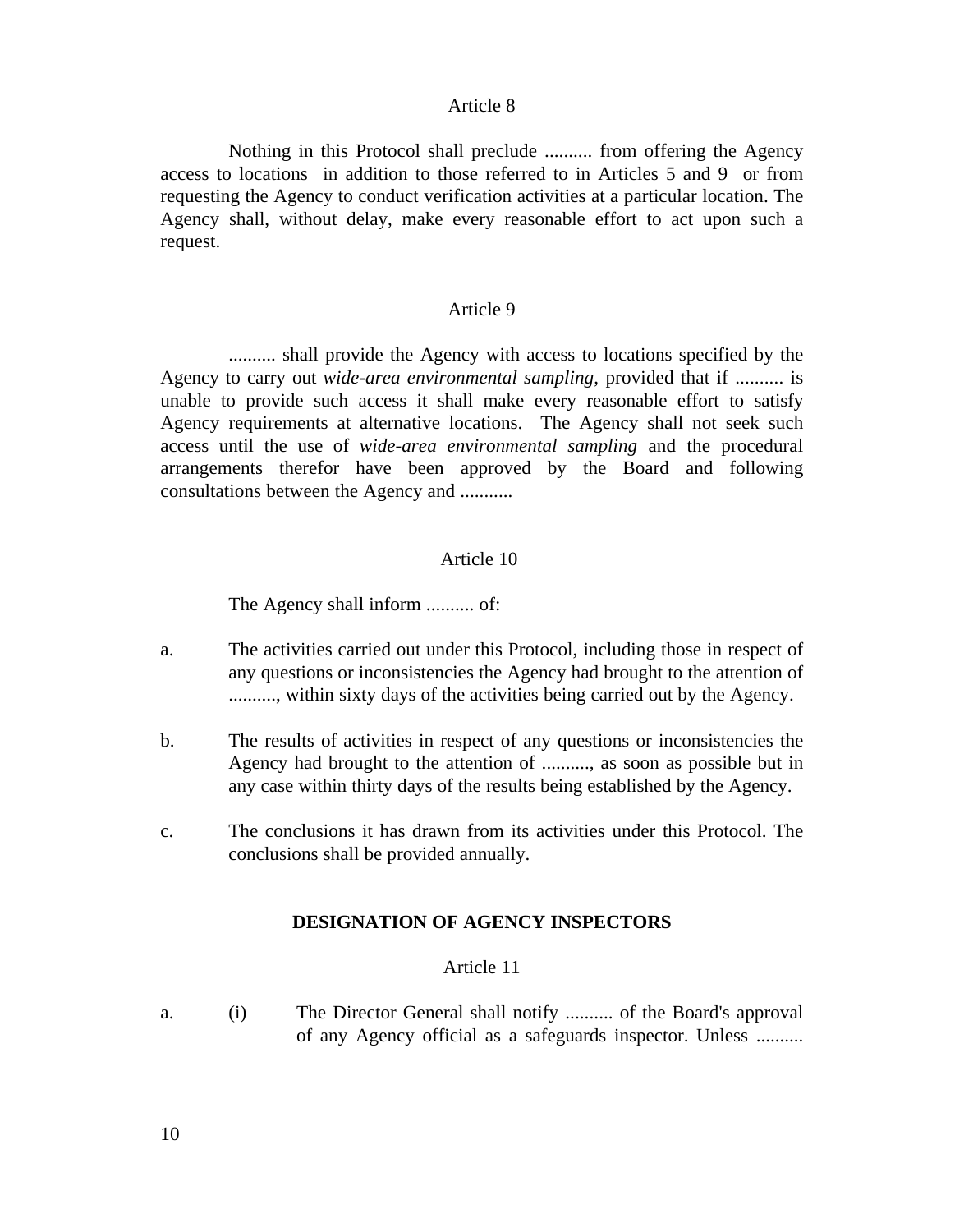advises the Director General of its rejection of such an official as an inspector for .......... within three months of receipt of notification of the Board's approval, the inspector so notified to .......... shall be considered designated to ........... ;

- (ii) The Director General, acting in response to a request by .......... or on his own initiative, shall immediately inform .......... of the withdrawal of the designation of any official as an inspector for .......... .
- b. A notification referred to in paragraph a. above shall be deemed to be received by .......... seven days after the date of the transmission by registered mail of the notification by the Agency to .......... .

#### **VISAS**

#### Article 12

.......... shall, within one month of the receipt of a request therefor, provide the designated inspector specified in the request with appropriate multiple entry/exit and/or transit visas, where required, to enable the inspector to enter and remain on the territory of .......... for the purpose of carrying out his/her functions. Any visas required shall be valid for at least one year and shall be renewed, as required, to cover the duration of the inspector's designation to .......... .

#### **SUBSIDIARY ARRANGEMENTS**

#### Article 13

- a. Where .......... or the Agency indicates that it is necessary to specify in Subsidiary Arrangements how measures laid down in this Protocol are to be applied, .......... and the Agency shall agree on such Subsidiary Arrangements within ninety days of the entry into force of this Protocol or, where the indication of the need for such Subsidiary Arrangements is made after the entry into force of this Protocol, within ninety days of the date of such indication.
- b. Pending the entry into force of any necessary Subsidiary Arrangements, the Agency shall be entitled to apply the measures laid down in this Protocol.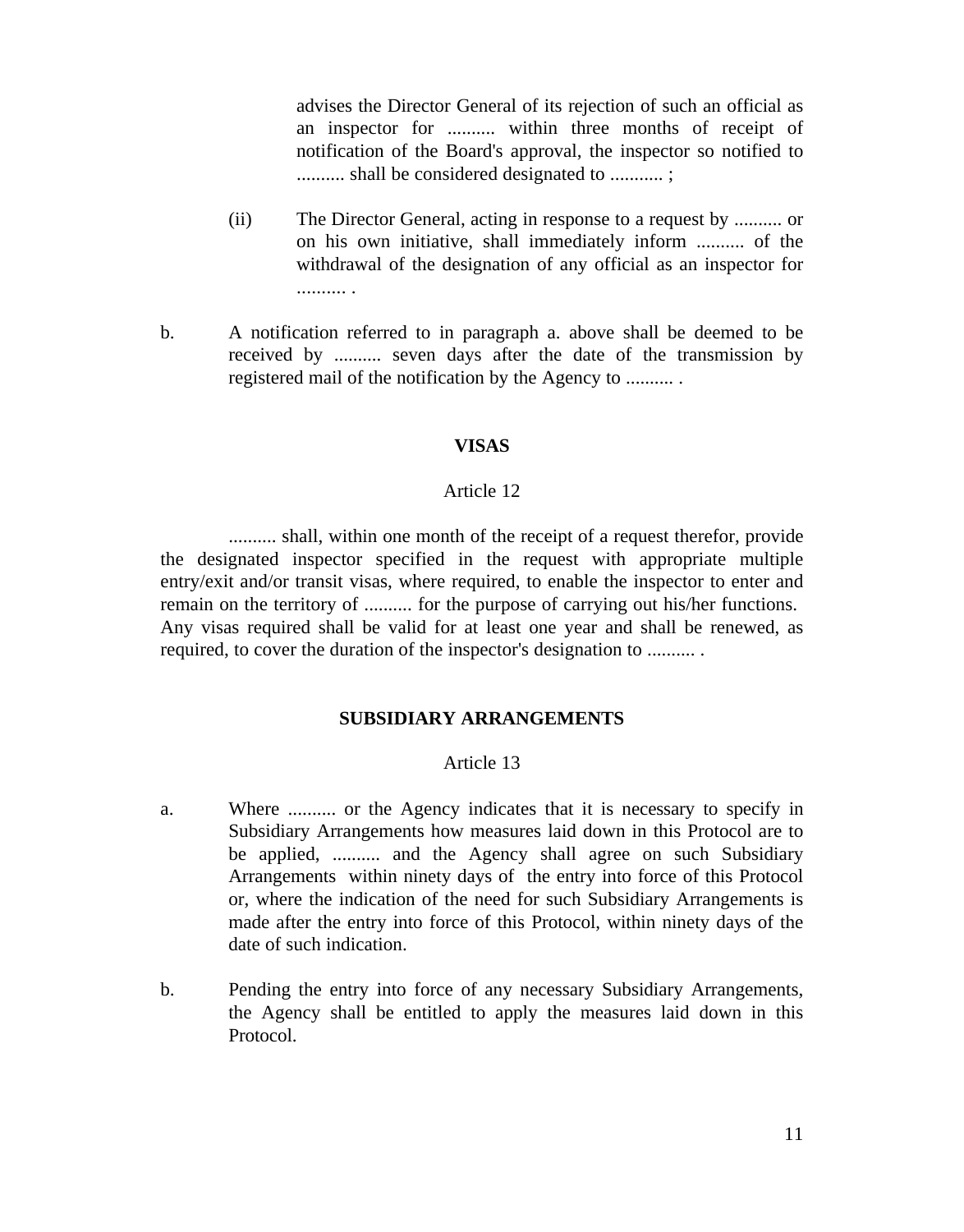#### **COMMUNICATIONS SYSTEMS**

#### Article 14

- a. .......... shall permit and protect free communications by the Agency for official purposes between Agency inspectors in .......... and Agency Headquarters and/or Regional Offices, including attended and unattended transmission of information generated by Agency containment and/or surveillance or measurement devices. The Agency shall have, in consultation with .........., the right to make use of internationally established systems of direct communications, including satellite systems and other forms of telecommunication, not in use in ........... At the request of .......... or the Agency, details of the implementation of this paragraph with respect to the attended or unattended transmission of information generated by Agency containment and/or surveillance or measurement devices shall be specified in the Subsidiary Arrangements.
- b. Communication and transmission of information as provided for in paragraph a. above shall take due account of the need to protect proprietary or commercially sensitive information or design information which .......... regards as being of particular sensitivity.

#### **PROTECTION OF CONFIDENTIAL INFORMATION**

#### Article 15

- a. The Agency shall maintain a stringent regime to ensure effective protection against disclosure of commercial, technological and industrial secrets and other confidential information coming to its knowledge, including such information coming to the Agency's knowledge in the implementation of this Protocol.
- b. The regime referred to in paragraph a. above shall include, among others, provisions relating to:
	- (i) General principles and associated measures for the handling of confidential information;
	- (ii) Conditions of staff employment relating to the protection of confidential information;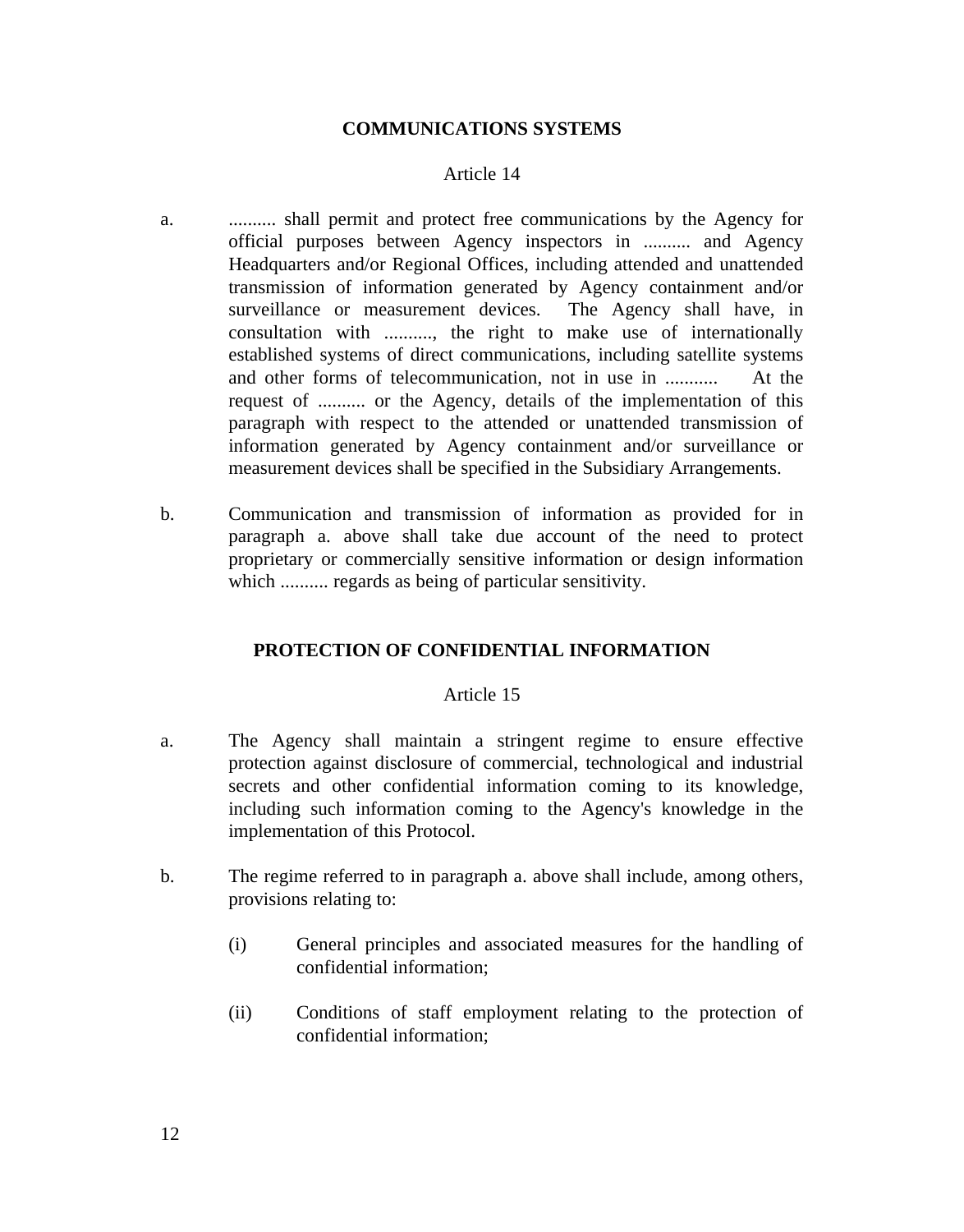- (iii) Procedures in cases of breaches or alleged breaches of confidentiality.
- c. The regime referred to in paragraph a. above shall be approved and periodically reviewed by the Board.

#### **ANNEXES**

#### Article 16

- a. The Annexes to this Protocol shall be an integral part thereof. Except for the purposes of amendment of the Annexes, the term "Protocol" as used in this instrument means the Protocol and the Annexes together.
- b. The list of activities specified in Annex I, and the list of equipment and material specified in Annex II, may be amended by the Board upon the advice of an open-ended working group of experts established by the Board. Any such amendment shall take effect four months after its adoption by the Board.

#### **ENTRY INTO FORCE**

#### Article 17

a. This Protocol shall enter into force

-3 on the date on which the Agency receives from .......... written notification that ..........'s statutory and/or constitutional requirements for entry into force have been met.

## $OR<sup>3</sup>$

upon signature by the representatives of .......... and the Agency.

The choice of alternative depends on the preference of the State concerned according to its internal legal requirements.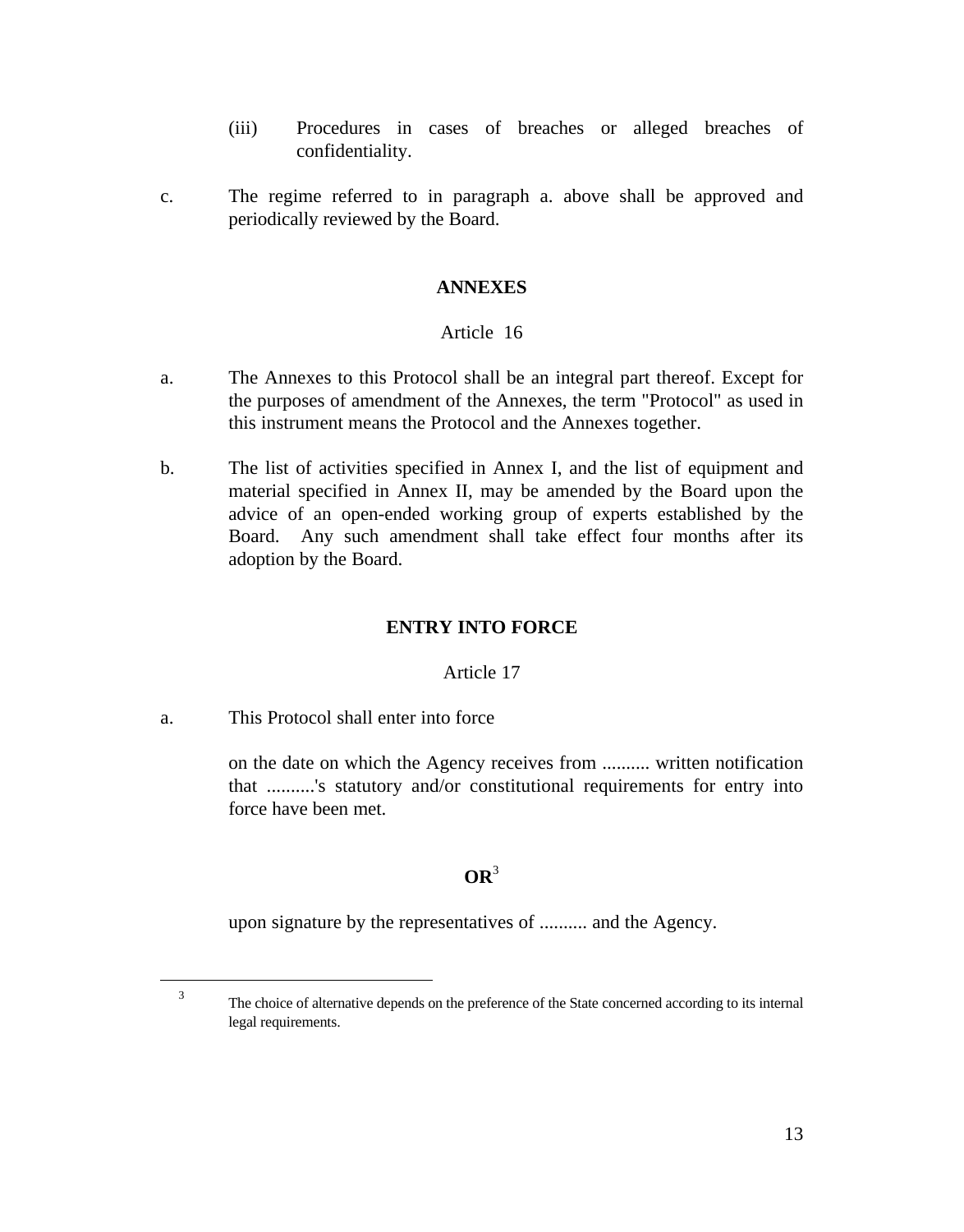- b. .......... may, at any date before this Protocol enters into force, declare that it will apply this Protocol provisionally.
- c. The Director General shall promptly inform all Member States of the Agency of any declaration of provisional application of, and of the entry into force of, this Protocol.

## **DEFINITIONS**

## Article 18

For the purpose of this Protocol:

- a. *Nuclear fuel cycle-related research and development activities* means those activities which are specifically related to any process or system development aspect of any of the following:
	- conversion of *nuclear material*,
	- enrichment of *nuclear material*,
	- nuclear fuel fabrication,
	- reactors,
	- critical facilities,
	- reprocessing of nuclear fuel,
	- processing (not including repackaging or conditioning not involving the separation of elements, for storage or disposal) of intermediate or high-level waste containing plutonium, *high enriched uranium* or uranium-233,

but do not include activities related to theoretical or basic scientific research or to research and development on industrial radioisotope applications, medical, hydrological and agricultural applications, health and environmental effects and improved maintenance.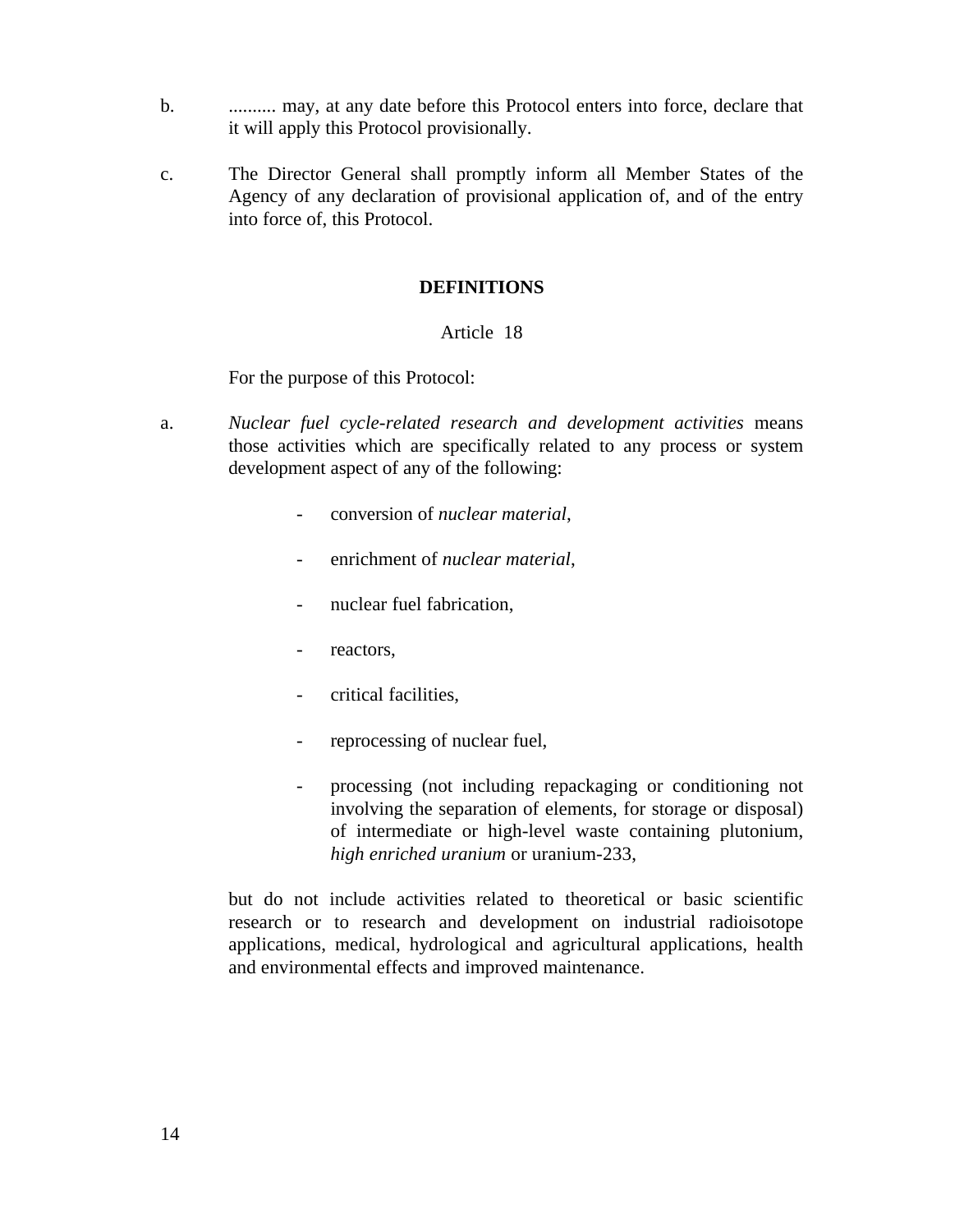- b. *Site* means that area delimited by .......... in the relevant design information for a *facility*, including a *closed-down facility*, and in the relevant information on a *location outside facilities* where *nuclear material* is customarily used, including a *closed-down location outside facilities* where *nuclear material* was customarily used (this is limited to locations with hot cells or where activities related to conversion, enrichment, fuel fabrication or reprocessing were carried out). It shall also include all installations, co-located with the *facility* or location, for the provision or use of essential services, including: hot cells for processing irradiated materials not containing *nuclear material*; installations for the treatment, storage and disposal of waste; and buildings associated with specified activities identified by .......... under Article 2.a.(iv) above.
- c. *Decommissioned facility* or *decommissioned location outside facilities* means an installation or location at which residual structures and equipment essential for its use have been removed or rendered inoperable so that it is not used to store and can no longer be used to handle, process or utilize *nuclear material*.
- d. *Closed-down facility* or *closed-down location outside facilities* means an installation or location where operations have been stopped and the *nuclear material* removed but which has not been decommissioned.
- e. *High enriched uranium* means uranium containing 20 percent or more of the isotope uranium-235.
- f. *Location-specific environmental sampling* means the collection of environmental samples (e.g., air, water, vegetation, soil, smears) at, and in the immediate vicinity of, a location specified by the Agency for the purpose of assisting the Agency to draw conclusions about the absence of undeclared *nuclear material* or nuclear activities at the specified location.
- g. *Wide-area environmental sampling* means the collection of environmental samples (e.g., air, water, vegetation, soil, smears) at a set of locations specified by the Agency for the purpose of assisting the Agency to draw conclusions about the absence of undeclared *nuclear material* or nuclear activities over a wide area.
- h. *Nuclear material* means any source or any special fissionable material as defined in Article XX of the Statute. The term source material shall not be interpreted as applying to ore or ore residue. Any determination by the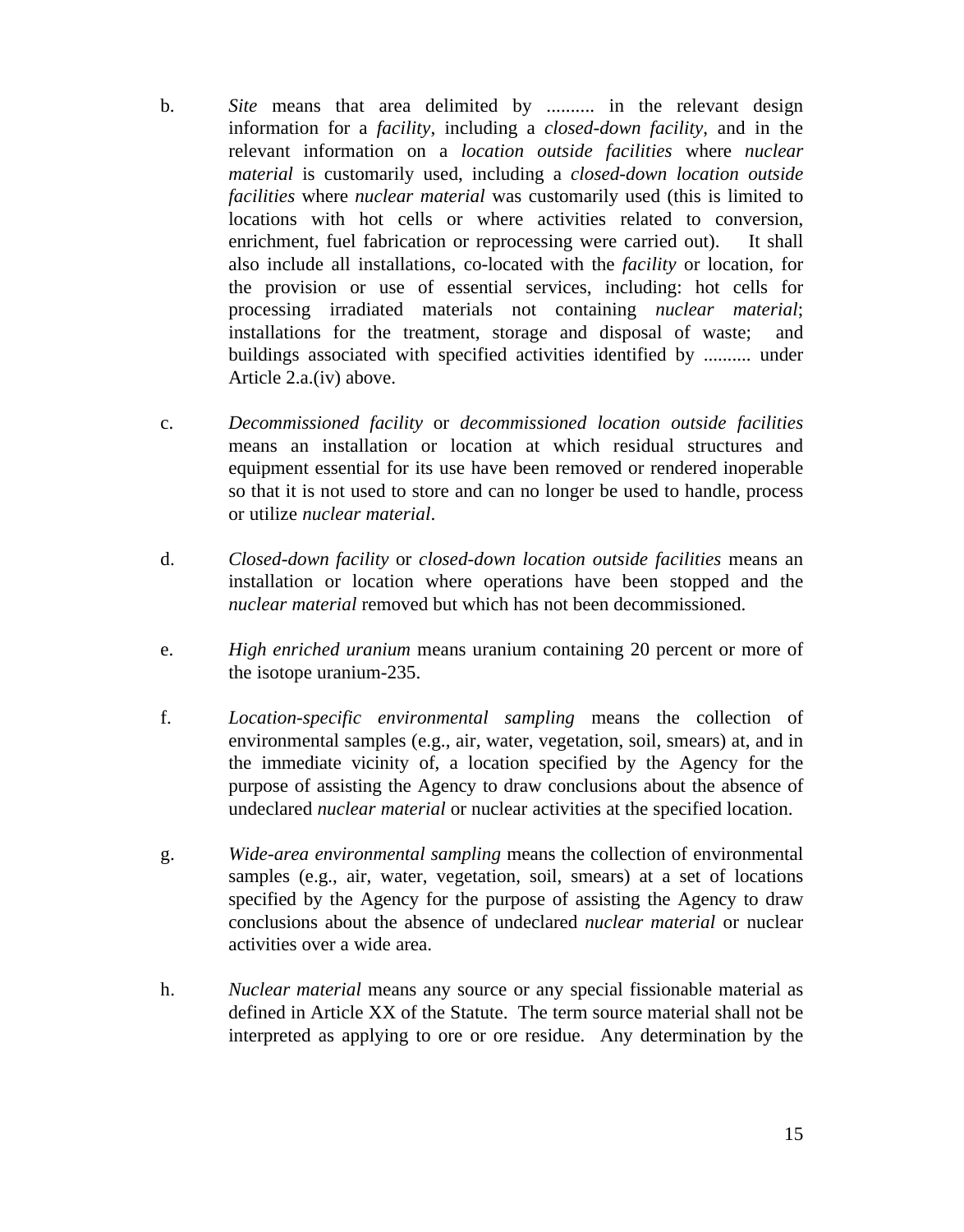Board under Article XX of the Statute of the Agency after the entry into force of this Protocol which adds to the materials considered to be source material or special fissionable material shall have effect under this Protocol only upon acceptance by ...........

- i. *Facility* means:
	- (i) A reactor, a critical facility, a conversion plant, a fabrication plant, a reprocessing plant, an isotope separation plant or a separate storage installation; or
	- (ii) Any location where *nuclear material* in amounts greater than one effective kilogram is customarily used.
- j. *Location outside facilities* means any installation or location, which is not a *facility*, where *nuclear material* is customarily used in amounts of one effective kilogram or less.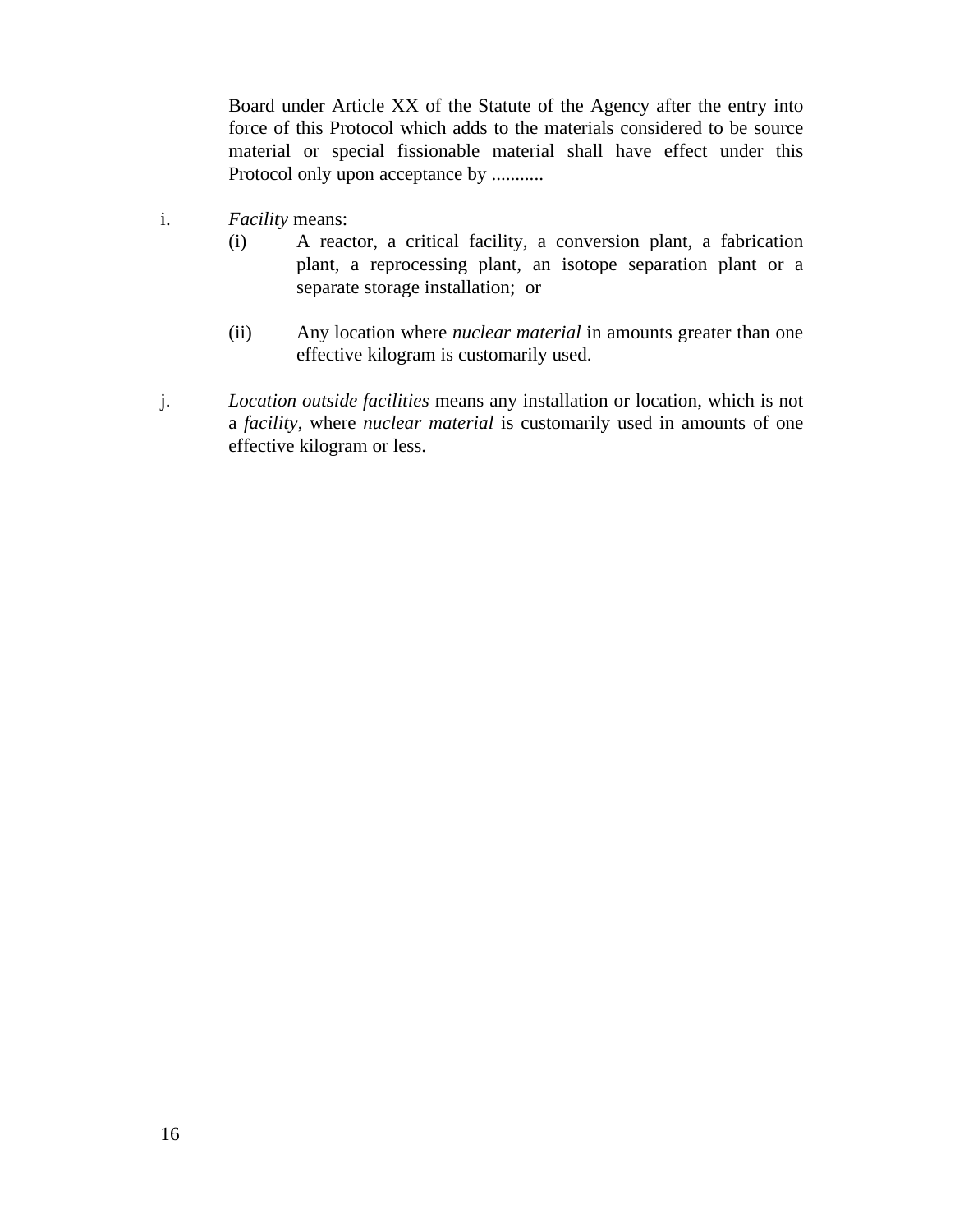#### ANNEX I

# LIST OF ACTIVITIES REFERRED TO IN ARTICLE 2.a.(iv) OF THE PROTOCOL.

(i) The manufacture of *centrifuge rotor tubes* or the assembly of *gas centrifuges*.

*Centrifuge rotor tubes* means thin-walled cylinders as described in entry 5.1.1(b) of Annex II.

*Gas centrifuges* means centrifuges as described in the Introductory Note to entry 5.1 of Annex II.

(ii) The manufacture of *diffusion barriers*.

*Diffusion barriers* means thin, porous filters as described in entry 5.3.1(a) of Annex II.

(iii) The manufacture or assembly of *laser-based systems*.

*Laser-based systems* means systems incorporating those items as described in entry 5.7 of Annex II.

(iv) The manufacture or assembly of *electromagnetic isotope separators*.

*Electromagnetic isotope separators* means those items referred to in entry 5.9.1 of Annex II containing ion sources as described in 5.9.1(a) of Annex II.

(v) The manufacture or assembly of *columns* or *extraction equipment*.

*Columns* or *extraction equipment* means those items as described in entries 5.6.1, 5.6.2, 5.6.3, 5.6.5, 5.6.6, 5.6.7 and 5.6.8 of Annex II.

(vi) The manufacture of *aerodynamic separation nozzles* or *vortex tubes*.

*Aerodynamic separation nozzles* or *vortex tubes* means separation nozzles and vortex tubes as described respectively in entries 5.5.1 and 5.5.2 of Annex II.

(vii) The manufacture or assembly of *uranium plasma generation systems*.

*Uranium plasma generation systems* means systems for the generation of uranium plasma as described in entry 5.8.3 of Annex II.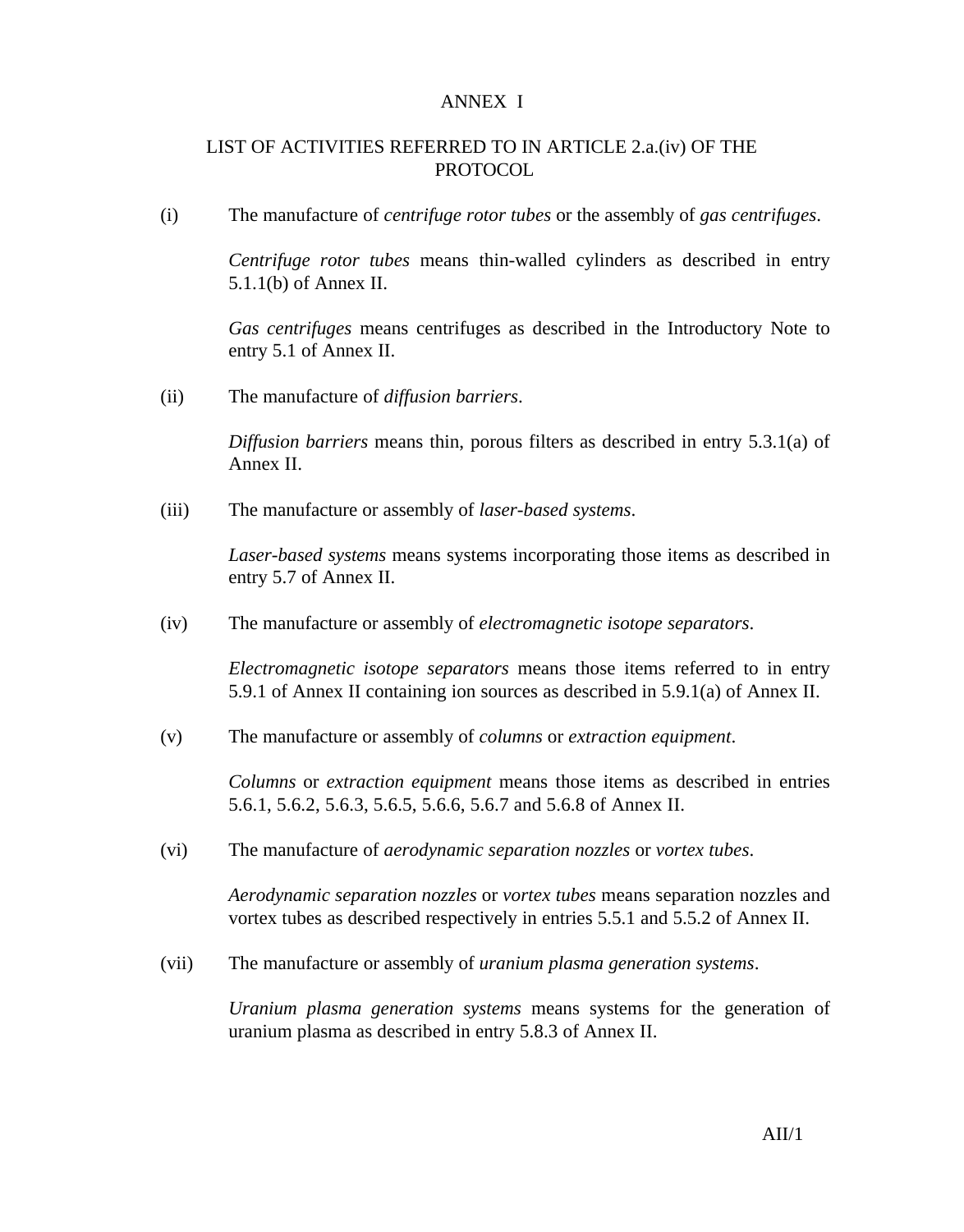(viii) The manufacture of *zirconium tubes*.

*Zirconium tubes* means tubes as described in entry 1.6 of Annex II.

(ix) The manufacture or upgrading of *heavy water or deuterium*.

*Heavy water or deuterium* means deuterium, heavy water (deuterium oxide) and any other deuterium compound in which the ratio of deuterium to hydrogen atoms exceeds 1:5000.

(x) The manufacture of *nuclear grade graphite*.

*Nuclear grade graphite* means graphite having a purity level better than 5 parts per million boron equivalent and with a density greater than  $1.50$  g/cm<sup>3</sup>.

(xi) The manufacture of *flasks for irradiated fuel*.

A *flask for irradiated fuel* means a vessel for the transportation and/or storage of irradiated fuel which provides chemical, thermal and radiological protection, and dissipates decay heat during handling, transportation and storage.

(xii) The manufacture of *reactor control rods*.

*Reactor control rods* means rods as described in entry 1.4 of Annex II.

(xiii) The manufacture of *criticality safe tanks and vessels*.

*Criticality safe tanks and vessels* means those items as described in entries 3.2 and 3.4 of Annex II.

(xiv) The manufacture of *irradiated fuel element chopping machines*.

*Irradiated fuel element chopping machines* means equipment as described in entry 3.1 of Annex II.

(xv) The construction of *hot cells*.

*Hot cells* means a cell or interconnected cells totalling at least  $6 \text{ m}^3$  in volume with shielding equal to or greater than the equivalent of 0.5 m of concrete, with a density of 3.2  $g/cm<sup>3</sup>$  or greater, outfitted with equipment for remote operations.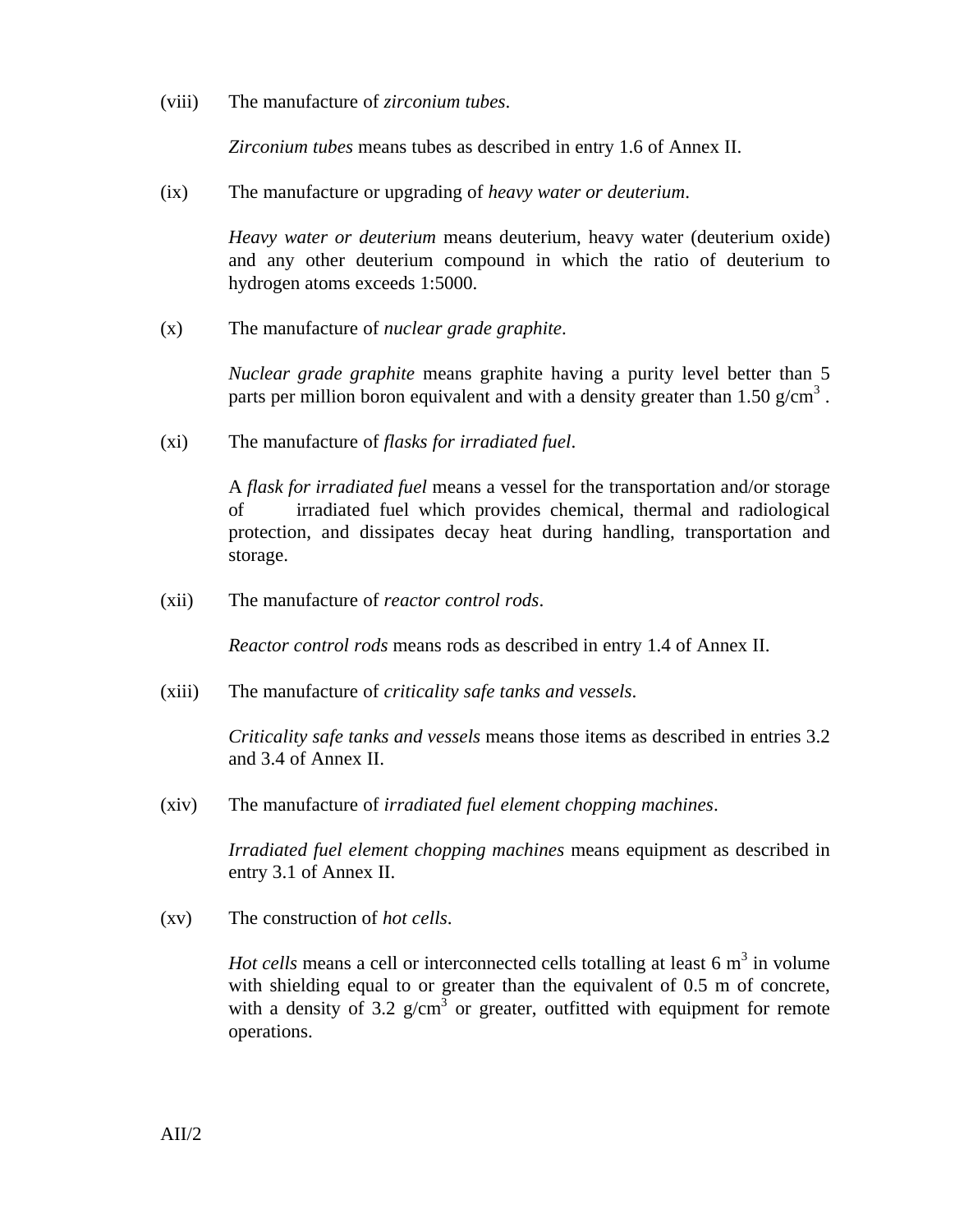#### ANNEX II

## LIST OF SPECIFIED EQUIPMENT AND NON-NUCLEAR MATERIAL FOR THE REPORTING OF EXPORTS AND IMPORTS ACCORDING TO ARTICLE 2.a. $(ix)^{2}$

#### **1. Reactors and equipment therefor**

#### **1.1. Complete nuclear reactors**

Nuclear reactors capable of operation so as to maintain a controlled selfsustaining fission chain reaction, excluding zero energy reactors, the latter being defined as reactors with a designed maximum rate of production of plutonium not exceeding 100 grams per year.

#### EXPLANATORY NOTE

A "nuclear reactor" basically includes the items within or attached directly to the reactor vessel, the equipment which controls the level of power in the core, and the components which normally contain or come in direct contact with or control the primary coolant of the reactor core.

It is not intended to exclude reactors which could reasonably be capable of modification to produce significantly more than 100 grams of plutonium per year. Reactors designed for sustained operation at significant power levels, regardless of their capacity for plutonium production, are not considered as "zero energy reactors".

#### **1.2. Reactor pressure vessels**

-\*/ Metal vessels, as complete units or as major shop-fabricated parts therefor, which are especially designed or prepared to contain the core of a nuclear reactor as defined in paragraph 1.1. above and are capable of withstanding the operating pressure of the primary coolant.

#### EXPLANATORY NOTE

This is the list which the Board agreed at its meeting on 24 February 1993 would be used for the purpose of the voluntary reporting scheme, as subsequently amended by the Board.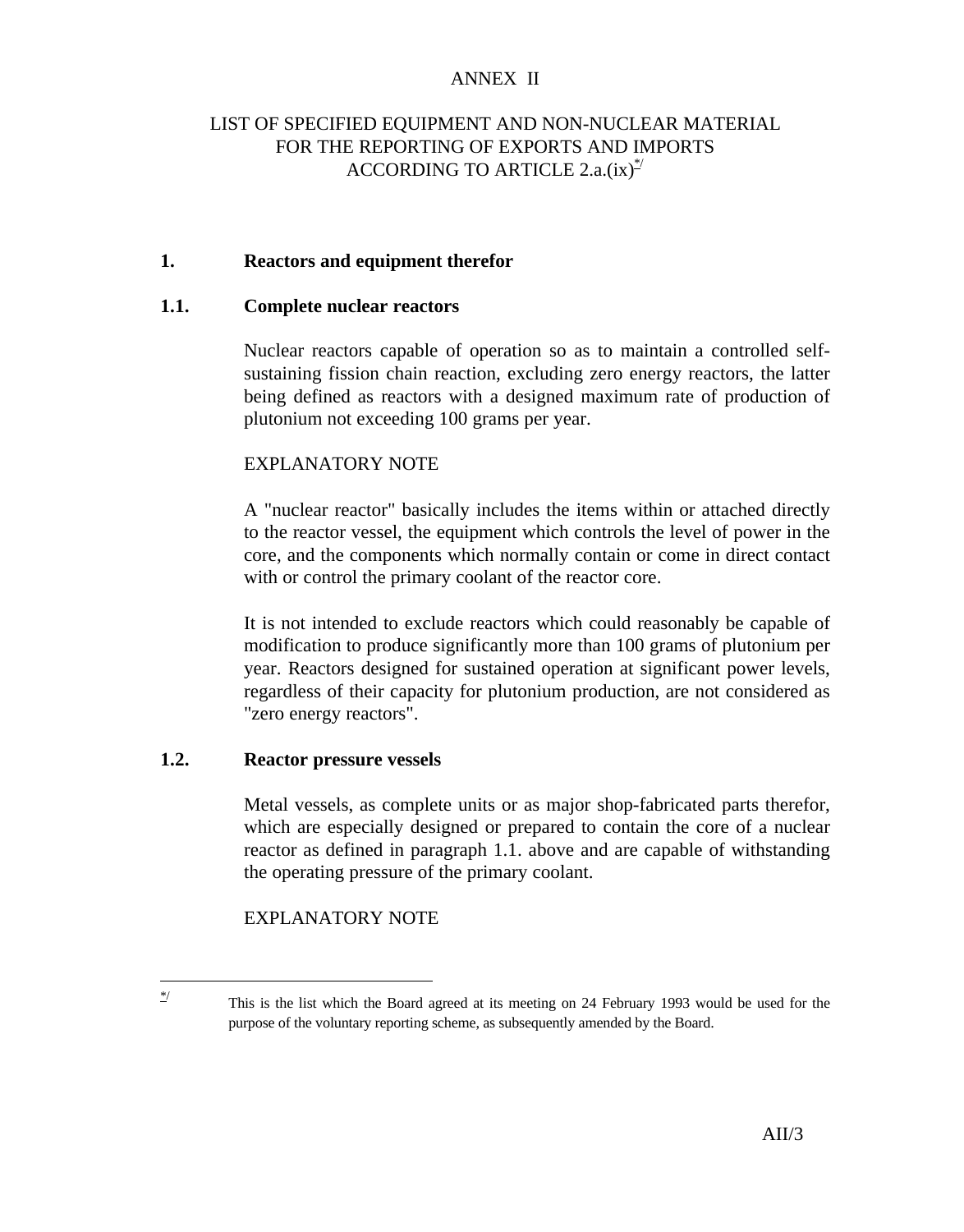A top plate for a reactor pressure vessel is covered by item 1.2. as a major shop-fabricated part of a pressure vessel.

Reactor internals (e.g. support columns and plates for the core and other vessel internals, control rod guide tubes, thermal shields, baffles, core grid plates, diffuser plates, etc.) are normally supplied by the reactor supplier. In some cases, certain internal support components are included in the fabrication of the pressure vessel. These items are sufficiently critical to the safety and reliability of the operation of the reactor (and, therefore, to the guarantees and liability of the reactor supplier), so that their supply, outside the basic supply arrangement for the reactor itself, would not be common practice. Therefore, although the separate supply of these unique, especially designed and prepared, critical, large and expensive items would not necessarily be considered as falling outside the area of concern, such a mode of supply is considered unlikely.

## **1.3. Reactor fuel charging and discharging machines**

Manipulative equipment especially designed or prepared for inserting or removing fuel in a nuclear reactor as defined in paragraph 1.1. above capable of on-load operation or employing technically sophisticated positioning or alignment features to allow complex off-load fuelling operations such as those in which direct viewing of or access to the fuel is not normally available.

## **1.4. Reactor control rods**

Rods especially designed or prepared for the control of the reaction rate in a nuclear reactor as defined in paragraph 1.1. above.

## EXPLANATORY NOTE

This item includes, in addition to the neutron absorbing part, the support or suspension structures therefor if supplied separately.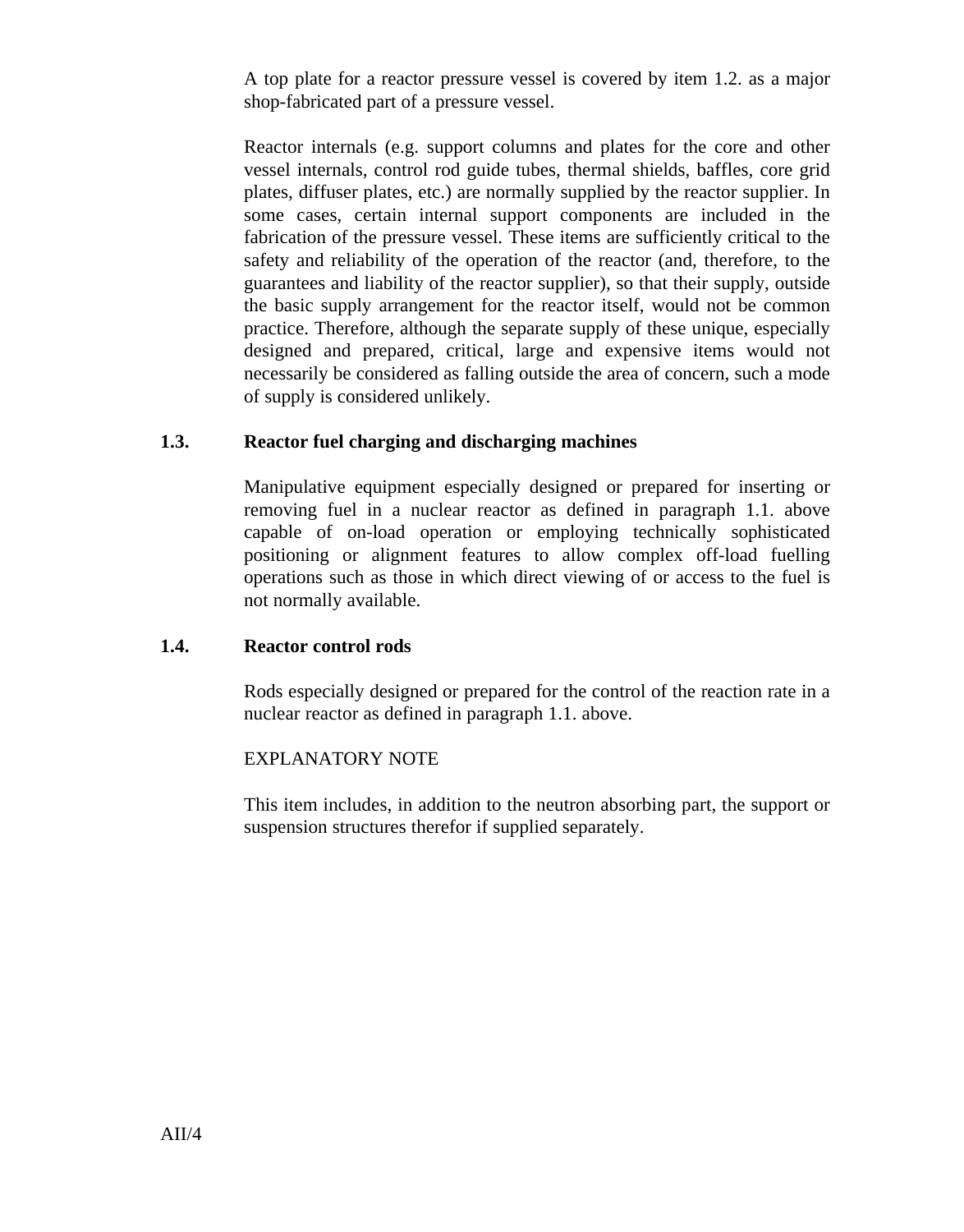#### **1.5. Reactor pressure tubes**

Tubes which are especially designed or prepared to contain fuel elements and the primary coolant in a reactor as defined in paragraph 1.1. above at an operating pressure in excess of 5.1 MPa (740 psi).

#### **1.6. Zirconium tubes**

Zirconium metal and alloys in the form of tubes or assemblies of tubes, and in quantities exceeding 500 kg in any period of 12 months, especially designed or prepared for use in a reactor as defined in paragraph 1.1. above, and in which the relation of hafnium to zirconium is less than 1:500 parts by weight.

#### **1.7. Primary coolant pumps**

Pumps especially designed or prepared for circulating the primary coolant for nuclear reactors as defined in paragraph 1.1. above.

## EXPLANATORY NOTE

Especially designed or prepared pumps may include elaborate sealed or multi-sealed systems to prevent leakage of primary coolant, canned-driven pumps, and pumps with inertial mass systems. This definition encompasses pumps certified to NC-1 or equivalent standards.

## **2. Non-nuclear materials for reactors**

## **2.1. Deuterium and heavy water**

Deuterium, heavy water (deuterium oxide) and any other deuterium compound in which the ratio of deuterium to hydrogen atoms exceeds 1:5000 for use in a nuclear reactor as defined in paragraph 1.1. above in quantities exceeding 200 kg of deuterium atoms for any one recipient country in any period of 12 months.

## **2.2. Nuclear grade graphite**

Graphite having a purity level better than 5 parts per million boron equivalent and with a density greater than  $1.50$  g/cm<sup>3</sup> for use in a nuclear reactor as defined in paragraph 1.1. above in quantities exceeding  $3 \times 10^4$ kg (30 metric tons) for any one recipient country in any period of 12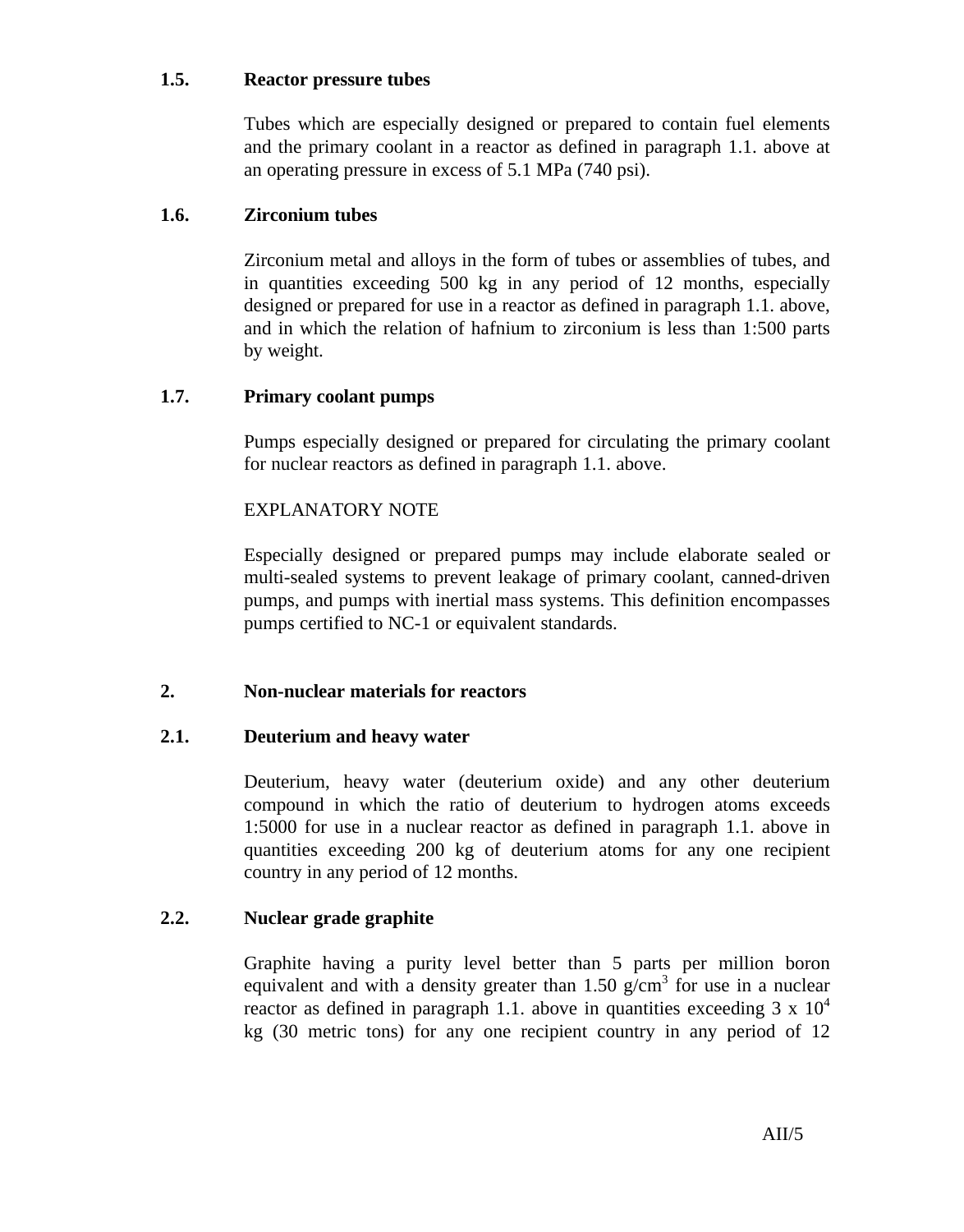months.

NOTE

For the purpose of reporting, the Government will determine whether or not the exports of graphite meeting the above specifications are for nuclear reactor use.

# **3. Plants for the reprocessing of irradiated fuel elements, and equipment especially designed or prepared therefor**

# INTRODUCTORY NOTE

Reprocessing irradiated nuclear fuel separates plutonium and uranium from intensely radioactive fission products and other transuranic elements. Different technical processes can accomplish this separation. However, over the years Purex has become the most commonly used and accepted process. Purex involves the dissolution of irradiated nuclear fuel in nitric acid, followed by separation of the uranium, plutonium, and fission products by solvent extraction using a mixture of tributyl phosphate in an organic diluent.

Purex facilities have process functions similar to each other, including: irradiated fuel element chopping, fuel dissolution, solvent extraction, and process liquor storage. There may also be equipment for thermal denitration of uranium nitrate, conversion of plutonium nitrate to oxide or metal, and treatment of fission product waste liquor to a form suitable for long term storage or disposal. However, the specific type and configuration of the equipment performing these functions may differ between Purex facilities for several reasons, including the type and quantity of irradiated nuclear fuel to be reprocessed and the intended disposition of the recovered materials, and the safety and maintenance philosophy incorporated into the design of the facility.

A "plant for the reprocessing of irradiated fuel elements" includes the equipment and components which normally come in direct contact with and directly control the irradiated fuel and the major nuclear material and fission product processing streams.

These processes, including the complete systems for plutonium conversion and plutonium metal production, may be identified by the measures taken to avoid criticality (e.g. by geometry), radiation exposure (e.g. by shielding),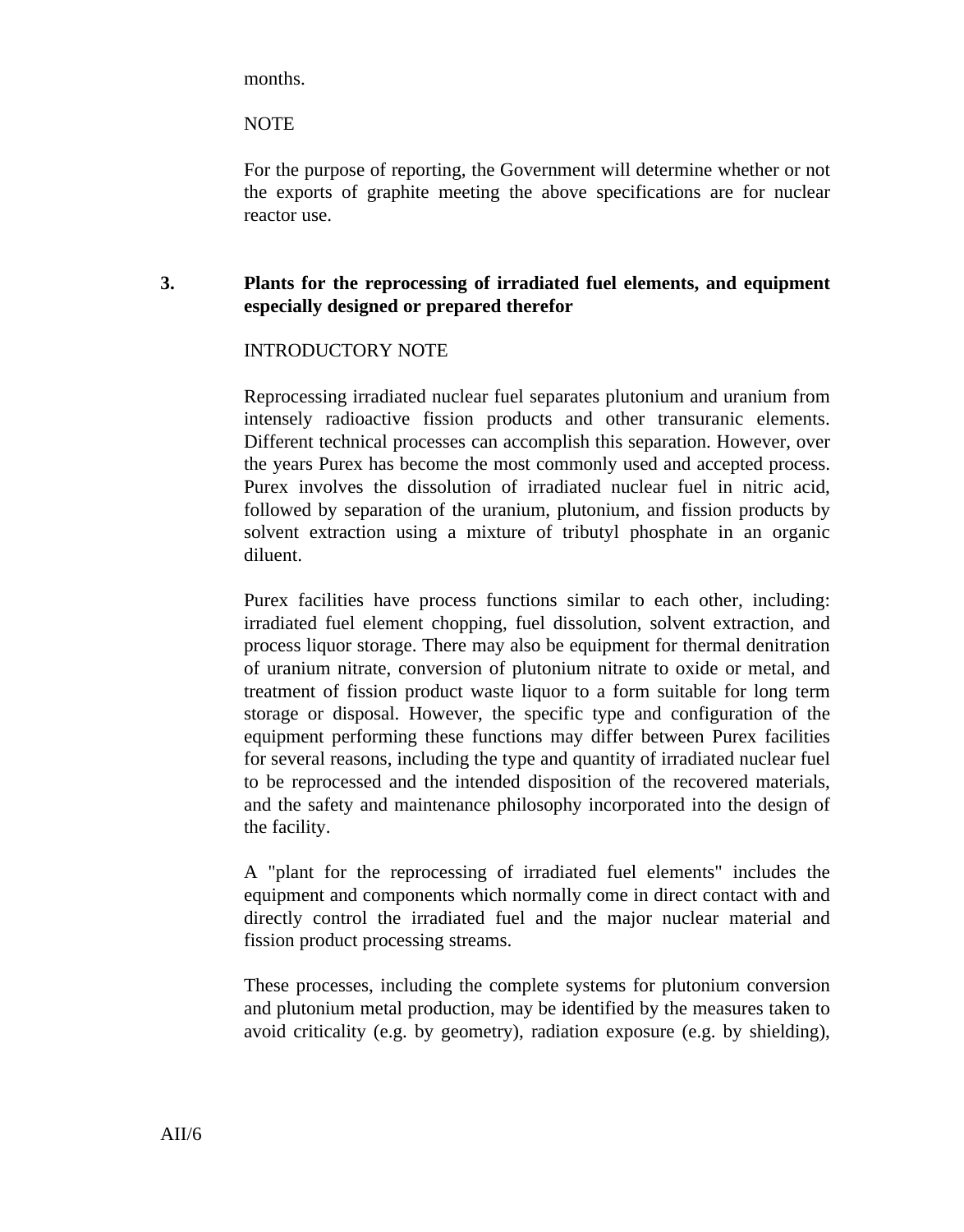and toxicity hazards (e.g. by containment).

Items of equipment that are considered to fall within the meaning of the phrase "and equipment especially designed or prepared" for the reprocessing of irradiated fuel elements include:

## **3.1. Irradiated fuel element chopping machines**

# INTRODUCTORY NOTE

This equipment breaches the cladding of the fuel to expose the irradiated nuclear material to dissolution. Especially designed metal cutting shears are the most commonly employed, although advanced equipment, such as lasers, may be used.

Remotely operated equipment especially designed or prepared for use in a reprocessing plant as identified above and intended to cut, chop or shear irradiated nuclear fuel assemblies, bundles or rods.

## **3.2. Dissolvers**

# INTRODUCTORY NOTE

Dissolvers normally receive the chopped-up spent fuel. In these critically safe vessels, the irradiated nuclear material is dissolved in nitric acid and the remaining hulls removed from the process stream.

Critically safe tanks (e.g. small diameter, annular or slab tanks) especially designed or prepared for use in a reprocessing plant as identified above, intended for dissolution of irradiated nuclear fuel and which are capable of withstanding hot, highly corrosive liquid, and which can be remotely loaded and maintained.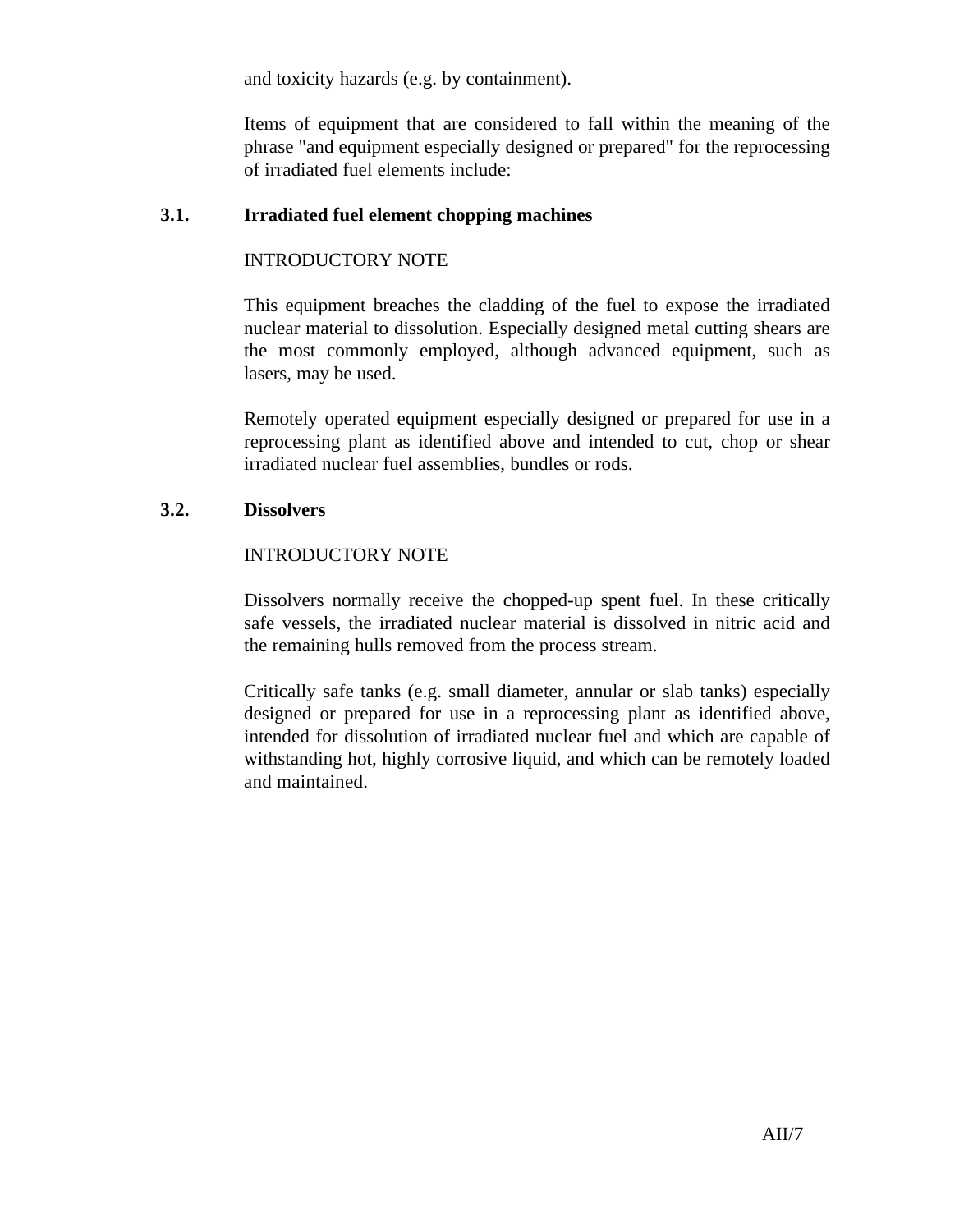#### **3.3. Solvent extractors and solvent extraction equipment**

#### INTRODUCTORY NOTE

Solvent extractors both receive the solution of irradiated fuel from the dissolvers and the organic solution which separates the uranium, plutonium, and fission products. Solvent extraction equipment is normally designed to meet strict operating parameters, such as long operating lifetimes with no maintenance requirements or adaptability to easy replacement, simplicity of operation and control, and flexibility for variations in process conditions.

Especially designed or prepared solvent extractors such as packed or pulse columns, mixer settlers or centrifugal contactors for use in a plant for the reprocessing of irradiated fuel. Solvent extractors must be resistant to the corrosive effect of nitric acid. Solvent extractors are normally fabricated to extremely high standards (including special welding and inspection and quality assurance and quality control techniques) out of low carbon stainless steels, titanium, zirconium, or other high quality materials.

#### **3.4. Chemical holding or storage vessels**

#### INTRODUCTORY NOTE

Three main process liquor streams result from the solvent extraction step. Holding or storage vessels are used in the further processing of all three streams, as follows:

- (a) The pure uranium nitrate solution is concentrated by evaporation and passed to a denitration process where it is converted to uranium oxide. This oxide is re-used in the nuclear fuel cycle.
- (b) The intensely radioactive fission products solution is normally concentrated by evaporation and stored as a liquor concentrate. This concentrate may be subsequently evaporated and converted to a form suitable for storage or disposal.
- (c) The pure plutonium nitrate solution is concentrated and stored pending its transfer to further process steps. In particular, holding or storage vessels for plutonium solutions are designed to avoid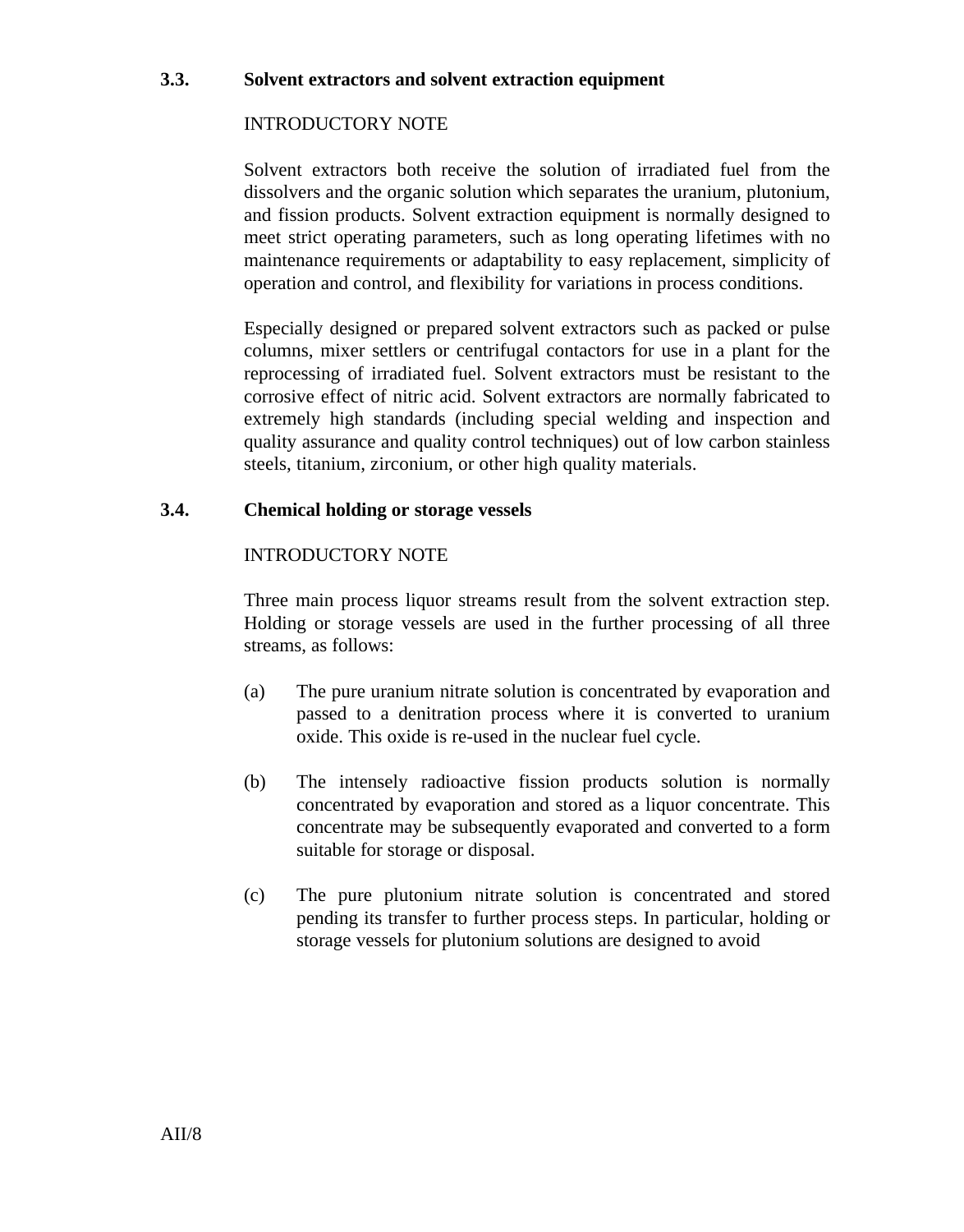criticality problems resulting from changes in concentration and form of this stream.

Especially designed or prepared holding or storage vessels for use in a plant for the reprocessing of irradiated fuel. The holding or storage vessels must be resistant to the corrosive effect of nitric acid. The holding or storage vessels are normally fabricated of materials such as low carbon stainless steels, titanium or zirconium, or other high quality materials. Holding or storage vessels may be designed for remote operation and maintenance and may have the following features for control of nuclear criticality:

- (1) walls or internal structures with a boron equivalent of at least two per cent, or
- (2) a maximum diameter of 175 mm (7 in) for cylindrical vessels, or
- (3) a maximum width of 75 mm (3 in) for either a slab or annular vessel.

## **3.5. Plutonium nitrate to oxide conversion system**

## INTRODUCTORY NOTE

In most reprocessing facilities, this final process involves the conversion of the plutonium nitrate solution to plutonium dioxide. The main functions involved in this process are: process feed storage and adjustment, precipitation and solid/liquor separation, calcination, product handling, ventilation, waste management, and process control.

Complete systems especially designed or prepared for the conversion of plutonium nitrate to plutonium oxide, in particular adapted so as to avoid criticality and radiation effects and to minimize toxicity hazards.

## **3.6. Plutonium oxide to metal production system**

## INTRODUCTORY NOTE

This process, which could be related to a reprocessing facility, involves the fluorination of plutonium dioxide, normally with highly corrosive hydrogen fluoride, to produce plutonium fluoride which is subsequently reduced using high purity calcium metal to produce metallic plutonium and a calcium fluoride slag. The main functions involved in this process are: fluorination (e.g. involving equipment fabricated or lined with a precious metal), metal reduction (e.g. employing ceramic crucibles), slag recovery, product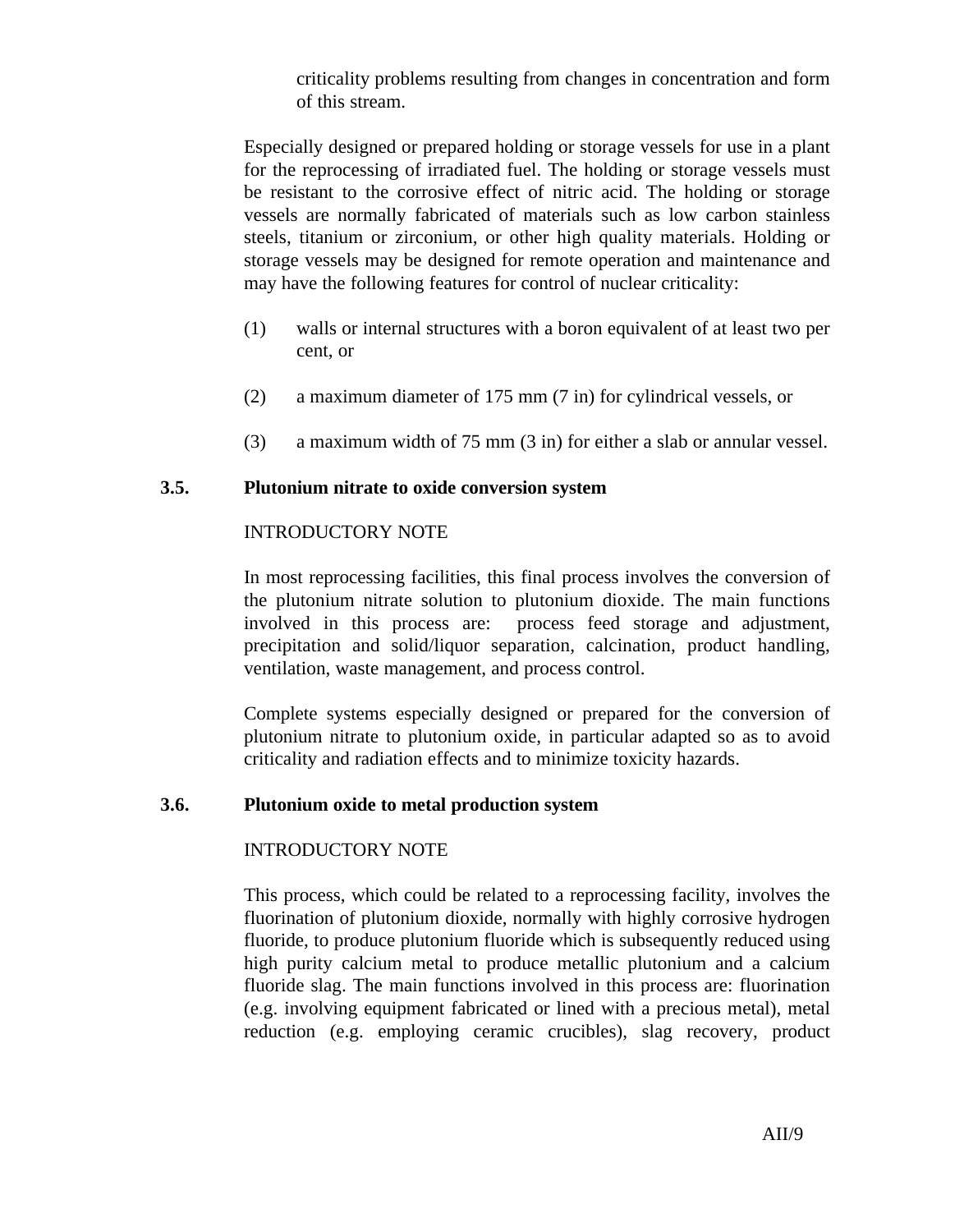handling, ventilation, waste management and process control.

Complete systems especially designed or prepared for the production of plutonium metal, in particular adapted so as to avoid criticality and radiation effects and to minimize toxicity hazards.

## **4. Plants for the fabrication of fuel elements**

A "plant for the fabrication of fuel elements" includes the equipment:

- (a) Which normally comes in direct contact with, or directly processes, or controls, the production flow of nuclear material, or
- (b) Which seals the nuclear material within the cladding.

## **5. Plants for the separation of isotopes of uranium and equipment, other than analytical instruments, especially designed or prepared therefor**

Items of equipment that are considered to fall within the meaning of the phrase "equipment, other than analytical instruments, especially designed or prepared" for the separation of isotopes of uranium include:

## **5.1. Gas centrifuges and assemblies and components especially designed or prepared for use in gas centrifuges**

# INTRODUCTORY NOTE

The gas centrifuge normally consists of a thin-walled cylinder(s) of between 75 mm (3 in) and 400 mm (16 in) diameter contained in a vacuum environment and spun at high peripheral speed of the order of 300 m/s or more with its central axis vertical. In order to achieve high speed the materials of construction for the rotating components have to be of a high strength to density ratio and the rotor assembly, and hence its individual components, have to be manufactured to very close tolerances in order to minimize the unbalance. In contrast to other centrifuges, the gas centrifuge for uranium enrichment is characterized by having within the rotor chamber a rotating disc-shaped baffle(s) and a stationary tube arrangement for feeding and extracting the  $UF_6$  gas and featuring at least 3 separate channels, of which 2 are connected to scoops extending from the rotor axis towards the periphery of the rotor chamber. Also contained within the vacuum environment are a number of critical items which do not rotate and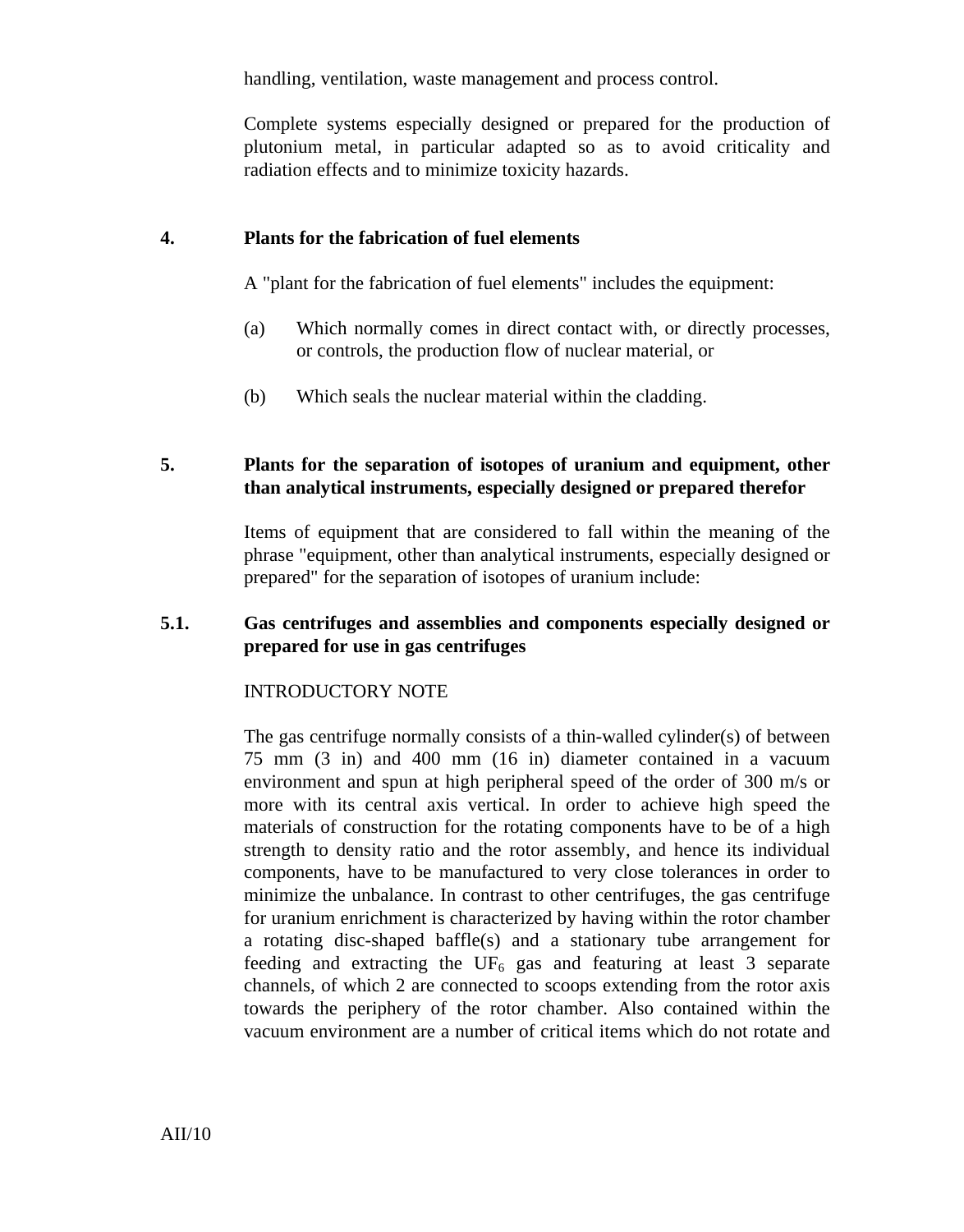which although they are especially designed are not difficult to fabricate nor are they fabricated out of unique materials. A centrifuge facility however requires a large number of these components, so that quantities can provide an important indication of end use.

## **5.1.1. Rotating components**

(a) Complete rotor assemblies:

Thin-walled cylinders, or a number of interconnected thin-walled cylinders, manufactured from one or more of the high strength to density ratio materials described in the EXPLANATORY NOTE to this Section. If interconnected, the cylinders are joined together by flexible bellows or rings as described in section 5.1.1.(c) following. The rotor is fitted with an internal baffle(s) and end caps, as described in section  $5.1.1$ .(d) and (e) following, if in final form. However the complete assembly may be delivered only partly assembled.

(b) Rotor tubes:

Especially designed or prepared thin-walled cylinders with thickness of 12 mm (0.5 in) or less, a diameter of between 75 mm (3 in) and 400 mm (16 in), and manufactured from one or more of the high strength to density ratio materials described in the EXPLANATORY NOTE to this Section.

(c) Rings or Bellows:

Components especially designed or prepared to give localized support to the rotor tube or to join together a number of rotor tubes. The bellows is a short cylinder of wall thickness 3 mm (0.12 in) or less, a diameter of between 75 mm (3 in) and 400 mm (16 in), having a convolute, and manufactured from one of the high strength to density ratio materials described in the EXPLANATORY NOTE to this Section.

(d) Baffles:

Disc-shaped components of between 75 mm (3 in) and 400 mm (16 in) diameter especially designed or prepared to be mounted inside the centrifuge rotor tube, in order to isolate the take-off chamber from the main separation chamber and, in some cases, to assist the  $UF<sub>6</sub>$  gas circulation within the main separation chamber of the rotor tube, and manufactured from one of the high strength to density ratio materials described in the EXPLANATORY NOTE to this Section.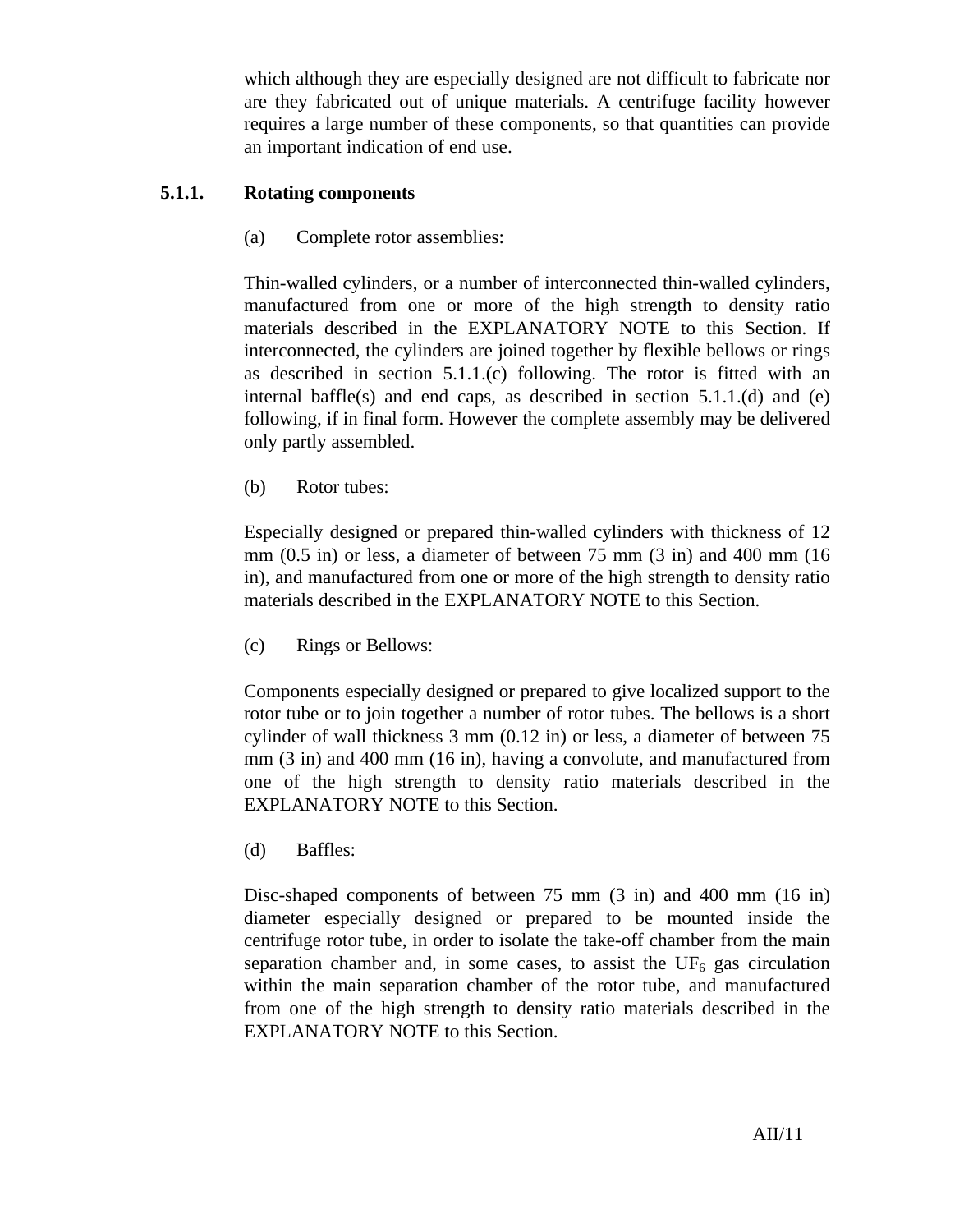(e) Top caps/Bottom caps:

Disc-shaped components of between 75 mm (3 in) and 400 mm (16 in) diameter especially designed or prepared to fit to the ends of the rotor tube, and so contain the  $UF_6$  within the rotor tube, and in some cases to support, retain or contain as an integrated part an element of the upper bearing (top cap) or to carry the rotating elements of the motor and lower bearing (bottom cap), and manufactured from one of the high strength to density ratio materials described in the EXPLANATORY NOTE to this Section.

## EXPLANATORY NOTE

The materials used for centrifuge rotating components are:

- (a) Maraging steel capable of an ultimate tensile strength of 2.05 x  $10^9$  $N/m^2$  (300,000 psi) or more;
- (b) Aluminium alloys capable of an ultimate tensile strength of 0.46 x  $10^{9}$  N/m<sup>2</sup> (67,000 psi) or more;
- (c) Filamentary materials suitable for use in composite structures and having a specific modulus of 12.3 x  $10^6$  m or greater and a specific ultimate tensile strength of  $0.3 \times 10^6$  m or greater ('Specific Modulus' is the Young's Modulus in  $N/m^2$  divided by the specific weight in  $N/m<sup>3</sup>$ ; 'Specific Ultimate Tensile Strength' is the ultimate tensile strength in N/m<sup>2</sup> divided by the specific weight in N/m<sup>3</sup>).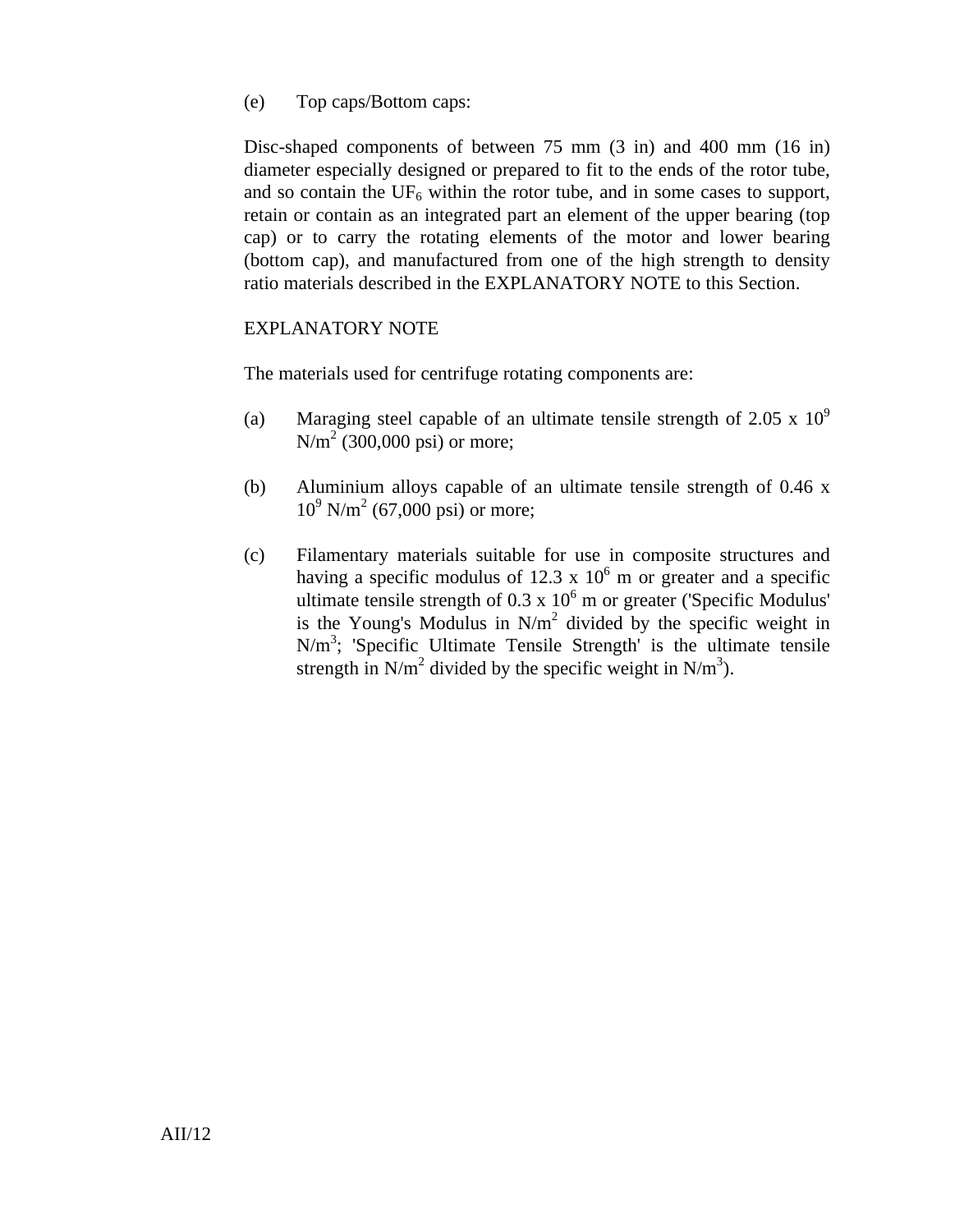#### **5.1.2. Static components**

#### (a) Magnetic suspension bearings:

Especially designed or prepared bearing assemblies consisting of an annular magnet suspended within a housing containing a damping medium. The housing will be manufactured from a  $UF<sub>6</sub>$ -resistant material (see EXPLANATORY NOTE to Section 5.2.). The magnet couples with a pole piece or a second magnet fitted to the top cap described in Section 5.1.1.(e). The magnet may be ring-shaped with a relation between outer and inner diameter smaller or equal to 1.6:1. The magnet may be in a form having an initial permeability of 0.15 H/m (120,000 in CGS units) or more, or a remanence of 98.5% or more, or an energy product of greater than 80 kJ/ $m<sup>3</sup>$  $(10<sup>7</sup>$  gauss-oersteds). In addition to the usual material properties, it is a prerequisite that the deviation of the magnetic axes from the geometrical axes is limited to very small tolerances (lower than 0.1 mm or 0.004 in) or that homogeneity of the material of the magnet is specially called for.

(b) Bearings/Dampers:

Especially designed or prepared bearings comprising a pivot/cup assembly mounted on a damper. The pivot is normally a hardened steel shaft with a hemisphere at one end with a means of attachment to the bottom cap described in section 5.1.1.(e) at the other. The shaft may however have a hydrodynamic bearing attached. The cup is pellet-shaped with a hemispherical indentation in one surface. These components are often supplied separately to the damper.

(c) Molecular pumps:

Especially designed or prepared cylinders having internally machined or extruded helical grooves and internally machined bores. Typical dimensions are as follows: 75 mm (3 in) to 400 mm (16 in) internal diameter, 10 mm (0.4 in) or more wall thickness, with the length equal to or greater than the diameter. The grooves are typically rectangular in cross-section and 2 mm (0.08 in) or more in depth.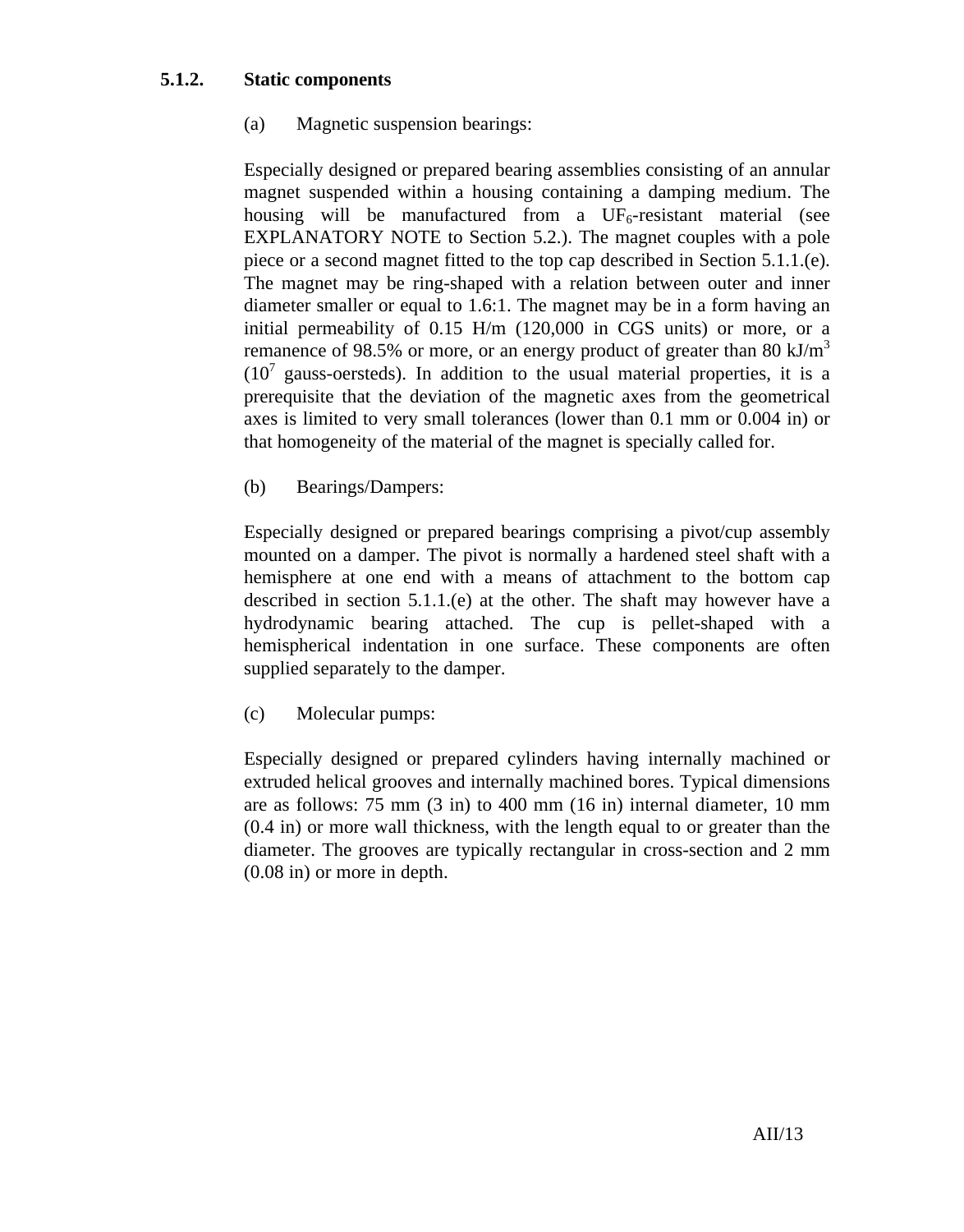(d) Motor stators:

Especially designed or prepared ring-shaped stators for high speed multiphase AC hysteresis (or reluctance) motors for synchronous operation within a vacuum in the frequency range of 600 - 2000 Hz and a power range of 50 - 1000 VA. The stators consist of multi-phase windings on a laminated low loss iron core comprised of thin layers typically 2.0 mm (0.08 in) thick or less.

(e) Centrifuge housing/recipients:

Components especially designed or prepared to contain the rotor tube assembly of a gas centrifuge. The housing consists of a rigid cylinder of wall thickness up to 30 mm (1.2 in) with precision machined ends to locate the bearings and with one or more flanges for mounting. The machined ends are parallel to each other and perpendicular to the cylinder's longitudinal axis to within 0.05 degrees or less. The housing may also be a honeycomb type structure to accommodate several rotor tubes. The housings are made of or protected by materials resistant to corrosion by  $UF_6$ .

(f) Scoops:

Especially designed or prepared tubes of up to 12 mm (0.5 in) internal diameter for the extraction of  $UF_6$  gas from within the rotor tube by a Pitot tube action (that is, with an aperture facing into the circumferential gas flow within the rotor tube, for example by bending the end of a radially disposed tube) and capable of being fixed to the central gas extraction system. The tubes are made of or protected by materials resistant to corrosion by  $UF<sub>6</sub>$ .

# **5.2. Especially designed or prepared auxiliary systems, equipment and components for gas centrifuge enrichment plants**

## INTRODUCTORY NOTE

The auxiliary systems, equipment and components for a gas centrifuge enrichment plant are the systems of plant needed to feed  $UF<sub>6</sub>$  to the centrifuges, to link the individual centrifuges to each other to form cascades (or stages) to allow for progressively higher enrichments and to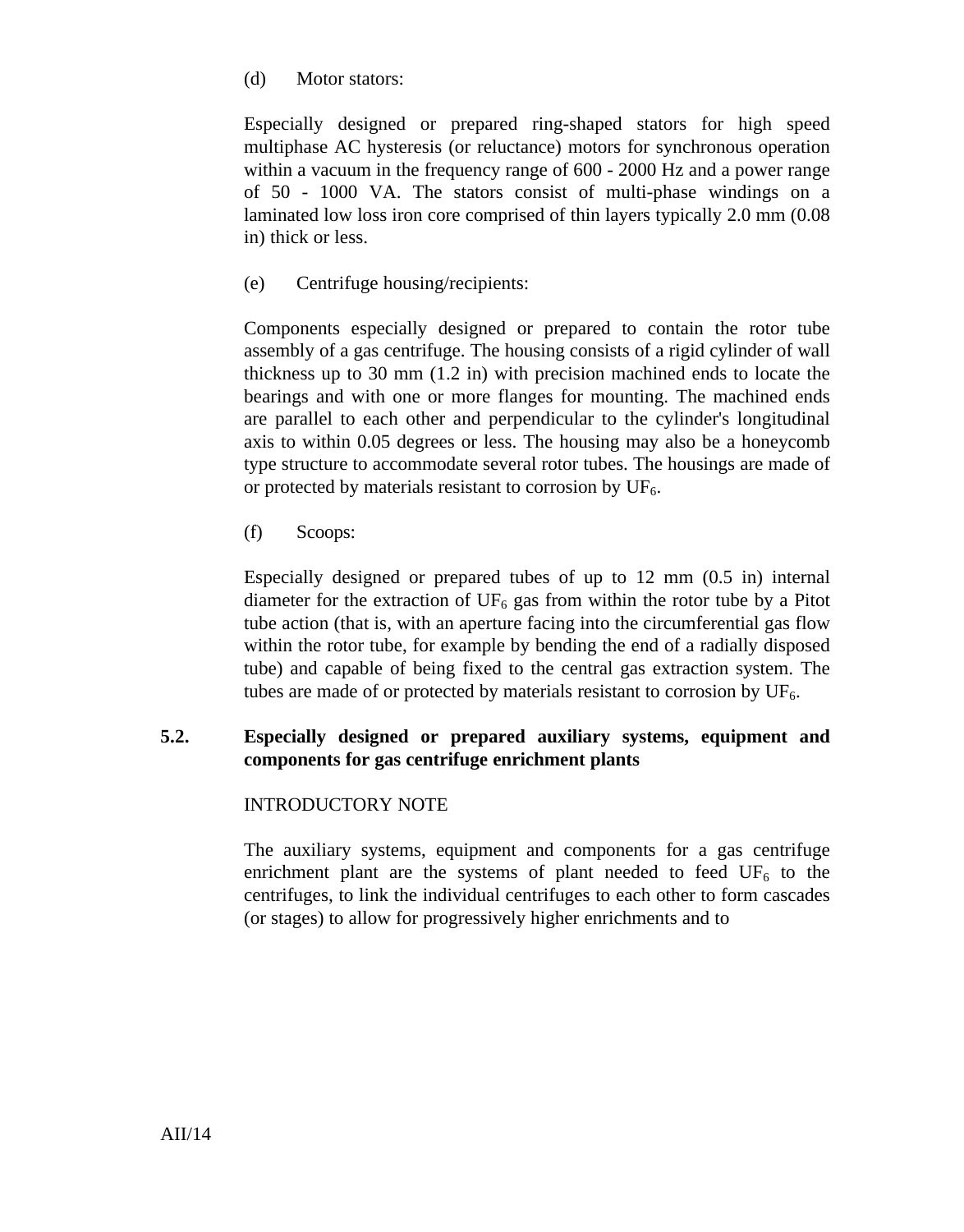extract the 'product' and 'tails'  $UF_6$  from the centrifuges, together with the equipment required to drive the centrifuges or to control the plant.

Normally  $UF<sub>6</sub>$  is evaporated from the solid using heated autoclaves and is distributed in gaseous form to the centrifuges by way of cascade header pipework. The 'product' and 'tails'  $UF_6$  gaseous streams flowing from the centrifuges are also passed by way of cascade header pipework to cold traps (operating at about 203 K  $(-70<sup>o</sup>C)$ ) where they are condensed prior to onward transfer into suitable containers for transportation or storage. Because an enrichment plant consists of many thousands of centrifuges arranged in cascades there are many kilometers of cascade header pipework, incorporating thousands of welds with a substantial amount of repetition of layout. The equipment, components and piping systems are fabricated to very high vacuum and cleanliness standards.

#### **5.2.1. Feed systems/product and tails withdrawal systems**

Especially designed or prepared process systems including:

Feed autoclaves (or stations), used for passing  $UF_6$  to the centrifuge cascades at up to 100 kPa (15 psi) and at a rate of 1 kg/h or more;

Desublimers (or cold traps) used to remove  $UF_6$  from the cascades at up to 3 kPa (0.5 psi) pressure. The desublimers are capable of being chilled to 203 K (-70  $^{\circ}$ C) and heated to 343 K (70  $^{\circ}$ C);

'Product' and 'Tails' stations used for trapping  $UF<sub>6</sub>$  into containers.

This plant, equipment and pipework is wholly made of or lined with  $UF_6$ resistant materials (see EXPLANATORY NOTE to this section) and is fabricated to very high vacuum and cleanliness standards.

## **5.2.2. Machine header piping systems**

Especially designed or prepared piping systems and header systems for handling  $UF_6$  within the centrifuge cascades. The piping network is normally of the 'triple' header system with each centrifuge connected to each of the headers. There is thus a substantial amount of repetition in its form. It is wholly made of  $UF_6$ -resistant materials (see EXPLANATORY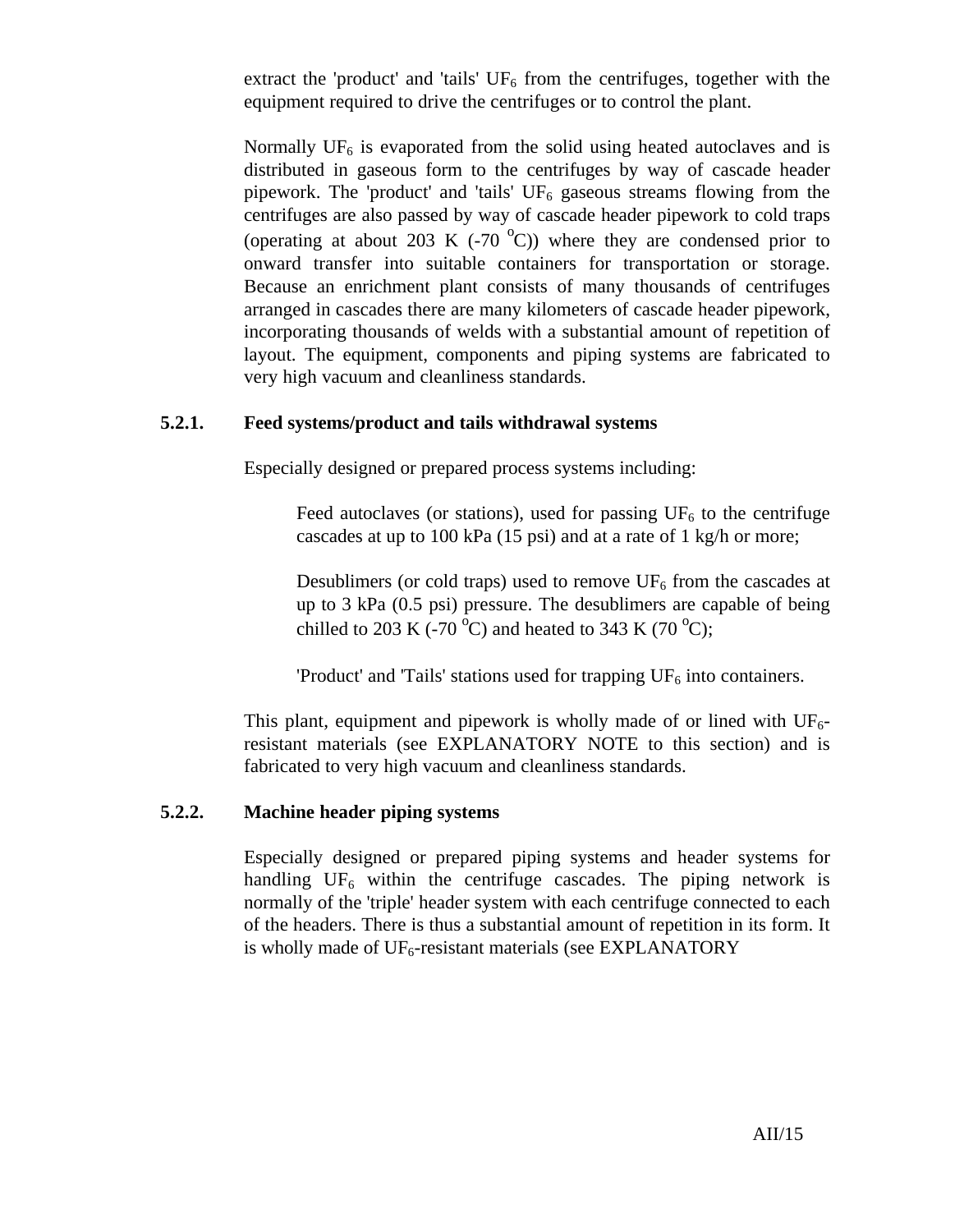NOTE to this section) and is fabricated to very high vacuum and cleanliness standards.

## **5.2.3. UF6 mass spectrometers/ion sources**

Especially designed or prepared magnetic or quadrupole mass spectrometers capable of taking 'on-line' samples of feed, product or tails, from  $UF_6$  gas streams and having all of the following characteristics:

- 1. Unit resolution for atomic mass unit greater than 320;
- 2. Ion sources constructed of or lined with nichrome or monel or nickel plated;
- 3. Electron bombardment ionization sources;
- 4. Having a collector system suitable for isotopic analysis.

# **5.2.4. Frequency changers**

Frequency changers (also known as converters or invertors) especially designed or prepared to supply motor stators as defined under 5.1.2.(d), or parts, components and sub-assemblies of such frequency changers having all of the following characteristics:

- 1. A multiphase output of 600 to 2000 Hz;
- 2. High stability (with frequency control better than 0.1%);
- 3. Low harmonic distortion (less than 2%); and
- 4. An efficiency of greater than 80%.

## EXPLANATORY NOTE

The items listed above either come into direct contact with the  $UF_6$  process gas or directly control the centrifuges and the passage of the gas from centrifuge to centrifuge and cascade to cascade.

Materials resistant to corrosion by  $UF_6$  include stainless steel, aluminium, aluminium alloys, nickel or alloys containing 60% or more nickel.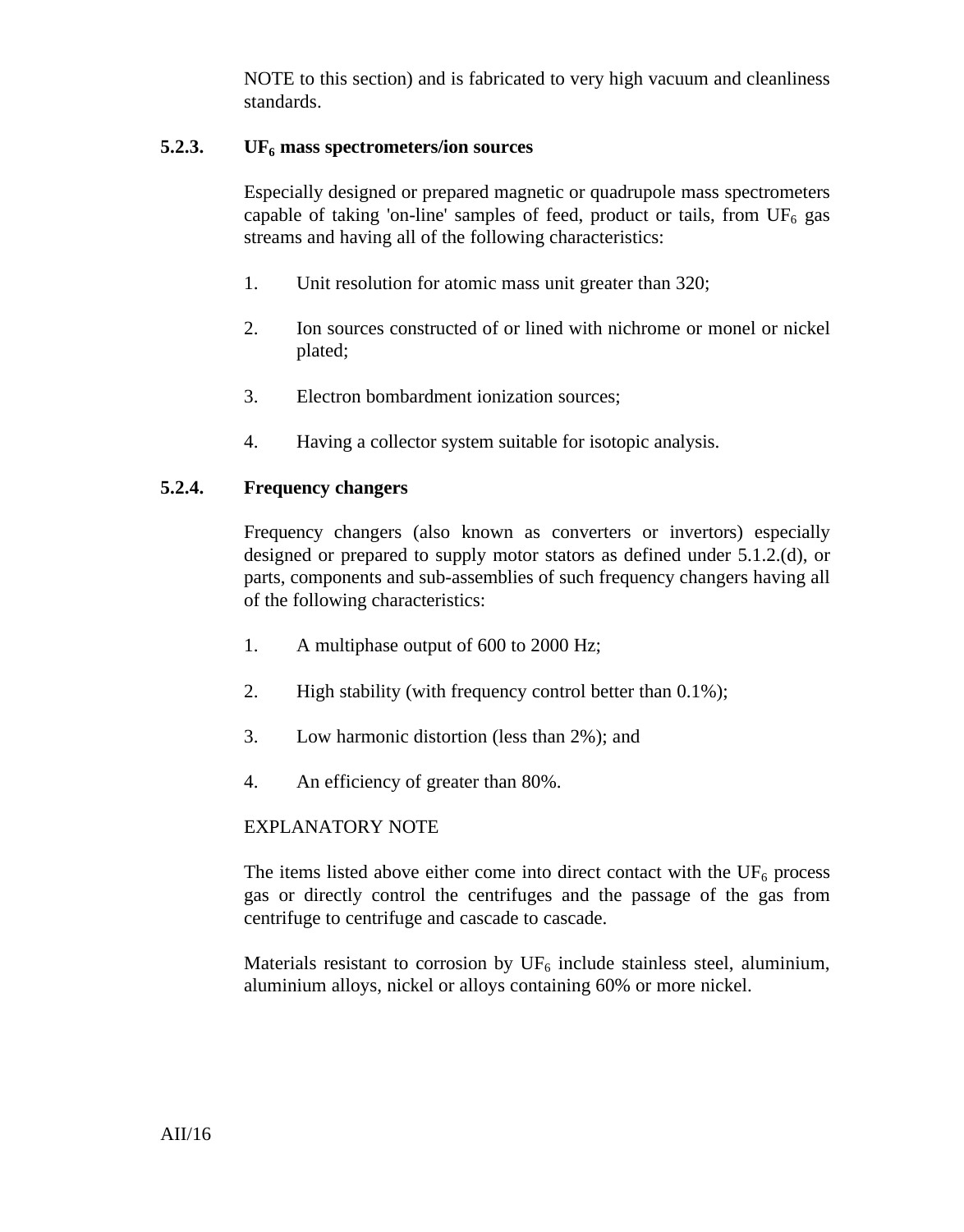## **5.3. Especially designed or prepared assemblies and components for use in gaseous diffusion enrichment**

#### INTRODUCTORY NOTE

In the gaseous diffusion method of uranium isotope separation, the main technological assembly is a special porous gaseous diffusion barrier, heat exchanger for cooling the gas (which is heated by the process of compression), seal valves and control valves, and pipelines. Inasmuch as gaseous diffusion technology uses uranium hexafluoride  $(UF_6)$ , all equipment, pipeline and instrumentation surfaces (that come in contact with the gas) must be made of materials that remain stable in contact with  $UF<sub>6</sub>$ . A gaseous diffusion facility requires a number of these assemblies, so that quantities can provide an important indication of end use.

#### **5.3.1. Gaseous diffusion barriers**

(a) Especially designed or prepared thin, porous filters, with a pore size of 100 - 1,000 Å (angstroms), a thickness of 5 mm  $(0.2 \text{ in})$  or less, and for tubular forms, a diameter of 25 mm (1 in) or less, made of metallic, polymer or ceramic materials resistant to corrosion by  $UF_6$ , and

(b) especially prepared compounds or powders for the manufacture of such filters. Such compounds and powders include nickel or alloys containing 60 per cent or more nickel, aluminium oxide, or  $UF<sub>6</sub>$ -resistant fully fluorinated hydrocarbon polymers having a purity of 99.9 per cent or more, a particle size less than 10 microns, and a high degree of particle size uniformity, which are especially prepared for the manufacture of gaseous diffusion barriers.

## **5.3.2. Diffuser housings**

Especially designed or prepared hermetically sealed cylindrical vessels greater than 300 mm (12 in) in diameter and greater than 900 mm (35 in) in length, or rectangular vessels of comparable dimensions, which have an inlet connection and two outlet connections all of which are greater than 50 mm (2 in) in diameter, for containing the gaseous diffusion barrier, made of or lined with  $UF_6$ -resistant materials and designed for horizontal or vertical installation.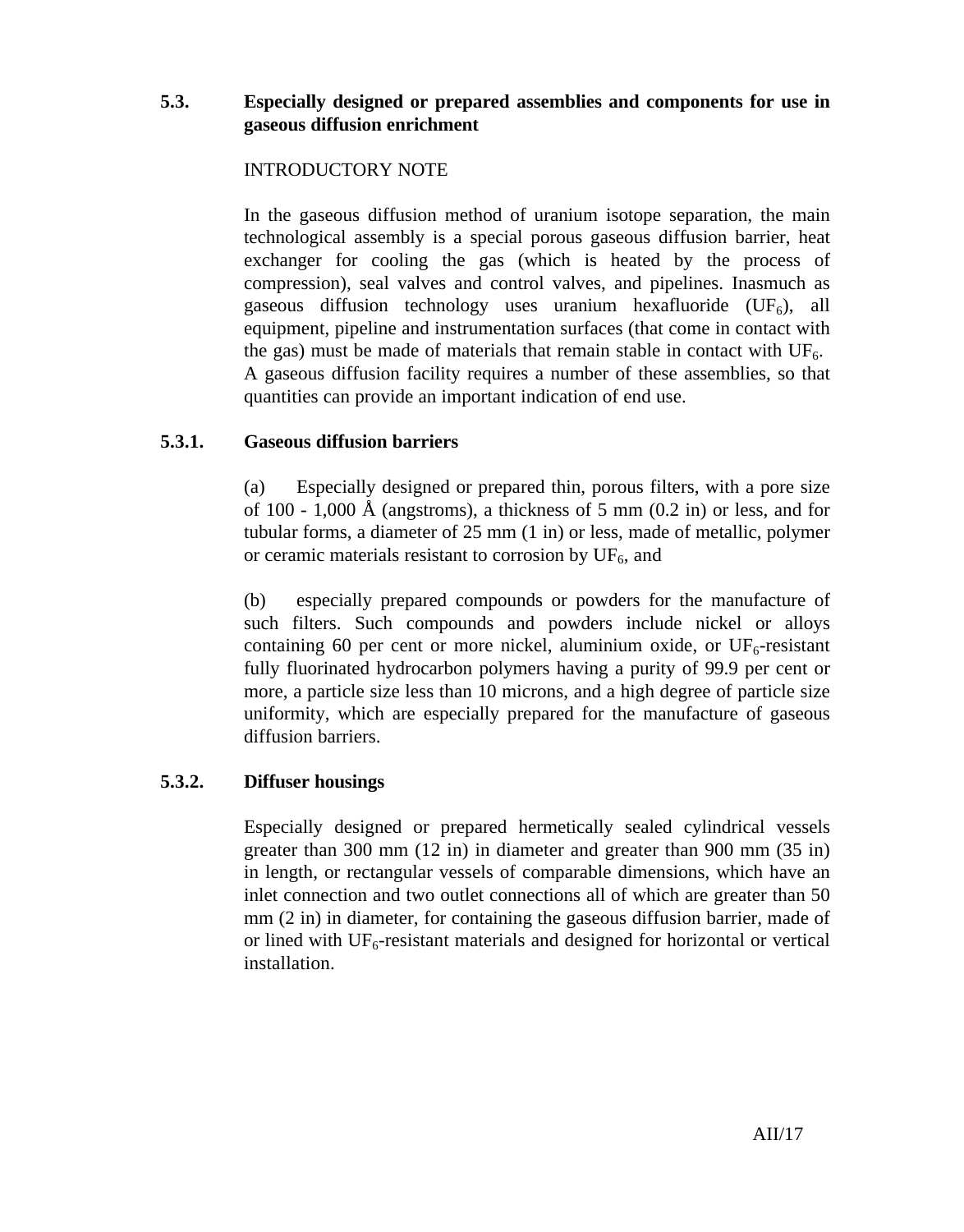#### **5.3.3. Compressors and gas blowers**

Especially designed or prepared axial, centrifugal, or positive displacement compressors, or gas blowers with a suction volume capacity of  $1 \text{ m}^3/\text{min}$  or more of  $UF_6$ , and with a discharge pressure of up to several hundred kPa (100 psi), designed for long-term operation in the  $UF_6$  environment with or without an electrical motor of appropriate power, as well as separate assemblies of such compressors and gas blowers. These compressors and gas blowers have a pressure ratio between 2:1 and 6:1 and are made of, or lined with, materials resistant to  $UF_6$ .

## **5.3.4. Rotary shaft seals**

Especially designed or prepared vacuum seals, with seal feed and seal exhaust connections, for sealing the shaft connecting the compressor or the gas blower rotor with the driver motor so as to ensure a reliable seal against in-leaking of air into the inner chamber of the compressor or gas blower which is filled with  $UF_6$ . Such seals are normally designed for a buffer gas in-leakage rate of less than 1000 cm<sup>3</sup>/min (60 in<sup>3</sup>/min).

# **5.3.5. Heat exchangers for cooling UF<sup>6</sup>**

Especially designed or prepared heat exchangers made of or lined with  $UF<sub>6</sub>$ resistant materials (except stainless steel) or with copper or any combination of those metals, and intended for a leakage pressure change rate of less than 10 Pa (0.0015 psi) per hour under a pressure difference of 100 kPa (15 psi).

## **5.4. Especially designed or prepared auxiliary systems, equipment and components for use in gaseous diffusion enrichment**

## INTRODUCTORY NOTE

The auxiliary systems, equipment and components for gaseous diffusion enrichment plants are the systems of plant needed to feed  $UF<sub>6</sub>$  to the gaseous diffusion assembly, to link the individual assemblies to each other to form cascades (or stages) to allow for progressively higher enrichments and to extract the 'product' and 'tails'  $UF_6$  from the diffusion cascades. Because of the high inertial properties of diffusion cascades, any interruption in their operation, and especially their shut-down, leads to serious consequences. Therefore, a strict and constant maintenance of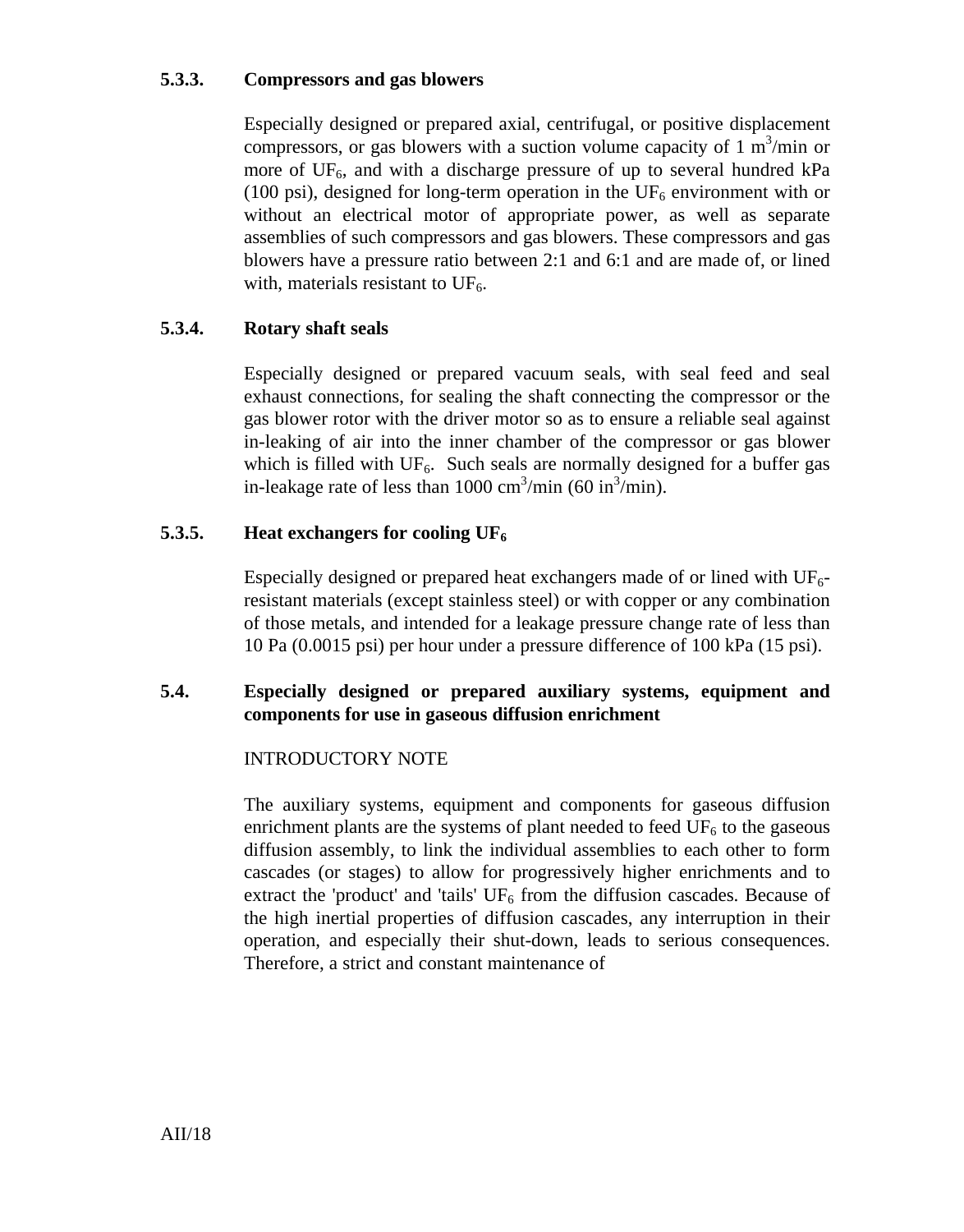vacuum in all technological systems, automatic protection from accidents, and precise automated regulation of the gas flow is of importance in a gaseous diffusion plant. All this leads to a need to equip the plant with a large number of special measuring, regulating and controlling systems.

Normally  $UF_6$  is evaporated from cylinders placed within autoclaves and is distributed in gaseous form to the entry point by way of cascade header pipework. The 'product' and 'tails'  $UF_6$  gaseous streams flowing from exit points are passed by way of cascade header pipework to either cold traps or to compression stations where the UF<sub>6</sub> gas is liquefied prior to onward transfer into suitable containers for transportation or storage. Because a gaseous diffusion enrichment plant consists of a large number of gaseous diffusion assemblies arranged in cascades, there are many kilometers of cascade header pipework, incorporating thousands of welds with substantial amounts of repetition of layout. The equipment, components and piping systems are fabricated to very high vacuum and cleanliness standards.

#### **5.4.1. Feed systems/product and tails withdrawal systems**

Especially designed or prepared process systems, capable of operating at pressures of 300 kPa (45 psi) or less, including:

Feed autoclaves (or systems), used for passing  $UF<sub>6</sub>$  to the gaseous diffusion cascades;

Desublimers (or cold traps) used to remove  $UF_6$  from diffusion cascades;

Liquefaction stations where  $UF_6$  gas from the cascade is compressed and cooled to form liquid  $UF_6$ ;

'Product' or 'tails' stations used for transferring  $UF_6$  into containers.

## **5.4.2. Header piping systems**

Especially designed or prepared piping systems and header systems for handling  $UF_6$  within the gaseous diffusion cascades. This piping network is normally of the "double" header system with each cell connected to each of the headers.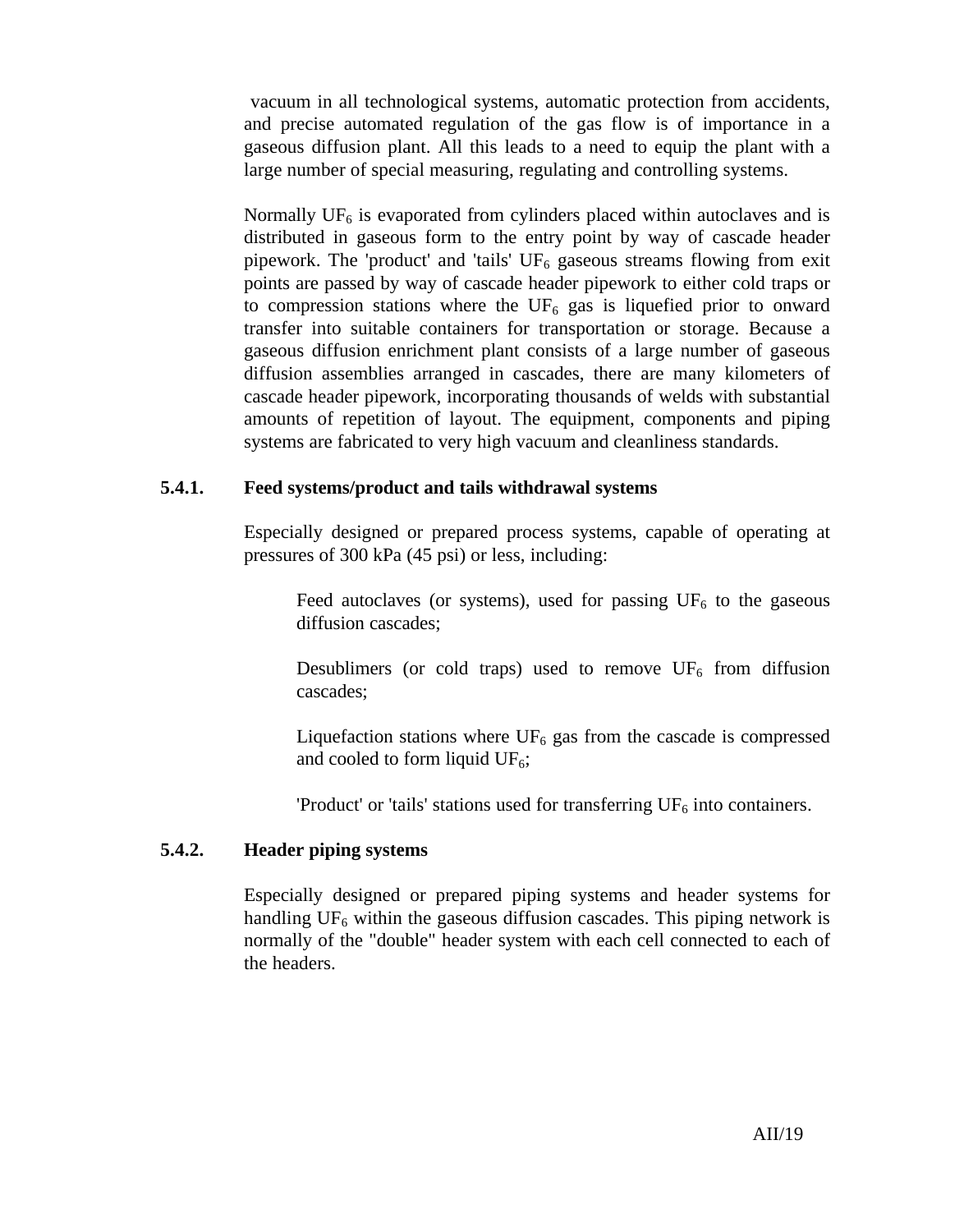## **5.4.3. Vacuum systems**

(a) Especially designed or prepared large vacuum manifolds, vacuum headers and vacuum pumps having a suction capacity of 5  $m^3/m$ in (175  $ft^3/min$  or more.

(b) Vacuum pumps especially designed for service in  $UF<sub>6</sub>$ -bearing atmospheres made of, or lined with, aluminium, nickel, or alloys bearing more than 60% nickel. These pumps may be either rotary or positive, may have displacement and fluorocarbon seals, and may have special working fluids present.

## **5.4.4. Special shut-off and control valves**

Especially designed or prepared manual or automated shut-off and control bellows valves made of  $UF<sub>6</sub>$ -resistant materials with a diameter of 40 to 1500 mm (1.5 to 59 in) for installation in main and auxiliary systems of gaseous diffusion enrichment plants.

## **5.4.5. UF6 mass spectrometers/ion sources**

Especially designed or prepared magnetic or quadrupole mass spectrometers capable of taking "on-line" samples of feed, product or tails, from  $UF<sub>6</sub>$  gas streams and having all of the following characteristics:

- 1. Unit resolution for atomic mass unit greater than 320;
- 2. Ion sources constructed of or lined with nichrome or monel or nickel plated;
- 3. Electron bombardment ionization sources;
- 4. Collector system suitable for isotopic analysis.

## EXPLANATORY NOTE

The items listed above either come into direct contact with the  $UF_6$  process gas or directly control the flow within the cascade. All surfaces which come into contact with the process gas are wholly made of, or lined with,  $UF<sub>6</sub>$ resistant materials. For the purposes of the sections relating to gaseous diffusion items the materials resistant to corrosion by  $UF_6$  include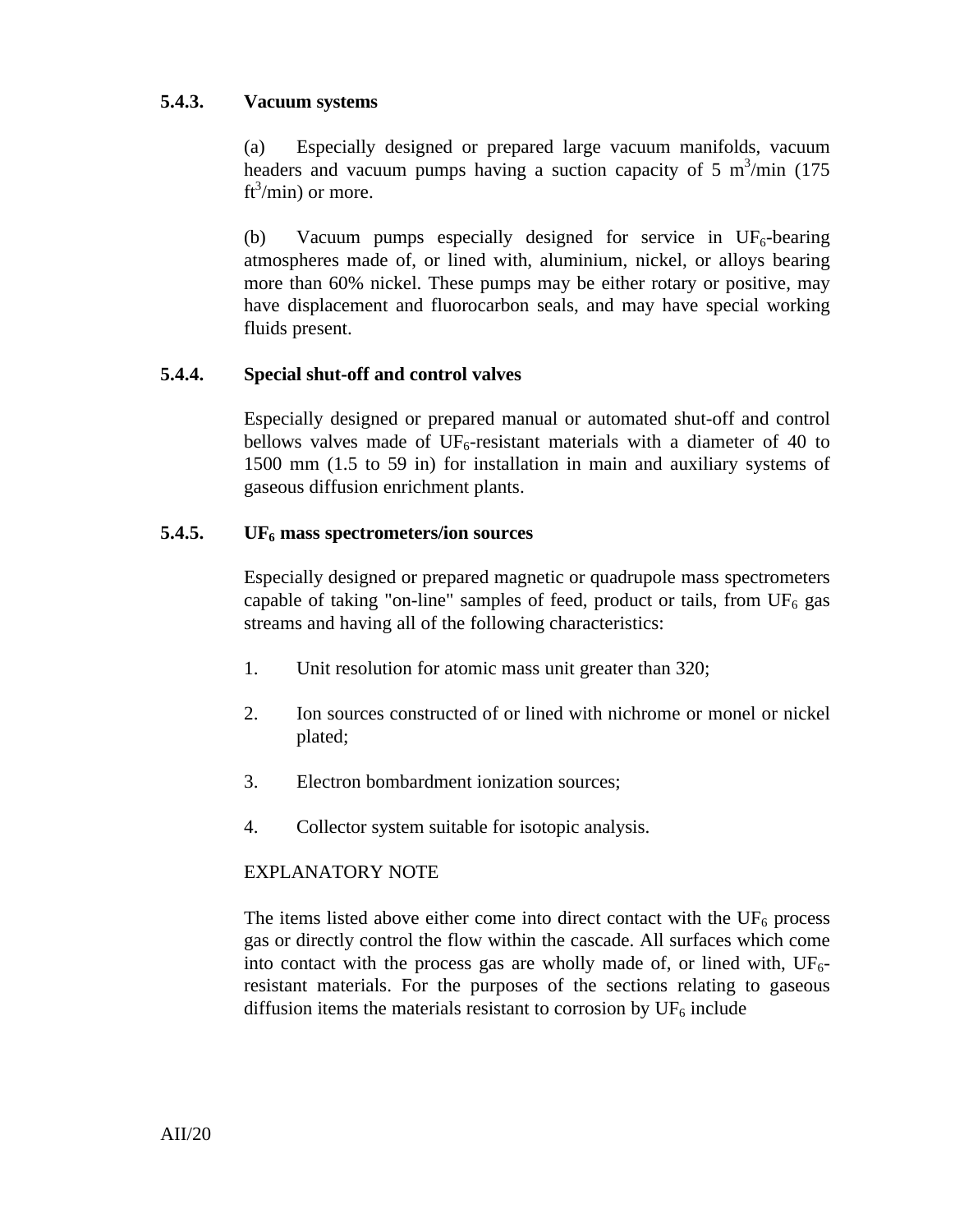stainless steel, aluminium, aluminium alloys, aluminium oxide, nickel or alloys containing  $60\%$  or more nickel and UF<sub>6</sub>-resistant fully fluorinated hydrocarbon polymers.

## **5.5. Especially designed or prepared systems, equipment and components for use in aerodynamic enrichment plants**

## INTRODUCTORY NOTE

In aerodynamic enrichment processes, a mixture of gaseous  $UF<sub>6</sub>$  and light gas (hydrogen or helium) is compressed and then passed through separating elements wherein isotopic separation is accomplished by the generation of high centrifugal forces over a curved-wall geometry. Two processes of this type have been successfully developed: the separation nozzle process and the vortex tube process. For both processes the main components of a separation stage include cylindrical vessels housing the special separation elements (nozzles or vortex tubes), gas compressors and heat exchangers to remove the heat of compression. An aerodynamic plant requires a number of these stages, so that quantities can provide an important indication of end use. Since aerodynamic processes use  $UF_6$ , all equipment, pipeline and instrumentation surfaces (that come in contact with the gas) must be made of materials that remain stable in contact with  $UF<sub>6</sub>$ .

## EXPLANATORY NOTE

The items listed in this section either come into direct contact with the  $UF<sub>6</sub>$ process gas or directly control the flow within the cascade. All surfaces which come into contact with the process gas are wholly made of or protected by  $UF<sub>6</sub>$ -resistant materials. For the purposes of the section relating to aerodynamic enrichment items, the materials resistant to corrosion by  $UF<sub>6</sub>$  include copper, stainless steel, aluminium, aluminium alloys, nickel or alloys containing 60% or more nickel and  $UF<sub>6</sub>$ -resistant fully fluorinated hydrocarbon polymers.

## **5.5.1. Separation nozzles**

Especially designed or prepared separation nozzles and assemblies thereof. The separation nozzles consist of slit-shaped, curved channels having a radius of curvature less than 1 mm (typically 0.1 to 0.05 mm), resistant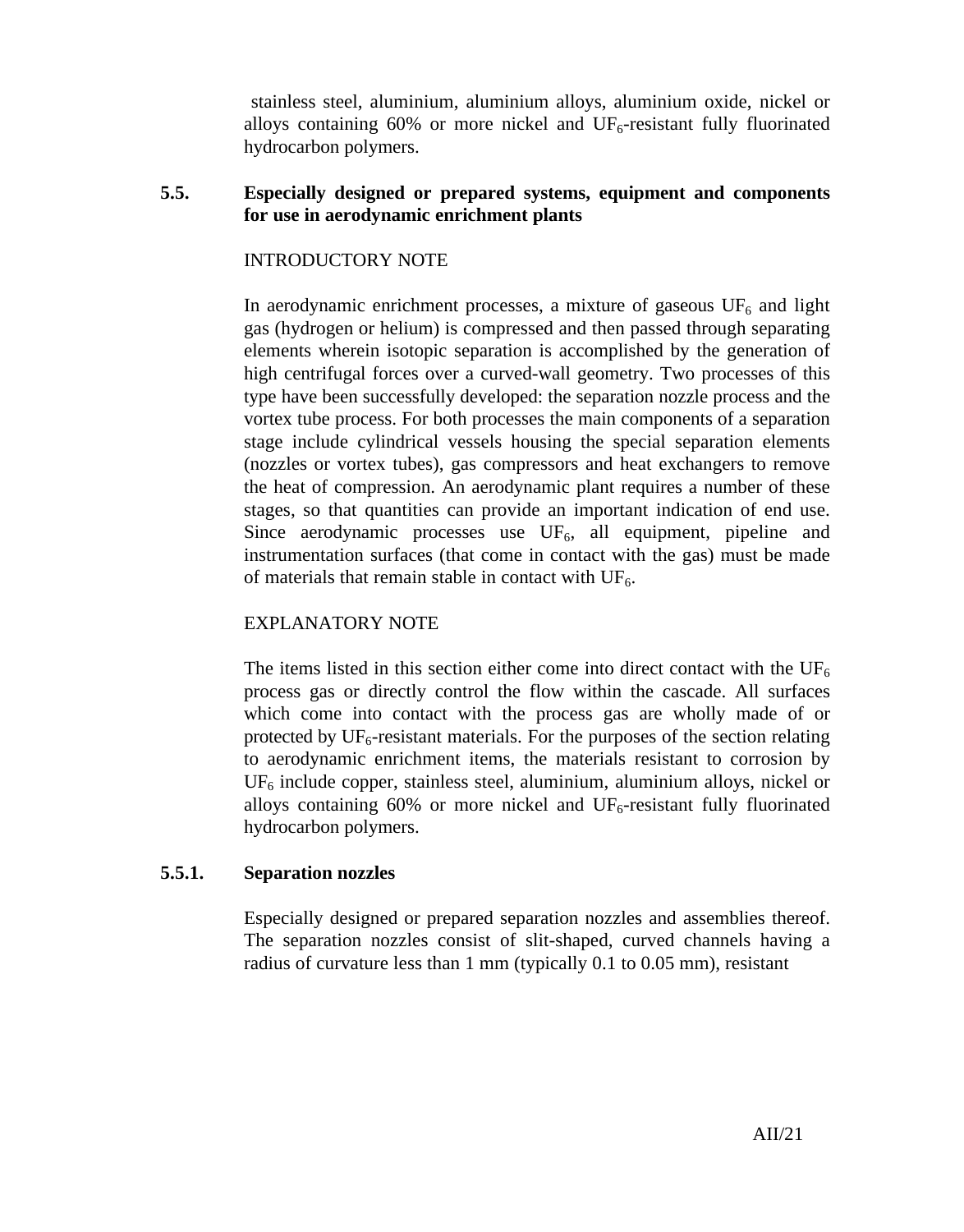to corrosion by  $UF_6$  and having a knife-edge within the nozzle that separates the gas flowing through the nozzle into two fractions.

# **5.5.2. Vortex tubes**

Especially designed or prepared vortex tubes and assemblies thereof. The vortex tubes are cylindrical or tapered, made of or protected by materials resistant to corrosion by  $UF_6$ , having a diameter of between 0.5 cm and 4 cm, a length to diameter ratio of 20:1 or less and with one or more tangential inlets. The tubes may be equipped with nozzle-type appendages at either or both ends.

# EXPLANATORY NOTE

The feed gas enters the vortex tube tangentially at one end or through swirl vanes or at numerous tangential positions along the periphery of the tube.

## **5.5.3. Compressors and gas blowers**

Especially designed or prepared axial, centrifugal or positive displacement compressors or gas blowers made of or protected by materials resistant to corrosion by UF<sub>6</sub> and with a suction volume capacity of 2 m<sup>3</sup>/min or more of  $UF<sub>6</sub>/\ncarrier gas$  (hydrogen or helium) mixture.

## EXPLANATORY NOTE

These compressors and gas blowers typically have a pressure ratio between 1.2:1 and 6:1.

## **5.5.4. Rotary shaft seals**

Especially designed or prepared rotary shaft seals, with seal feed and seal exhaust connections, for sealing the shaft connecting the compressor rotor or the gas blower rotor with the driver motor so as to ensure a reliable seal against out-leakage of process gas or in-leakage of air or seal gas into the inner chamber of the compressor or gas blower which is filled with a  $UF<sub>6</sub>/\ncarrier gas mixture.$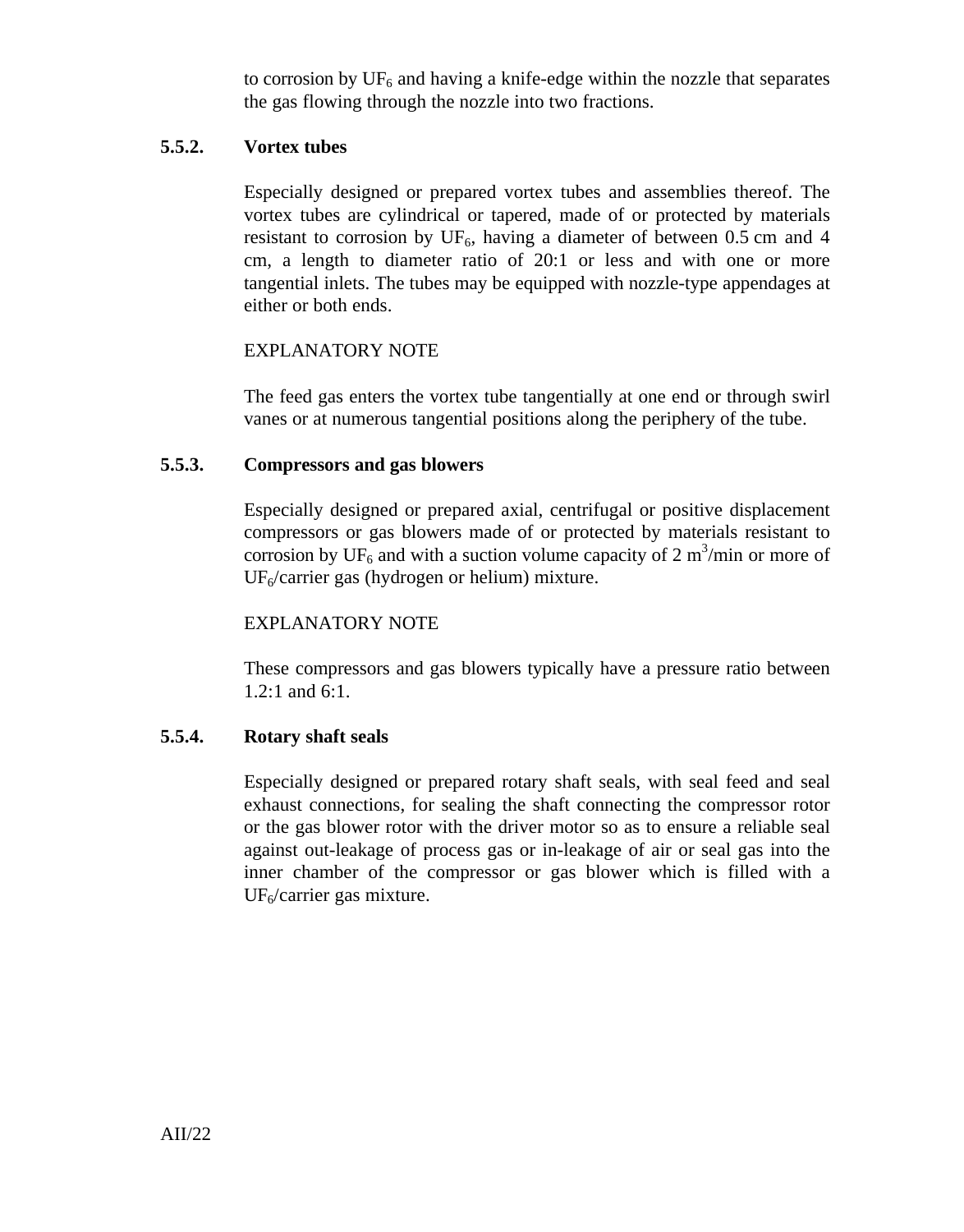#### **5.5.5. Heat exchangers for gas cooling**

Especially designed or prepared heat exchangers made of or protected by materials resistant to corrosion by  $UF<sub>6</sub>$ .

#### **5.5.6. Separation element housings**

Especially designed or prepared separation element housings, made of or protected by materials resistant to corrosion by  $UF_6$ , for containing vortex tubes or separation nozzles.

## EXPLANATORY NOTE

These housings may be cylindrical vessels greater than 300 mm in diameter and greater than 900 mm in length, or may be rectangular vessels of comparable dimensions, and may be designed for horizontal or vertical installation.

#### **5.5.7. Feed systems/product and tails withdrawal systems**

Especially designed or prepared process systems or equipment for enrichment plants made of or protected by materials resistant to corrosion by  $UF_6$ , including:

- (a) Feed autoclaves, ovens, or systems used for passing  $UF<sub>6</sub>$  to the enrichment process;
- (b) Desublimers (or cold traps) used to remove  $UF<sub>6</sub>$  from the enrichment process for subsequent transfer upon heating;
- (c) Solidification or liquefaction stations used to remove  $UF_6$  from the enrichment process by compressing and converting  $UF<sub>6</sub>$  to a liquid or solid form;
- (d) 'Product' or 'tails' stations used for transferring  $UF_6$  into containers.

## **5.5.8. Header piping systems**

Especially designed or prepared header piping systems, made of or protected by materials resistant to corrosion by  $UF_6$ , for handling  $UF_6$  within the aerodynamic cascades. This piping network is normally of the 'double'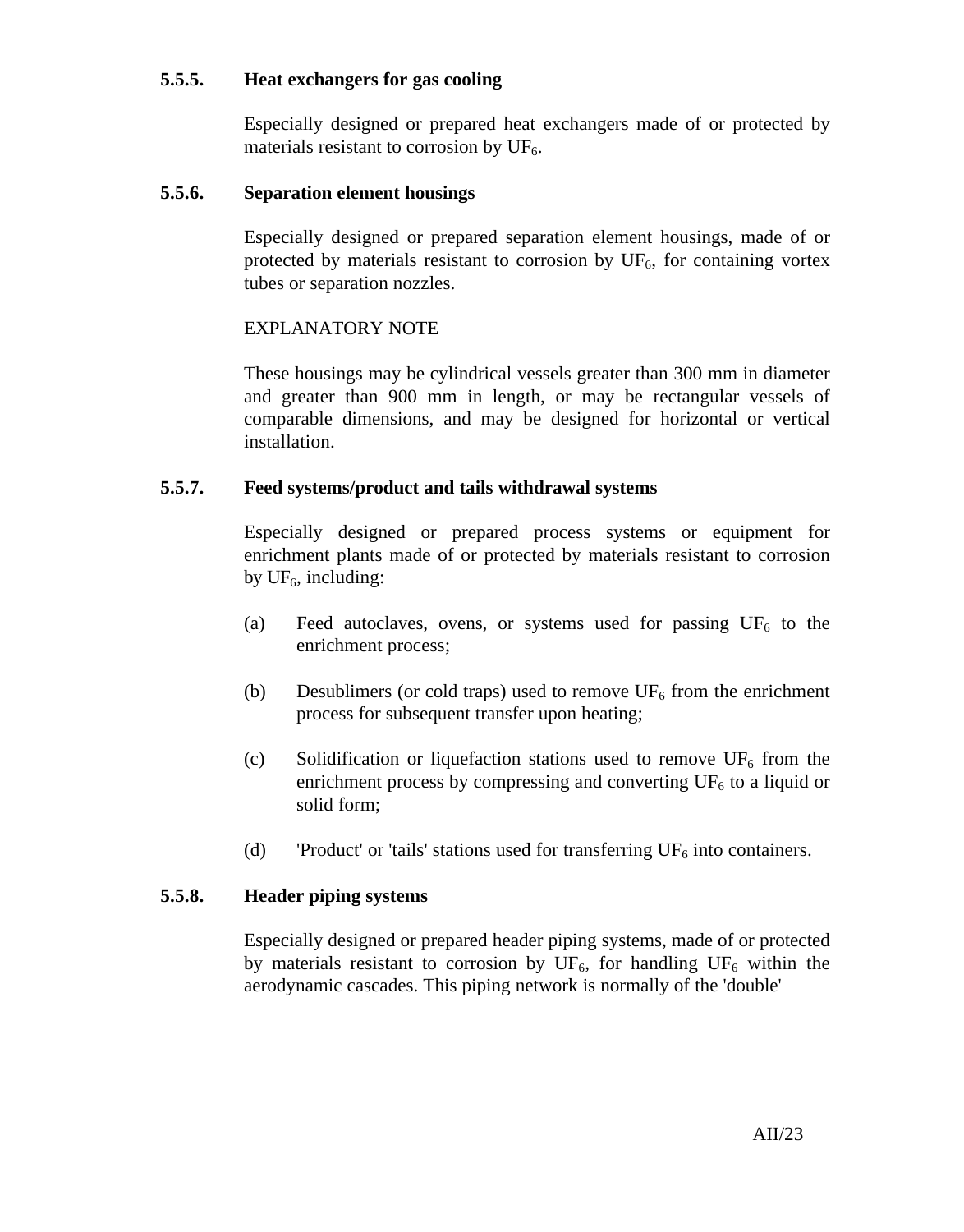header design with each stage or group of stages connected to each of the headers.

## **5.5.9. Vacuum systems and pumps**

(a) Especially designed or prepared vacuum systems having a suction capacity of 5 m<sup>3</sup>/min or more, consisting of vacuum manifolds, vacuum headers and vacuum pumps, and designed for service in  $UF<sub>6</sub>$ -bearing atmospheres,

(b) Vacuum pumps especially designed or prepared for service in  $UF<sub>6</sub>$ bearing atmospheres and made of or protected by materials resistant to corrosion by  $UF_6$ . These pumps may use fluorocarbon seals and special working fluids.

# **5.5.10. Special shut-off and control valves**

Especially designed or prepared manual or automated shut-off and control bellows valves made of or protected by materials resistant to corrosion by  $UF<sub>6</sub>$  with a diameter of 40 to 1500 mm for installation in main and auxiliary systems of aerodynamic enrichment plants.

## **5.5.11. UF6 mass spectrometers/ion sources**

Especially designed or prepared magnetic or quadrupole mass spectrometers capable of taking 'on-line' samples of feed, 'product' or 'tails', from  $UF_6$  gas streams and having all of the following characteristics:

- 1. Unit resolution for mass greater than 320;
- 2. Ion sources constructed of or lined with nichrome or monel or nickel plated;
- 3. Electron bombardment ionization sources;
- 4. Collector system suitable for isotopic analysis.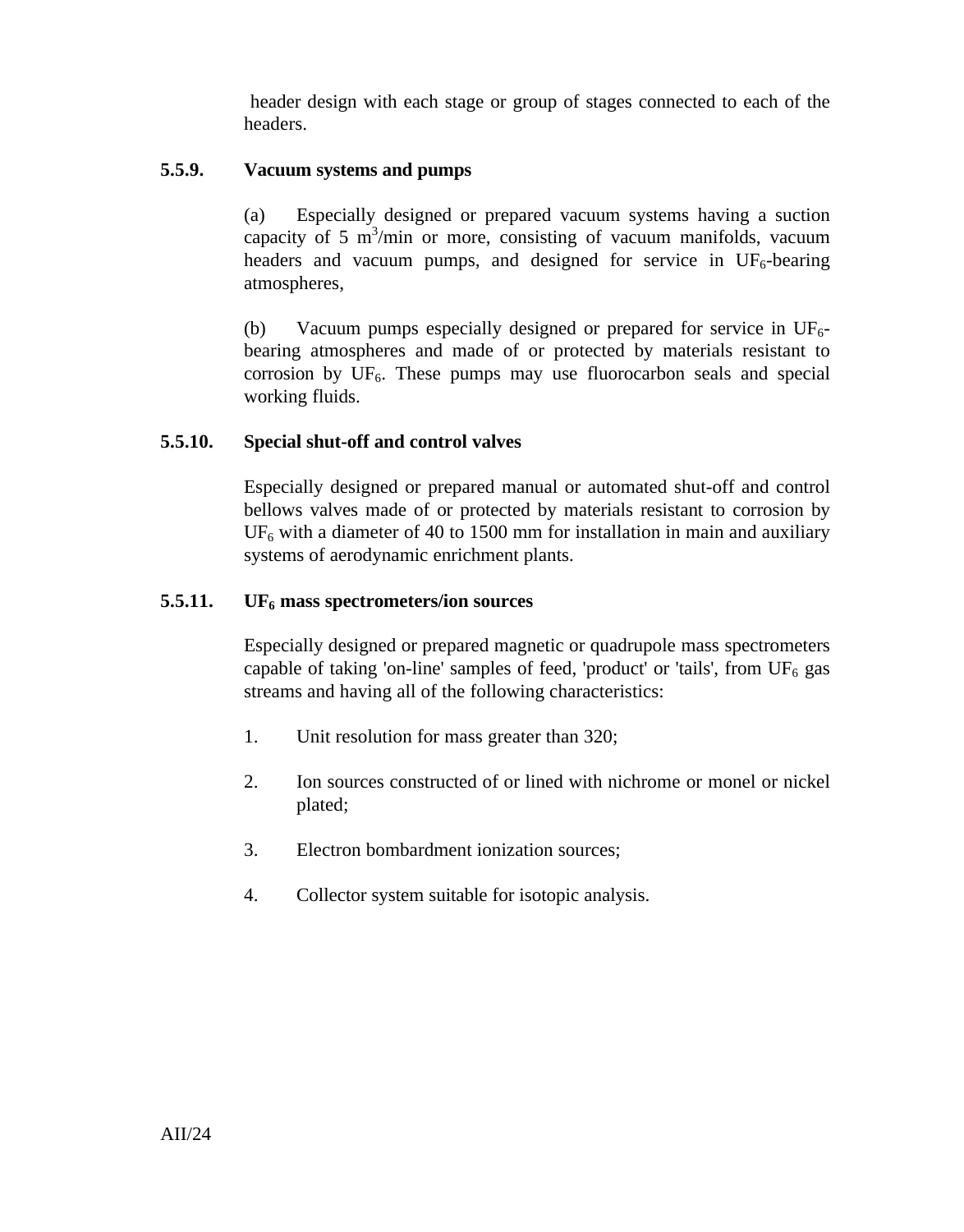#### **5.5.12. UF6/carrier gas separation systems**

Especially designed or prepared process systems for separating  $UF_6$  from carrier gas (hydrogen or helium).

#### EXPLANATORY NOTE

These systems are designed to reduce the  $UF<sub>6</sub>$  content in the carrier gas to 1 ppm or less and may incorporate equipment such as:

- (a) Cryogenic heat exchangers and cryoseparators capable of temperatures of  $-120\text{ °C}$  or less, or
- (b) Cryogenic refrigeration units capable of temperatures of -120  $^{\circ}$ C or less, or
- (c) Separation nozzle or vortex tube units for the separation of  $UF_6$  from carrier gas, or
- (d) UF<sub>6</sub> cold traps capable of temperatures of -20  $^{\circ}$ C or less.

## **5.6. Especially designed or prepared systems, equipment and components for use in chemical exchange or ion exchange enrichment plants**

#### INTRODUCTORY NOTE

The slight difference in mass between the isotopes of uranium causes small changes in chemical reaction equilibria that can be used as a basis for separation of the isotopes. Two processes have been successfully developed: liquid-liquid chemical exchange and solid-liquid ion exchange.

In the liquid-liquid chemical exchange process, immiscible liquid phases (aqueous and organic) are countercurrently contacted to give the cascading effect of thousands of separation stages. The aqueous phase consists of uranium chloride in hydrochloric acid solution; the organic phase consists of an extractant containing uranium chloride in an organic solvent. The contactors employed in the separation cascade can be liquid-liquid exchange columns (such as pulsed columns with sieve plates) or liquid centrifugal contactors. Chemical conversions (oxidation and reduction) are required at both ends of the separation cascade in order to provide for the reflux requirements at each end. A major design concern is to avoid contamination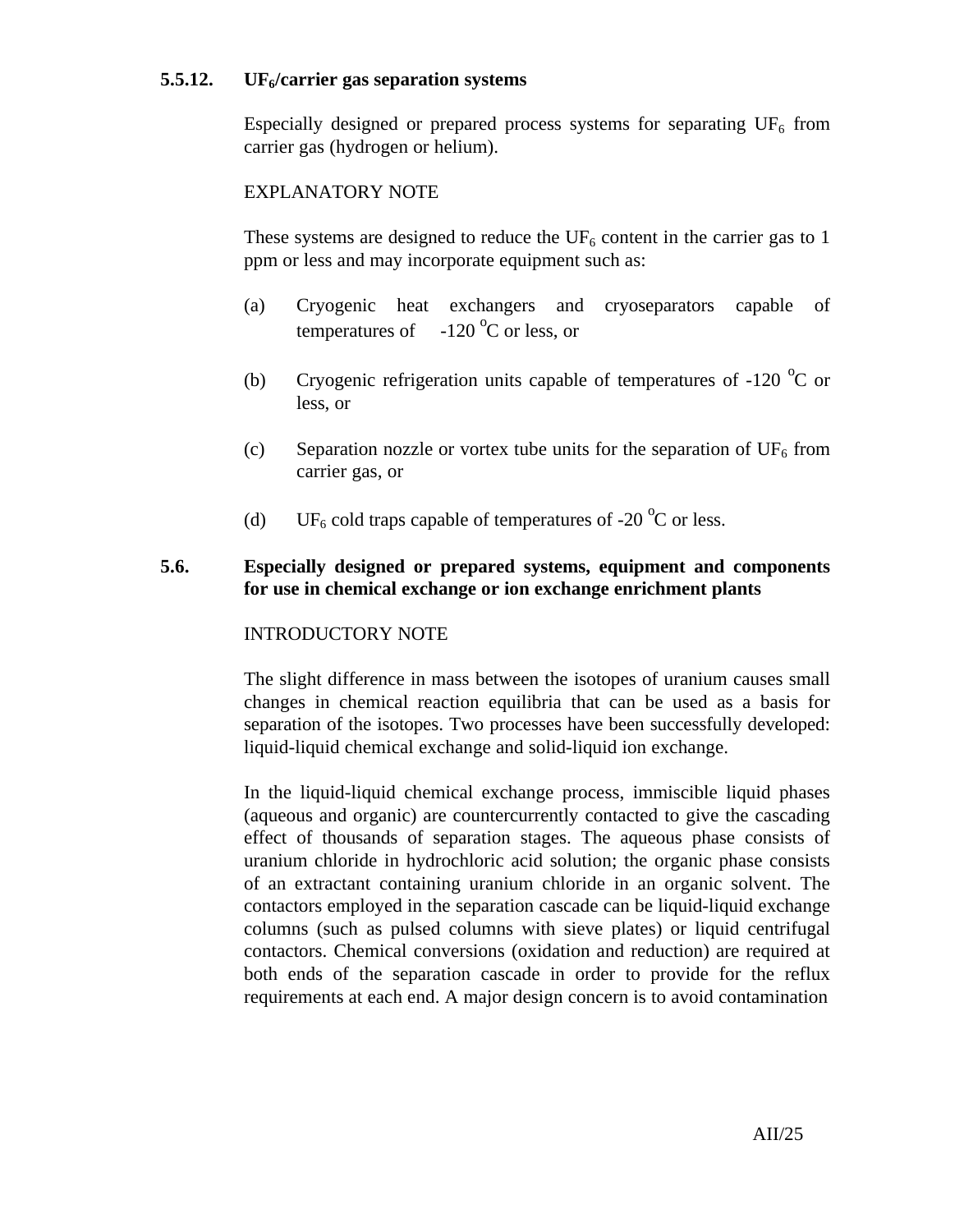of the process streams with certain metal ions. Plastic, plastic-lined (including use of fluorocarbon polymers) and/or glass-lined columns and piping are therefore used.

In the solid-liquid ion-exchange process, enrichment is accomplished by uranium adsorption/desorption on a special, very fast-acting, ion-exchange resin or adsorbent. A solution of uranium in hydrochloric acid and other chemical agents is passed through cylindrical enrichment columns containing packed beds of the adsorbent. For a continuous process, a reflux system is necessary to release the uranium from the adsorbent back into the liquid flow so that 'product' and 'tails' can be collected. This is accomplished with the use of suitable reduction/oxidation chemical agents that are fully regenerated in separate external circuits and that may be partially regenerated within the isotopic separation columns themselves. The presence of hot concentrated hydrochloric acid solutions in the process requires that the equipment be made of or protected by special corrosionresistant materials.

## **5.6.1. Liquid-liquid exchange columns (Chemical exchange)**

Countercurrent liquid-liquid exchange columns having mechanical power input (i.e., pulsed columns with sieve plates, reciprocating plate columns, and columns with internal turbine mixers), especially designed or prepared for uranium enrichment using the chemical exchange process. For corrosion resistance to concentrated hydrochloric acid solutions, these columns and their internals are made of or protected by suitable plastic materials (such as fluorocarbon polymers) or glass. The stage residence time of the columns is designed to be short (30 seconds or less).

## **5.6.2. Liquid-liquid centrifugal contactors (Chemical exchange)**

Liquid-liquid centrifugal contactors especially designed or prepared for uranium enrichment using the chemical exchange process. Such contactors use rotation to achieve dispersion of the organic and aqueous streams and then centrifugal force to separate the phases. For corrosion resistance to concentrated hydrochloric acid solutions, the contactors are made of or are lined with suitable plastic materials (such as fluorocarbon polymers) or are lined with glass. The stage residence time of the centrifugal contactors is designed to be short (30 seconds or less).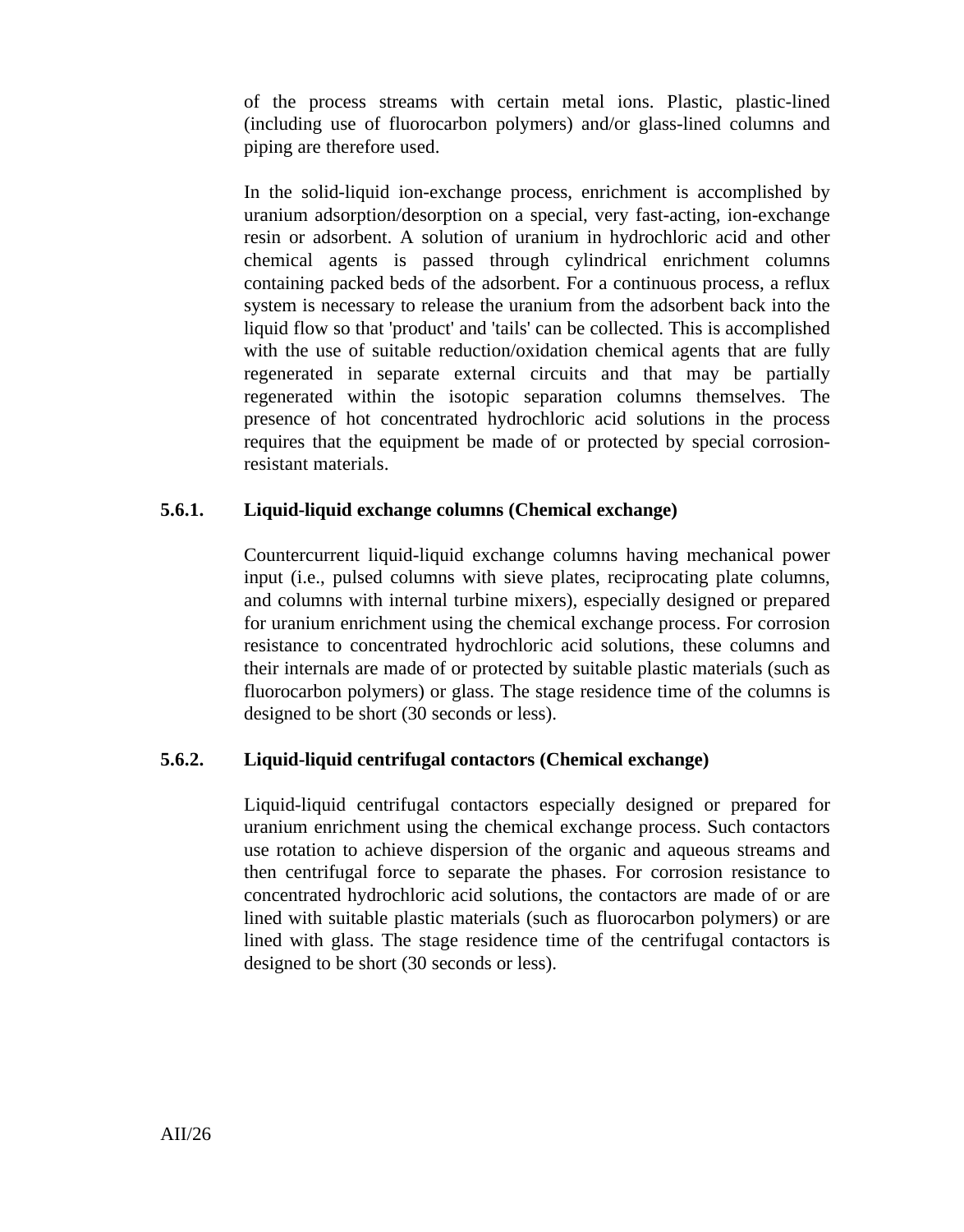#### **5.6.3. Uranium reduction systems and equipment (Chemical exchange)**

(a) Especially designed or prepared electrochemical reduction cells to reduce uranium from one valence state to another for uranium enrichment using the chemical exchange process. The cell materials in contact with process solutions must be corrosion resistant to concentrated hydrochloric acid solutions.

## EXPLANATORY NOTE

The cell cathodic compartment must be designed to prevent re-oxidation of uranium to its higher valence state. To keep the uranium in the cathodic compartment, the cell may have an impervious diaphragm membrane constructed of special cation exchange material. The cathode consists of a suitable solid conductor such as graphite.

(b) Especially designed or prepared systems at the product end of the cascade for taking the  $U^{4+}$  out of the organic stream, adjusting the acid concentration and feeding to the electrochemical reduction cells.

# EXPLANATORY NOTE

These systems consist of solvent extraction equipment for stripping the  $U^{4+}$ from the organic stream into an aqueous solution, evaporation and/or other equipment to accomplish solution pH adjustment and control, and pumps or other transfer devices for feeding to the electrochemical reduction cells. A major design concern is to avoid contamination of the aqueous stream with certain metal ions. Consequently, for those parts in contact with the process stream, the system is constructed of equipment made of or protected by suitable materials (such as glass, fluorocarbon polymers, polyphenyl sulfate, polyether sulfone, and resin-impregnated graphite).

## **5.6.4. Feed preparation systems (Chemical exchange)**

Especially designed or prepared systems for producing high-purity uranium chloride feed solutions for chemical exchange uranium isotope separation plants.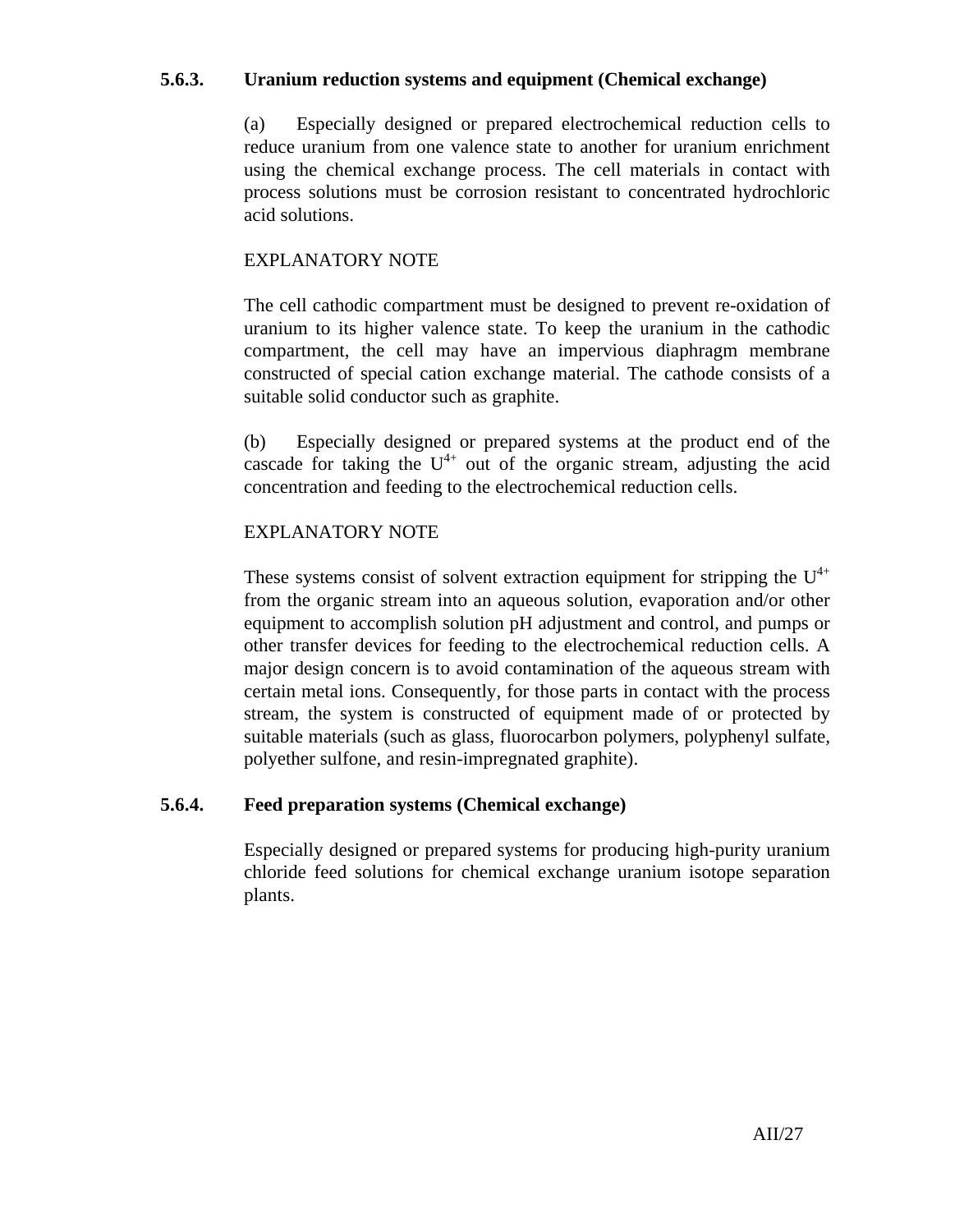## EXPLANATORY NOTE

These systems consist of dissolution, solvent extraction and/or ion exchange equipment for purification and electrolytic cells for reducing the uranium  $U^{6+}$  or  $U^{4+}$  to  $U^{3+}$ . These systems produce uranium chloride solutions having only a few parts per million of metallic impurities such as chromium, iron, vanadium, molybdenum and other bivalent or higher multi-valent cations. Materials of construction for portions of the system processing high-purity U<sup>3+</sup> include glass, fluorocarbon polymers, polyphenyl sulfate or polyether sulfone plastic-lined and resin-impregnated graphite.

## **5.6.5. Uranium oxidation systems (Chemical exchange)**

Especially designed or prepared systems for oxidation of  $U^{3+}$  to  $U^{4+}$  for return to the uranium isotope separation cascade in the chemical exchange enrichment process.

## EXPLANATORY NOTE

These systems may incorporate equipment such as:

- (a) Equipment for contacting chlorine and oxygen with the aqueous effluent from the isotope separation equipment and extracting the resultant  $U^{4+}$  into the stripped organic stream returning from the product end of the cascade,
- (b) Equipment that separates water from hydrochloric acid so that the water and the concentrated hydrochloric acid may be reintroduced to the process at the proper locations.

## **5.6.6. Fast-reacting ion exchange resins/adsorbents (ion exchange)**

Fast-reacting ion-exchange resins or adsorbents especially designed or prepared for uranium enrichment using the ion exchange process, including porous macroreticular resins, and/or pellicular structures in which the active chemical exchange groups are limited to a coating on the surface of an inactive porous support structure, and other composite structures in any suitable form including particles or fibers. These ion exchange resins/adsorbents have diameters of 0.2 mm or less and must be chemically resistant to concentrated hydrochloric acid solutions as well as physically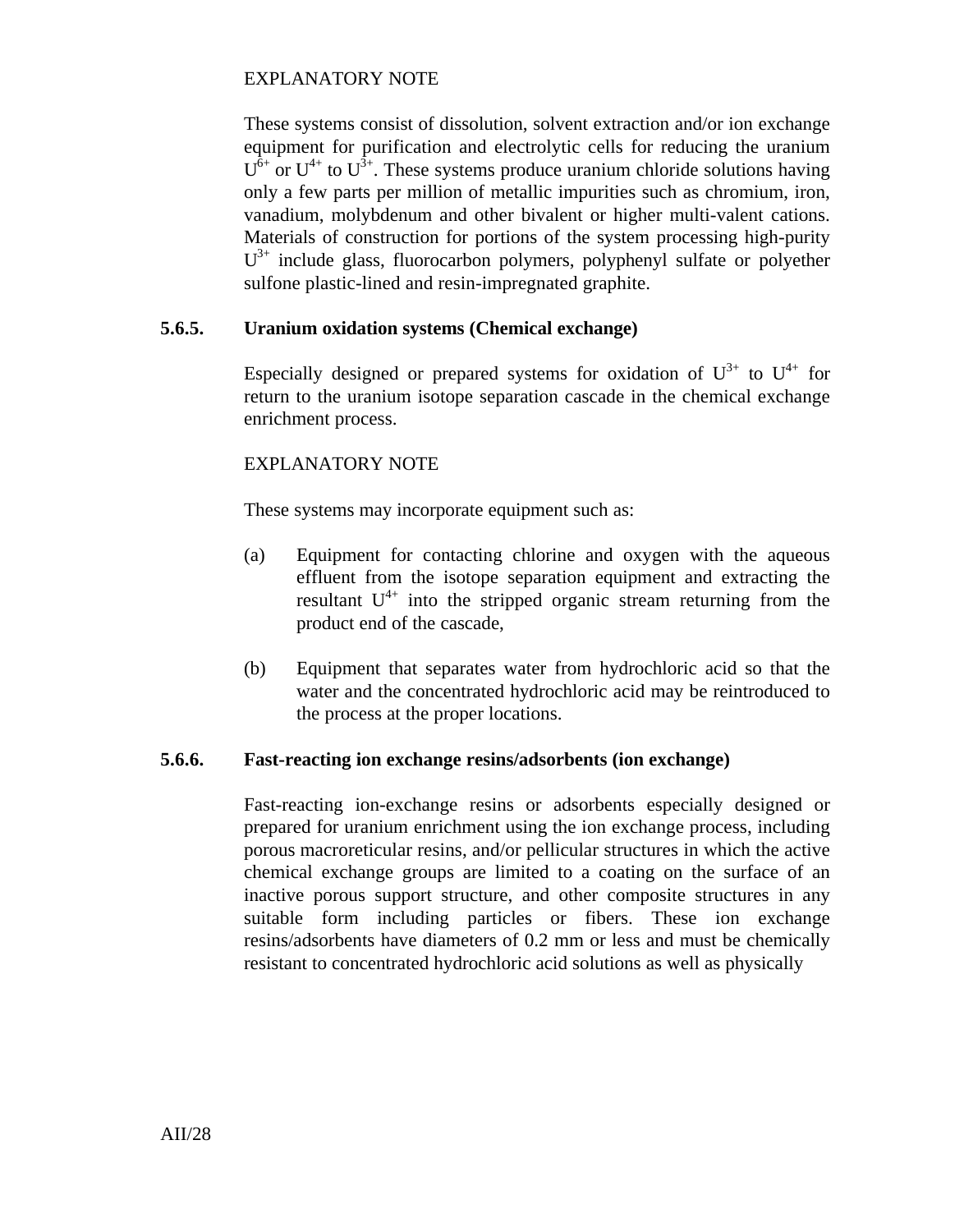strong enough so as not to degrade in the exchange columns. The resins/adsorbents are especially designed to achieve very fast uranium isotope exchange kinetics (exchange rate half-time of less than 10 seconds) and are capable of operating at a temperature in the range of  $100^{\circ}$ C to  $200$  $\mathrm{C}$ .

#### **5.6.7. Ion exchange columns (Ion exchange)**

Cylindrical columns greater than 1000 mm in diameter for containing and supporting packed beds of ion exchange resin/adsorbent, especially designed or prepared for uranium enrichment using the ion exchange process. These columns are made of or protected by materials (such as titanium or fluorocarbon plastics) resistant to corrosion by concentrated hydrochloric acid solutions and are capable of operating at a temperature in the range of 100 °C to 200 °C and pressures above 0.7 MPa (102 psia).

#### **5.6.8. Ion exchange reflux systems (Ion exchange)**

- (a) Especially designed or prepared chemical or electrochemical reduction systems for regeneration of the chemical reducing agent(s) used in ion exchange uranium enrichment cascades.
- (b) Especially designed or prepared chemical or electrochemical oxidation systems for regeneration of the chemical oxidizing agent(s) used in ion exchange uranium enrichment cascades.

## EXPLANATORY NOTE

The ion exchange enrichment process may use, for example, trivalent titanium  $(Ti^{3+})$  as a reducing cation in which case the reduction system would regenerate  $Ti^{3+}$  by reducing  $Ti^{4+}$ .

The process may use, for example, trivalent iron  $(Fe^{3+})$  as an oxidant in which case the oxidation system would regenerate  $\text{Fe}^{3+}$  by oxidizing  $\text{Fe}^{2+}$ .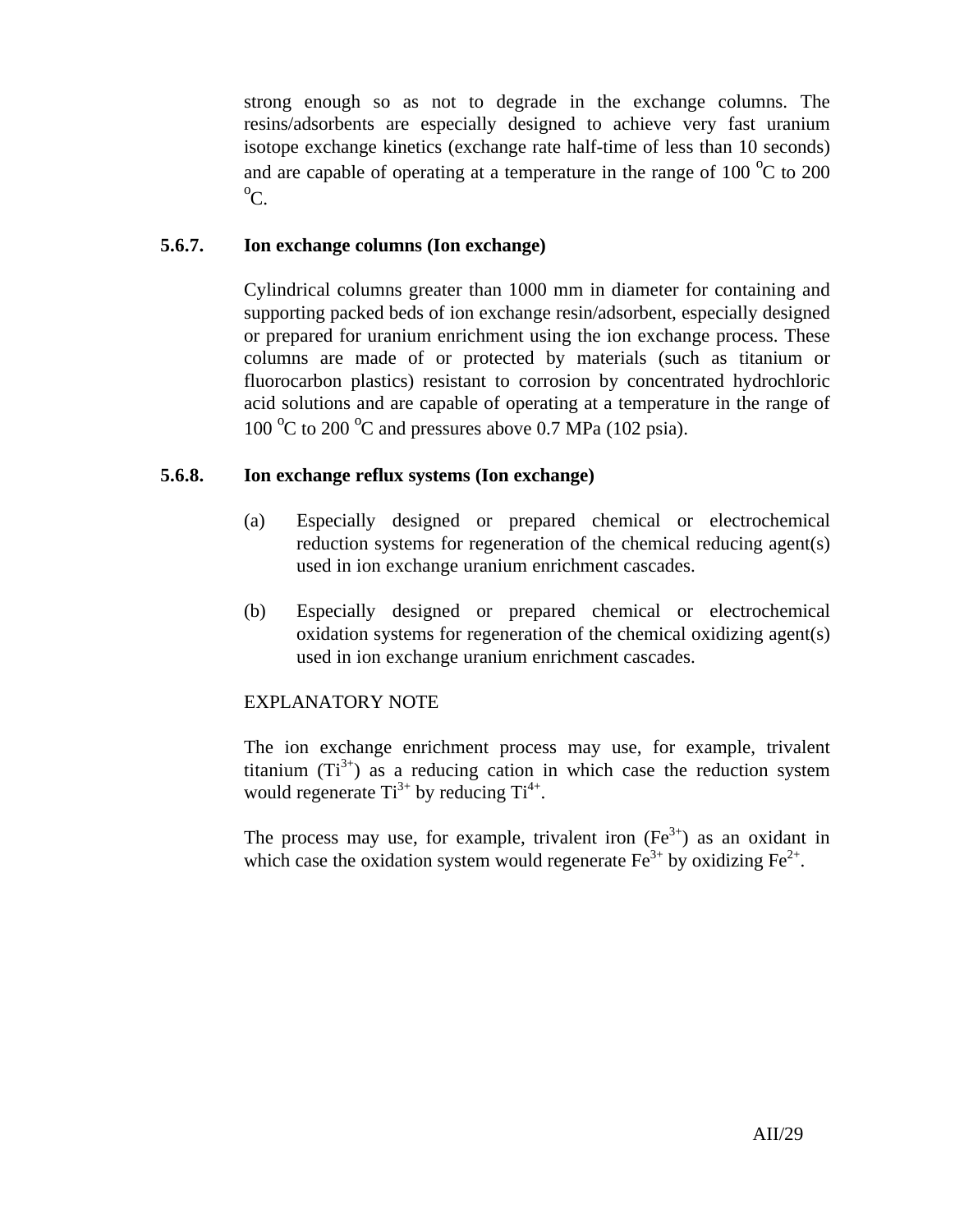## **5.7. Especially designed or prepared systems, equipment and components for use in laser-based enrichment plants**

#### INTRODUCTORY NOTE

Present systems for enrichment processes using lasers fall into two categories: those in which the process medium is atomic uranium vapor and those in which the process medium is the vapor of a uranium compound. Common nomenclature for such processes include: first category - atomic vapor laser isotope separation (AVLIS or SILVA); second category molecular laser isotope separation (MLIS or MOLIS) and chemical reaction by isotope selective laser activation (CRISLA). The systems, equipment and components for laser enrichment plants embrace: (a) devices to feed uranium-metal vapor (for selective photo-ionization) or devices to feed the vapor of a uranium compound (for photo-dissociation or chemical activation); (b) devices to collect enriched and depleted uranium metal as 'product' and 'tails' in the first category, and devices to collect dissociated or reacted compounds as 'product' and unaffected material as 'tails' in the second category; (c) process laser systems to selectively excite the uranium-235 species; and (d) feed preparation and product conversion equipment. The complexity of the spectroscopy of uranium atoms and compounds may require incorporation of any of a number of available laser technologies.

#### EXPLANATORY NOTE

Many of the items listed in this section come into direct contact with uranium metal vapor or liquid or with process gas consisting of  $UF<sub>6</sub>$  or a mixture of  $UF_6$  and other gases. All surfaces that come into contact with the uranium or  $UF_6$  are wholly made of or protected by corrosion-resistant materials. For the purposes of the section relating to laser-based enrichment items, the materials resistant to corrosion by the vapor or liquid of uranium metal or uranium alloys include yttria-coated graphite and tantalum; and the materials resistant to corrosion by  $UF_6$  include copper, stainless steel, aluminium, aluminium alloys, nickel or alloys containing 60 % or more nickel and  $UF_6$ -resistant fully fluorinated hydrocarbon polymers.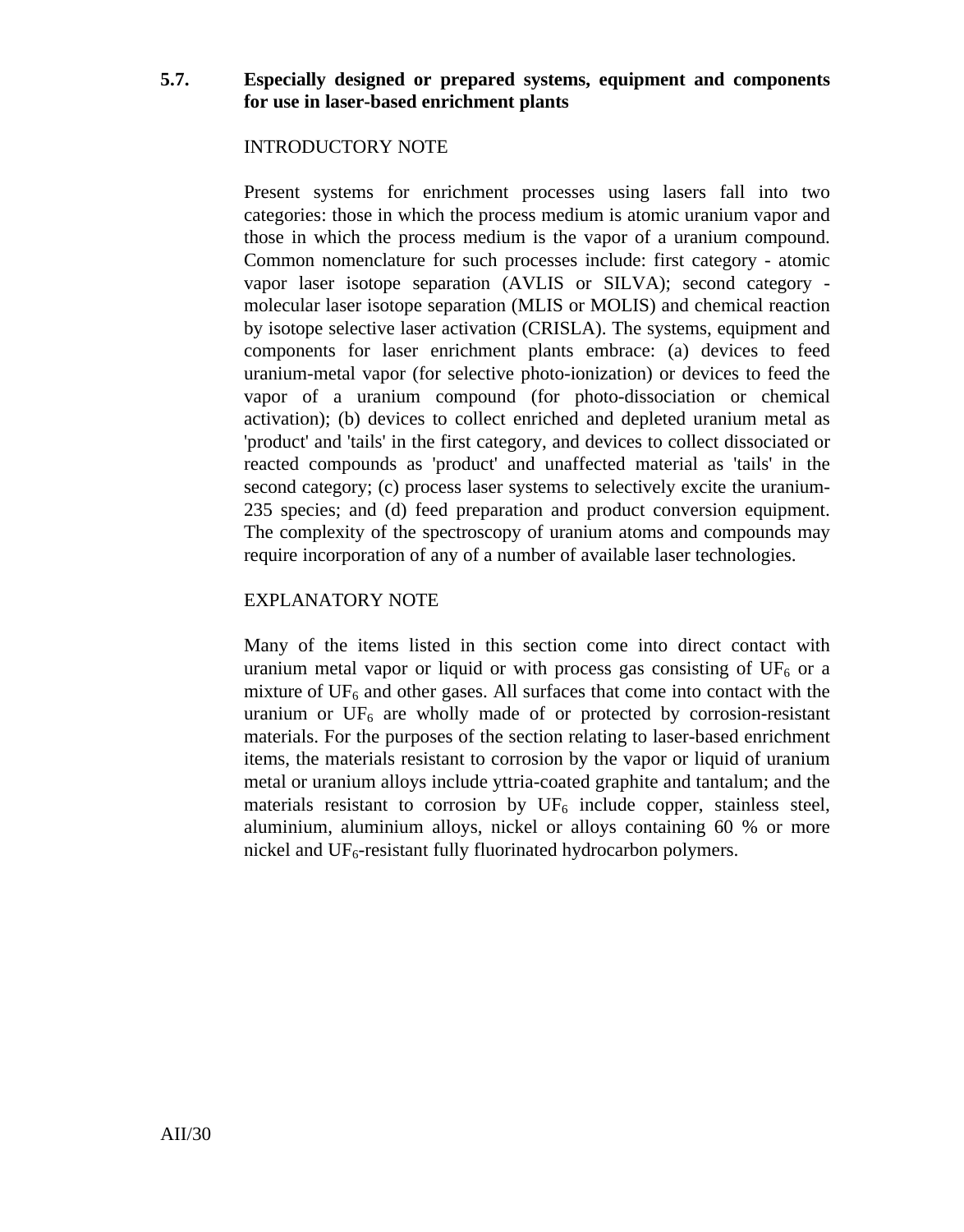#### **5.7.1. Uranium vaporization systems (AVLIS)**

Especially designed or prepared uranium vaporization systems which contain high-power strip or scanning electron beam guns with a delivered power on the target of more than 2.5 kW/cm.

#### **5.7.2. Liquid uranium metal handling systems (AVLIS)**

Especially designed or prepared liquid metal handling systems for molten uranium or uranium alloys, consisting of crucibles and cooling equipment for the crucibles.

## EXPLANATORY NOTE

The crucibles and other parts of this system that come into contact with molten uranium or uranium alloys are made of or protected by materials of suitable corrosion and heat resistance. Suitable materials include tantalum, yttria-coated graphite, graphite coated with other rare earth oxides or mixtures thereof.

#### **5.7.3. Uranium metal 'product' and 'tails' collector assemblies (AVLIS)**

Especially designed or prepared 'product' and 'tails' collector assemblies for uranium metal in liquid or solid form.

## EXPLANATORY NOTE

Components for these assemblies are made of or protected by materials resistant to the heat and corrosion of uranium metal vapor or liquid (such as yttria-coated graphite or tantalum) and may include pipes, valves, fittings, 'gutters', feed-throughs, heat exchangers and collector plates for magnetic, electrostatic or other separation methods.

#### **5.7.4. Separator module housings (AVLIS)**

Especially designed or prepared cylindrical or rectangular vessels for containing the uranium metal vapor source, the electron beam gun, and the 'product' and 'tails' collectors.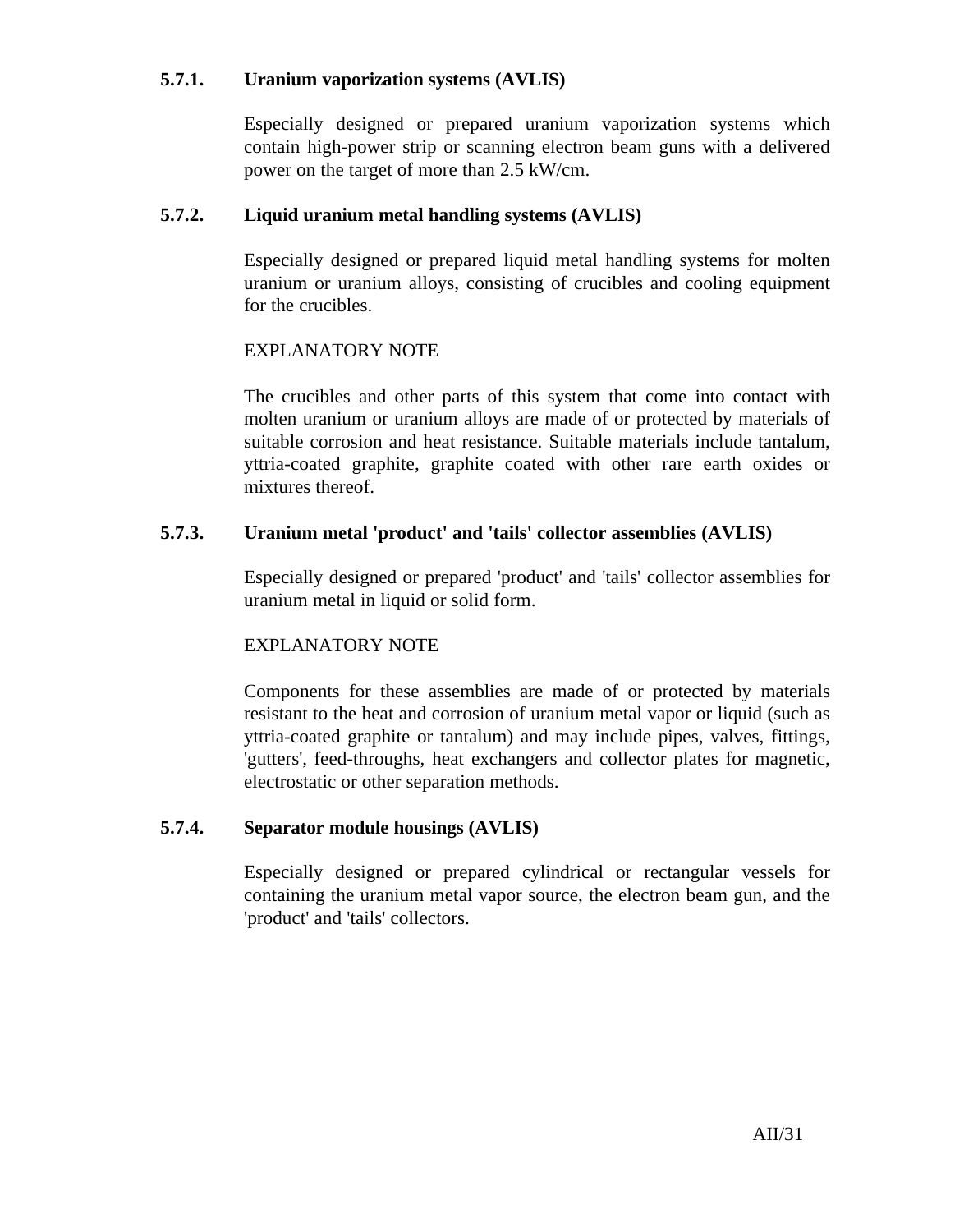## EXPLANATORY NOTE

These housings have multiplicity of ports for electrical and water feedthroughs, laser beam windows, vacuum pump connections and instrumentation diagnostics and monitoring. They have provisions for opening and closure to allow refurbishment of internal components.

## **5.7.5. Supersonic expansion nozzles (MLIS)**

Especially designed or prepared supersonic expansion nozzles for cooling mixtures of UF<sub>6</sub> and carrier gas to 150 K or less and which are corrosion resistant to  $UF<sub>6</sub>$ .

## **5.7.6. Uranium pentafluoride product collectors (MLIS)**

Especially designed or prepared uranium pentafluoride  $(UF_5)$  solid product collectors consisting of filter, impact, or cyclone-type collectors, or combinations thereof, and which are corrosion resistant to the  $UF<sub>5</sub>/UF<sub>6</sub>$ environment.

## **5.7.7. UF6/carrier gas compressors (MLIS)**

Especially designed or prepared compressors for  $UF<sub>6</sub>/\text{carrier gas mixtures}$ , designed for long term operation in a  $UF<sub>6</sub>$  environment. The components of these compressors that come into contact with process gas are made of or protected by materials resistant to corrosion by  $UF<sub>6</sub>$ .

## **5.7.8. Rotary shaft seals (MLIS)**

Especially designed or prepared rotary shaft seals, with seal feed and seal exhaust connections, for sealing the shaft connecting the compressor rotor with the driver motor so as to ensure a reliable seal against out-leakage of process gas or in-leakage of air or seal gas into the inner chamber of the compressor which is filled with a  $UF<sub>6</sub>/\text{carrier gas mixture.}$ 

## **5.7.9. Fluorination systems (MLIS)**

Especially designed or prepared systems for fluorinating  $UF_5$  (solid) to  $UF_6$ (gas).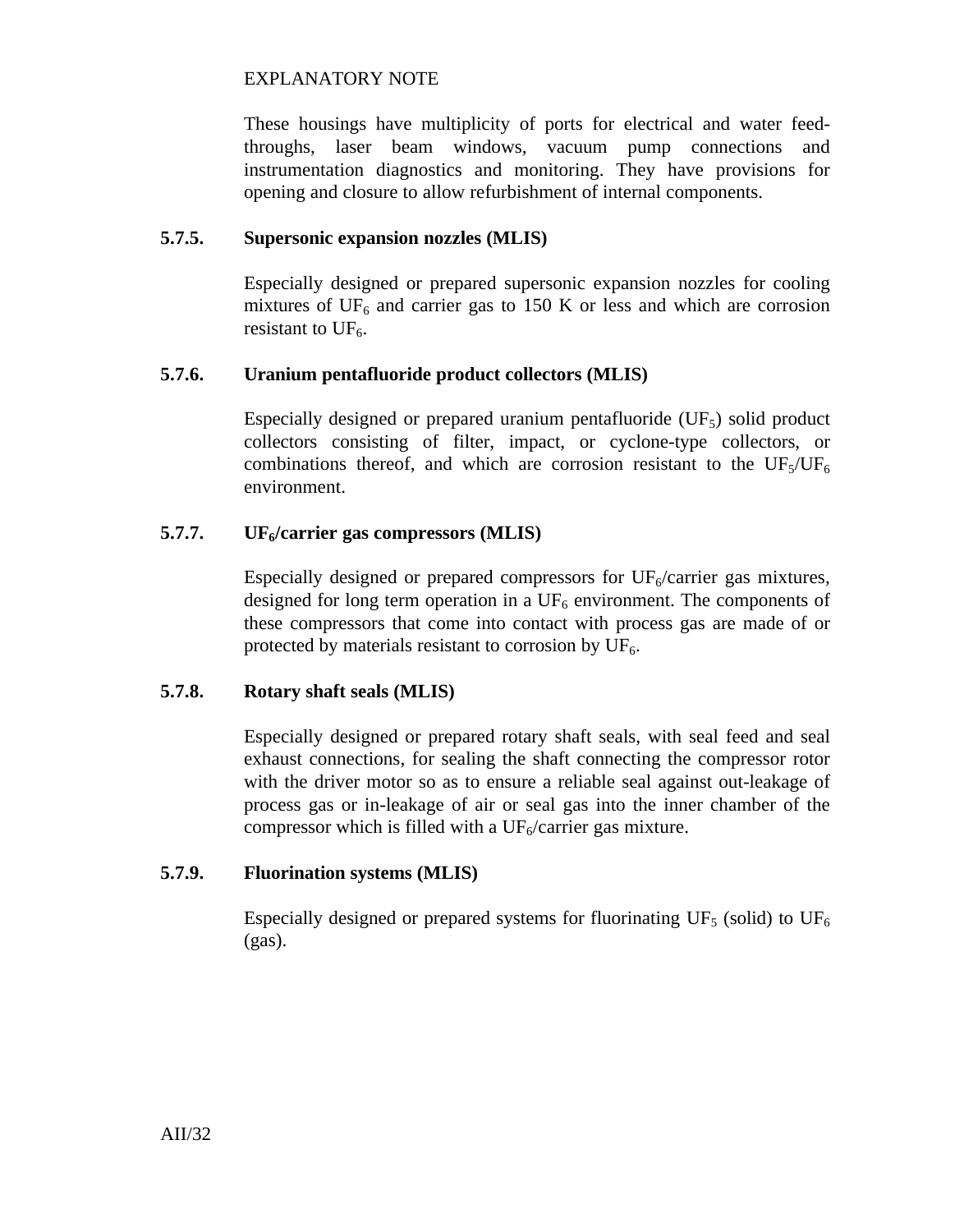## EXPLANATORY NOTE

These systems are designed to fluorinate the collected UF<sub>5</sub> powder to UF<sub>6</sub> for subsequent collection in product containers or for transfer as feed to MLIS units for additional enrichment. In one approach, the fluorination reaction may be accomplished within the isotope separation system to react and recover directly off the 'product' collectors. In another approach, the  $UF<sub>5</sub>$  powder may be removed/transferred from the 'product' collectors into a suitable reaction vessel (e.g., fluidized-bed reactor, screw reactor or flame tower) for fluorination. In both approaches, equipment for storage and transfer of fluorine (or other suitable fluorinating agents) and for collection and transfer of  $UF_6$  are used.

#### **5.7.10. UF6 mass spectrometers/ion sources (MLIS)**

Especially designed or prepared magnetic or quadrupole mass spectrometers capable of taking 'on-line' samples of feed, 'product' or 'tails', from  $UF<sub>6</sub>$  gas streams and having all of the following characteristics:

- 1. Unit resolution for mass greater than 320;
- 2. Ion sources constructed of or lined with nichrome or monel or nickel plated;
- 3. Electron bombardment ionization sources;
- 4. Collector system suitable for isotopic analysis.

#### **5.7.11. Feed systems/product and tails withdrawal systems (MLIS)**

Especially designed or prepared process systems or equipment for enrichment plants made of or protected by materials resistant to corrosion by  $UF_6$ , including:

- (a) Feed autoclaves, ovens, or systems used for passing  $UF_6$  to the enrichment process
- (b) Desublimers (or cold traps) used to remove  $UF_6$  from the enrichment process for subsequent transfer upon heating;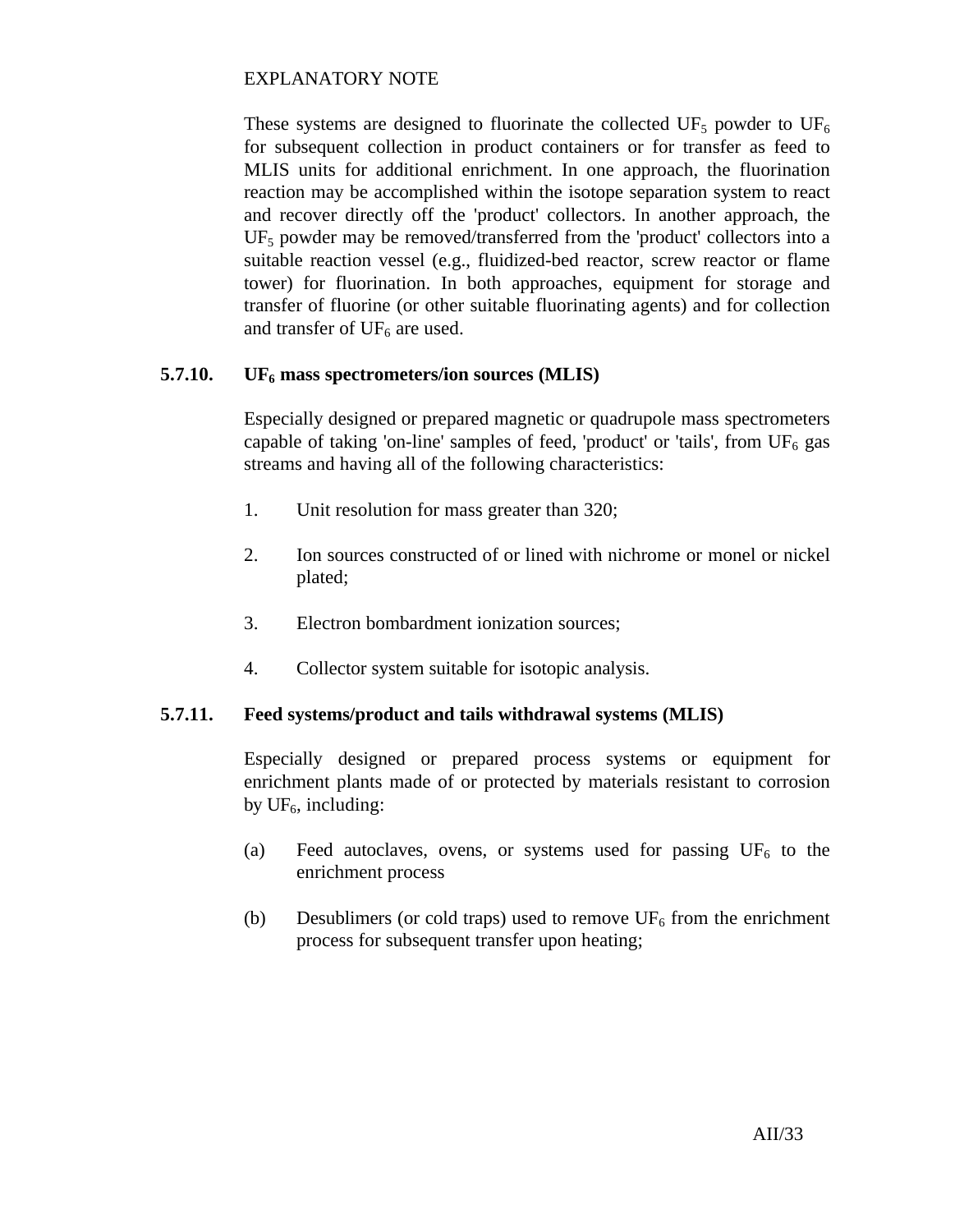- (c) Solidification or liquefaction stations used to remove  $UF_6$  from the enrichment process by compressing and converting  $UF<sub>6</sub>$  to a liquid or solid form;
- (d) 'Product' or 'tails' stations used for transferring  $UF_6$  into containers.

#### **5.7.12. UF6/carrier gas separation systems (MLIS)**

Especially designed or prepared process systems for separating  $UF<sub>6</sub>$  from carrier gas. The carrier gas may be nitrogen, argon, or other gas.

#### EXPLANATORY NOTE

These systems may incorporate equipment such as:

- (a) Cryogenic heat exchangers or cryoseparators capable of temperatures of  $-120^\circ$ C or less, or
- (b) Cryogenic refrigeration units capable of temperatures of -120  $^{\circ}$ C or less, or
- (c) UF<sub>6</sub> cold traps capable of temperatures of -20  $^{\circ}$ C or less.

#### **5.7.13. Laser systems (AVLIS, MLIS and CRISLA)**

Lasers or laser systems especially designed or prepared for the separation of uranium isotopes.

#### EXPLANATORY NOTE

The laser system for the AVLIS process usually consists of two lasers: a copper vapor laser and a dye laser. The laser system for MLIS usually consists of a  $CO<sub>2</sub>$  or excimer laser and a multi-pass optical cell with revolving mirrors at both ends. Lasers or laser systems for both processes require a spectrum frequency stabilizer for operation over extended periods of time.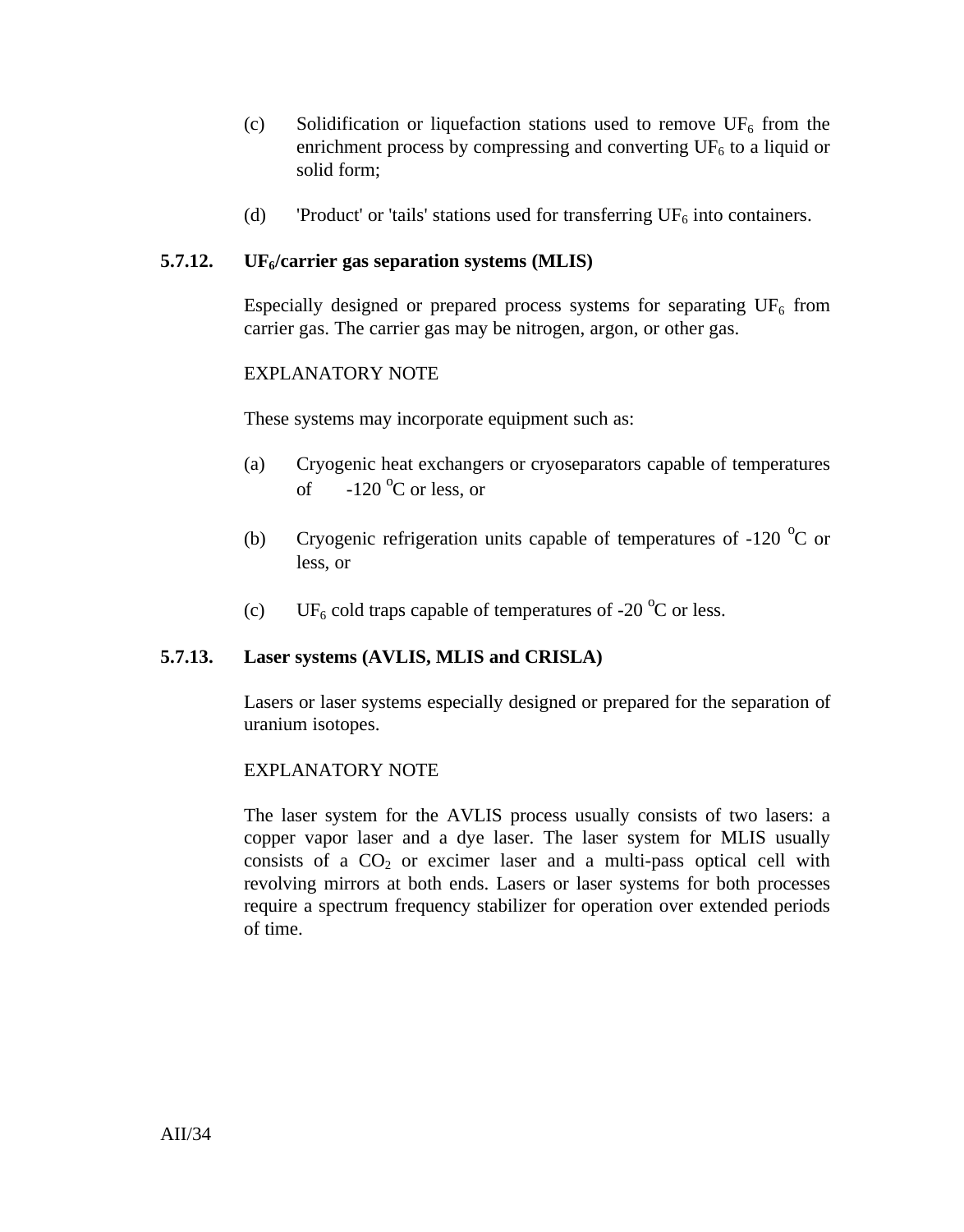## **5.8. Especially designed or prepared systems, equipment and components for use in plasma separation enrichment plants**

#### INTRODUCTORY NOTE

In the plasma separation process, a plasma of uranium ions passes through an electric field tuned to the U-235 ion resonance frequency so that they preferentially absorb energy and increase the diameter of their corkscrewlike orbits. Ions with a large-diameter path are trapped to produce a product enriched in U-235. The plasma, which is made by ionizing uranium vapor, is contained in a vacuum chamber with a high-strength magnetic field produced by a superconducting magnet. The main technological systems of the process include the uranium plasma generation system, the separator module with superconducting magnet and metal removal systems for the collection of 'product' and 'tails'.

## **5.8.1. Microwave power sources and antennae**

Especially designed or prepared microwave power sources and antennae for producing or accelerating ions and having the following characteristics: greater than 30 GHz frequency and greater than 50 kW mean power output for ion production.

#### **5.8.2. Ion excitation coils**

Especially designed or prepared radio frequency ion excitation coils for frequencies of more than 100 kHz and capable of handling more than 40 kW mean power.

## **5.8.3. Uranium plasma generation systems**

Especially designed or prepared systems for the generation of uranium plasma, which may contain high-power strip or scanning electron beam guns with a delivered power on the target of more than 2.5 kW/cm.

#### **5.8.4. Liquid uranium metal handling systems**

Especially designed or prepared liquid metal handling systems for molten uranium or uranium alloys, consisting of crucibles and cooling equipment for the crucibles.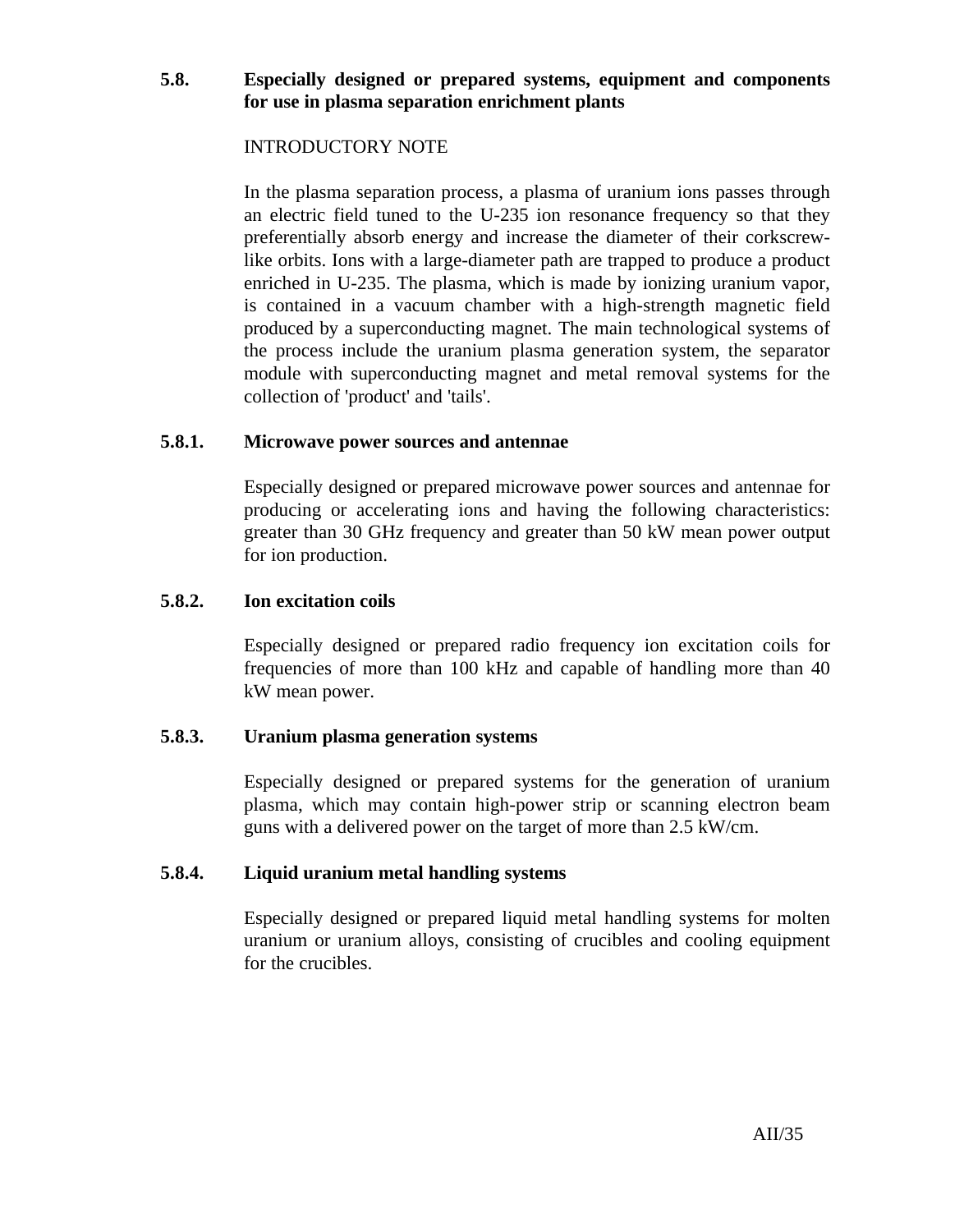#### EXPLANATORY NOTE

The crucibles and other parts of this system that come into contact with molten uranium or uranium alloys are made of or protected by materials of suitable corrosion and heat resistance. Suitable materials include tantalum, yttria-coated graphite, graphite coated with other rare earth oxides or mixtures thereof.

#### **5.8.5. Uranium metal 'product' and 'tails' collector assemblies**

Especially designed or prepared 'product' and 'tails' collector assemblies for uranium metal in solid form. These collector assemblies are made of or protected by materials resistant to the heat and corrosion of uranium metal vapor, such as yttria-coated graphite or tantalum.

#### **5.8.6. Separator module housings**

Cylindrical vessels especially designed or prepared for use in plasma separation enrichment plants for containing the uranium plasma source, radio-frequency drive coil and the 'product' and 'tails' collectors.

## EXPLANATORY NOTE

These housings have a multiplicity of ports for electrical feed-throughs, diffusion pump connections and instrumentation diagnostics and monitoring. They have provisions for opening and closure to allow for refurbishment of internal components and are constructed of a suitable nonmagnetic material such as stainless steel.

## **5.9. Especially designed or prepared systems, equipment and components for use in electromagnetic enrichment plants**

#### INTRODUCTORY NOTE

In the electromagnetic process, uranium metal ions produced by ionization of a salt feed material (typically  $UCl_4$ ) are accelerated and passed through a magnetic field that has the effect of causing the ions of different isotopes to follow different paths. The major components of an electromagnetic isotope separator include: a magnetic field for ion-beam diversion/separation of the isotopes, an ion source with its acceleration system, and a collection system for the separated ions. Auxiliary systems for the process include the magnet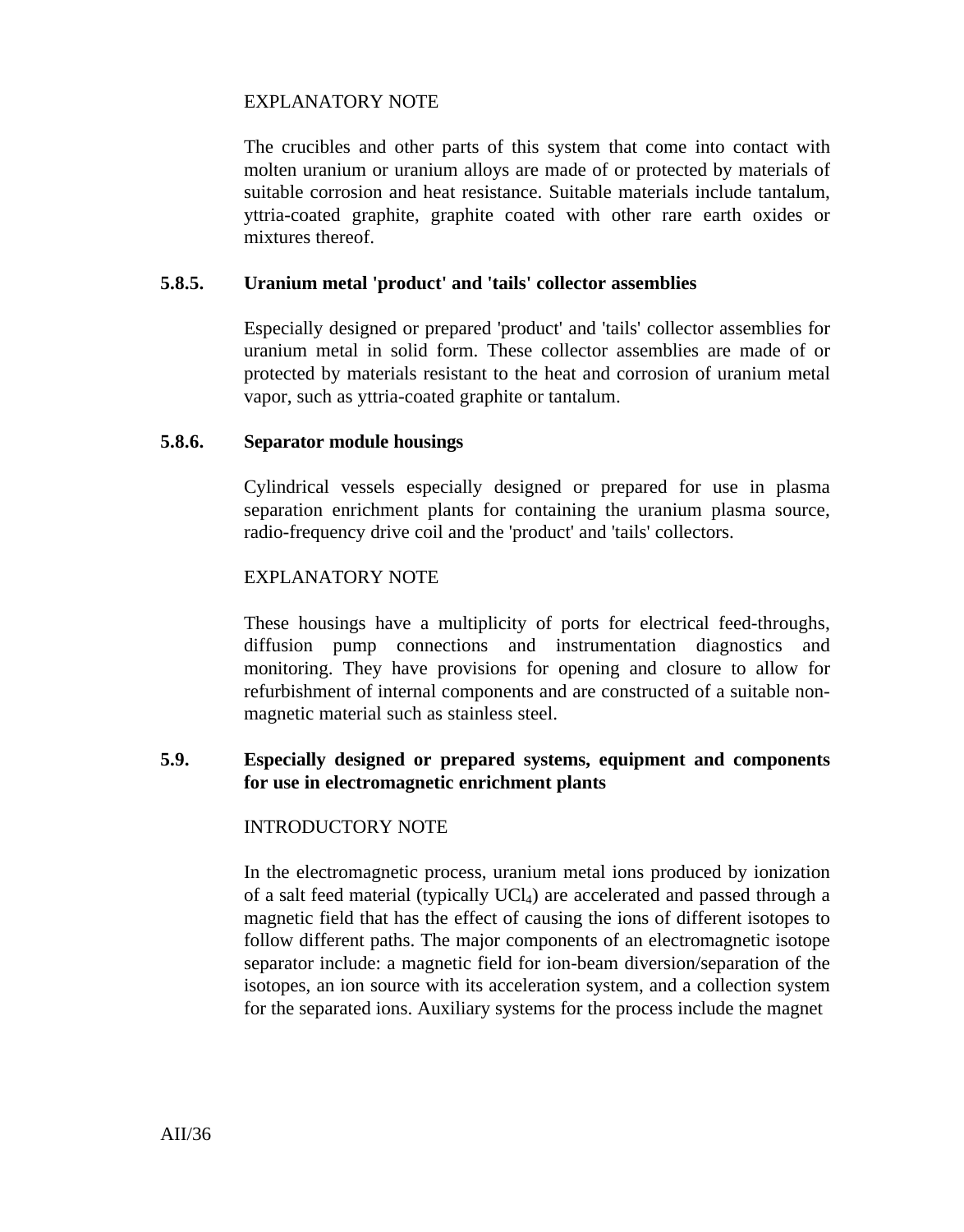power supply system, the ion source high-voltage power supply system, the vacuum system, and extensive chemical handling systems for recovery of product and cleaning/recycling of components.

## **5.9.1. Electromagnetic isotope separators**

Electromagnetic isotope separators especially designed or prepared for the separation of uranium isotopes, and equipment and components therefor, including:

(a) Ion sources

Especially designed or prepared single or multiple uranium ion sources consisting of a vapor source, ionizer, and beam accelerator, constructed of suitable materials such as graphite, stainless steel, or copper, and capable of providing a total ion beam current of 50 mA or greater.

(b) Ion collectors

Collector plates consisting of two or more slits and pockets especially designed or prepared for collection of enriched and depleted uranium ion beams and constructed of suitable materials such as graphite or stainless steel.

(c) Vacuum housings

Especially designed or prepared vacuum housings for uranium electromagnetic separators, constructed of suitable non-magnetic materials such as stainless steel and designed for operation at pressures of 0.1 Pa or lower.

# EXPLANATORY NOTE

The housings are specially designed to contain the ion sources, collector plates and water-cooled liners and have provision for diffusion pump connections and opening and closure for removal and reinstallation of these components.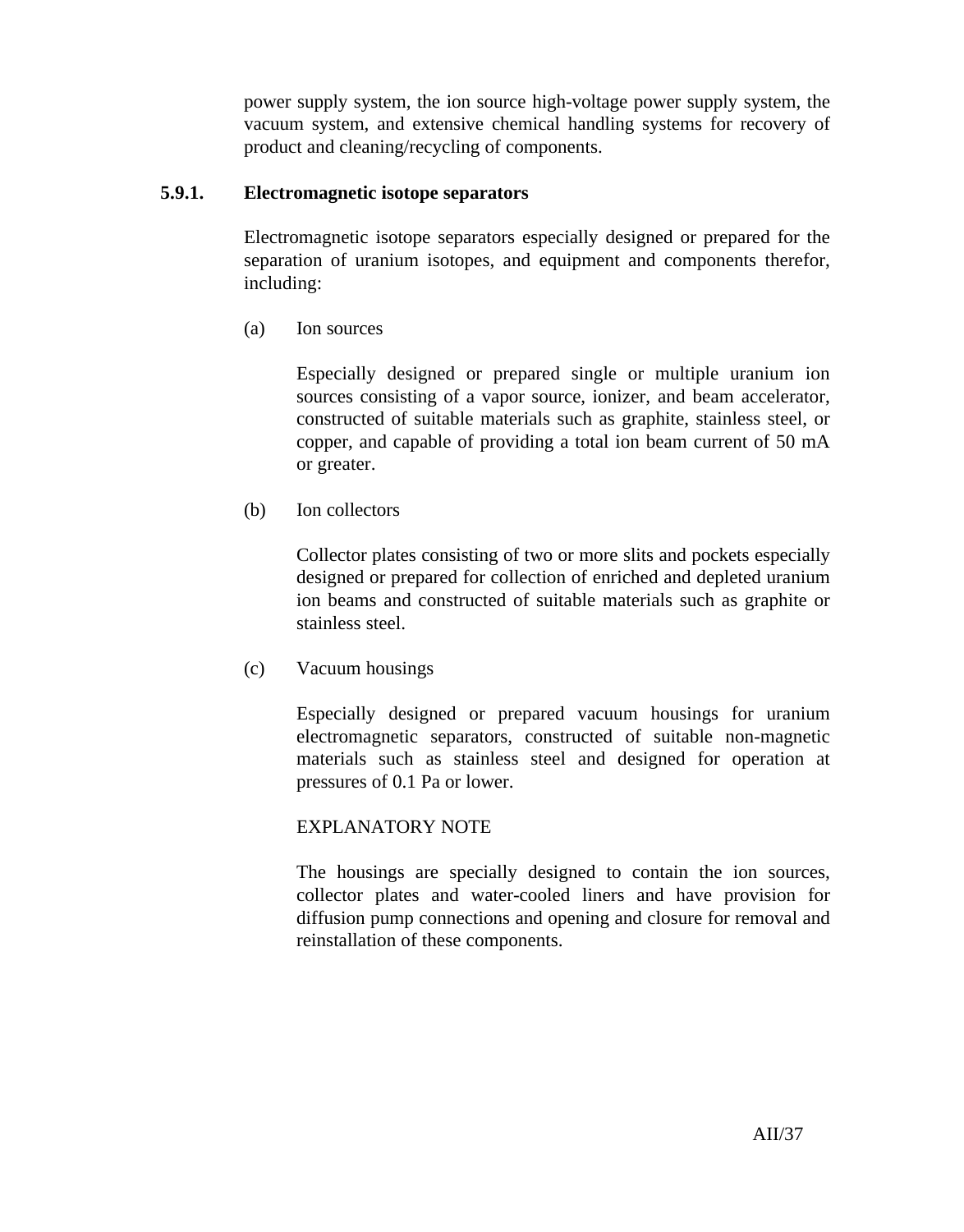(d) Magnet pole pieces

Especially designed or prepared magnet pole pieces having a diameter greater than 2 m used to maintain a constant magnetic field within an electromagnetic isotope separator and to transfer the magnetic field between adjoining separators.

# **5.9.2. High voltage power supplies**

Especially designed or prepared high-voltage power supplies for ion sources, having all of the following characteristics: capable of continuous operation, output voltage of 20,000 V or greater, output current of 1 A or greater, and voltage regulation of better than 0.01% over a time period of 8 hours.

## **5.9.3. Magnet power supplies**

Especially designed or prepared high-power, direct current magnet power supplies having all of the following characteristics: capable of continuously producing a current output of 500 A or greater at a voltage of 100 V or greater and with a current or voltage regulation better than 0.01% over a period of 8 hours.

## **6. Plants for the production of heavy water, deuterium and deuterium compounds and equipment especially designed or prepared therefor**

## INTRODUCTORY NOTE

Heavy water can be produced by a variety of processes. However, the two processes that have proven to be commercially viable are the waterhydrogen sulphide exchange process (GS process) and the ammoniahydrogen exchange process.

The GS process is based upon the exchange of hydrogen and deuterium between water and hydrogen sulphide within a series of towers which are operated with the top section cold and the bottom section hot. Water flows down the towers while the hydrogen sulphide gas circulates from the bottom to the top of the towers. A series of perforated trays are used to promote mixing between the gas and the water. Deuterium migrates to the water at low temperatures and to the hydrogen sulphide at high temperatures. Gas or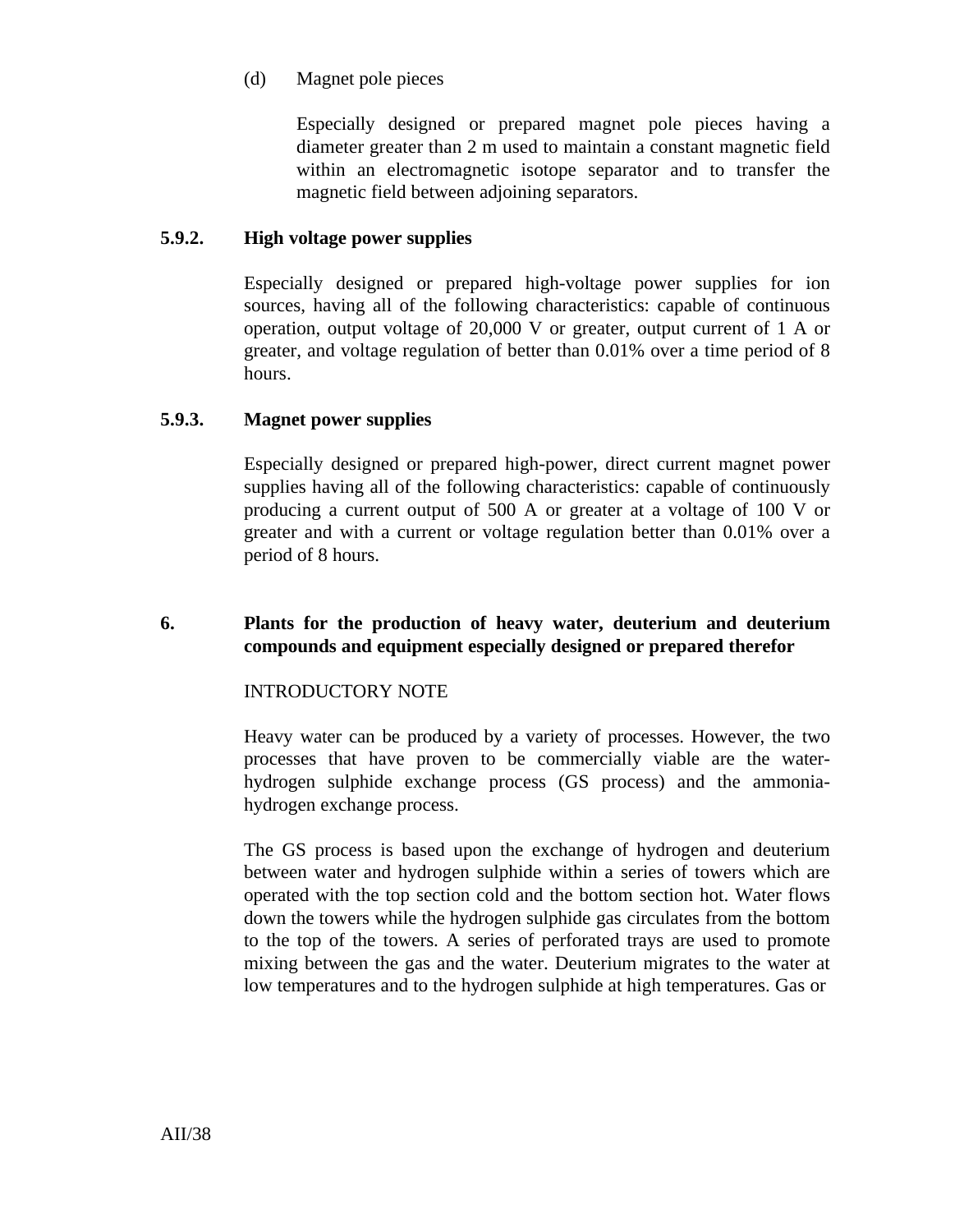water, enriched in deuterium, is removed from the first stage towers at the junction of the hot and cold sections and the process is repeated in subsequent stage towers. The product of the last stage, water enriched up to 30% in deuterium, is sent to a distillation unit to produce reactor grade heavy water, i.e., 99.75% deuterium oxide.

The ammonia-hydrogen exchange process can extract deuterium from synthesis gas through contact with liquid ammonia in the presence of a catalyst. The synthesis gas is fed into exchange towers and to an ammonia converter. Inside the towers the gas flows from the bottom to the top while the liquid ammonia flows from the top to the bottom. The deuterium is stripped from the hydrogen in the synthesis gas and concentrated in the ammonia. The ammonia then flows into an ammonia cracker at the bottom of the tower while the gas flows into an ammonia converter at the top. Further enrichment takes place in subsequent stages and reactor grade heavy water is produced through final distillation. The synthesis gas feed can be provided by an ammonia plant that, in turn, can be constructed in association with a heavy water ammonia-hydrogen exchange plant. The ammonia-hydrogen exchange process can also use ordinary water as a feed source of deuterium.

Many of the key equipment items for heavy water production plants using GS or the ammonia-hydrogen exchange processes are common to several segments of the chemical and petroleum industries. This is particularly so for small plants using the GS process. However, few of the items are available "off-the-shelf". The GS and ammonia-hydrogen processes require the handling of large quantities of flammable, corrosive and toxic fluids at elevated pressures. Accordingly, in establishing the design and operating standards for plants and equipment using these processes, careful attention to the materials selection and specifications is required to ensure long service life with high safety and reliability factors. The choice of scale is primarily a function of economics and need. Thus, most of the equipment items would be prepared according to the requirements of the customer.

Finally, it should be noted that, in both the GS and the ammonia-hydrogen exchange processes, items of equipment which individually are not especially designed or prepared for heavy water production can be assembled into systems which are especially designed or prepared for producing heavy water. The catalyst production system used in the ammonia-hydrogen exchange process and water distillation systems used for the final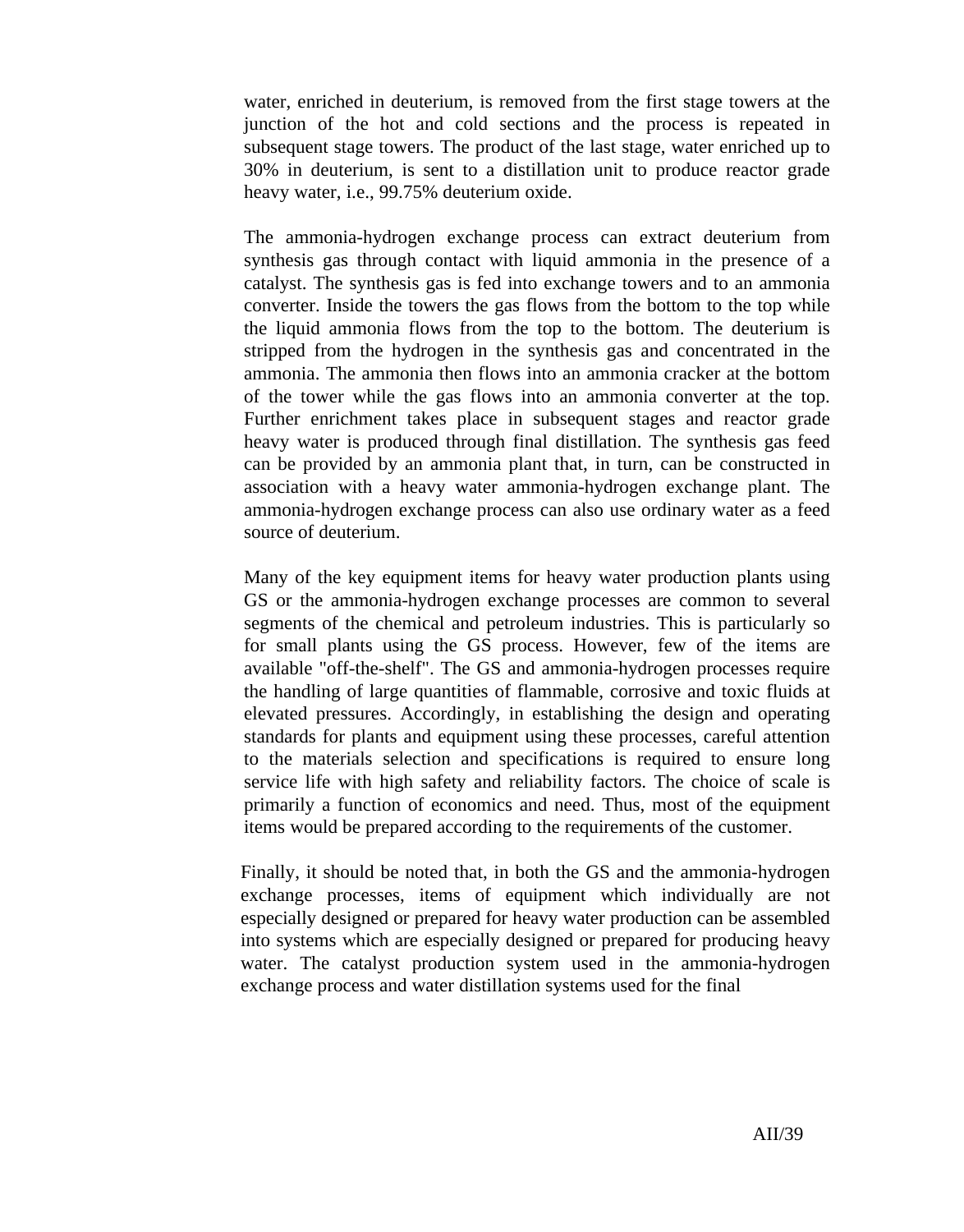concentration of heavy water to reactor-grade in either process are examples of such systems.

The items of equipment which are especially designed or prepared for the production of heavy water utilizing either the water-hydrogen sulphide exchange process or the ammonia-hydrogen exchange process include the following:

# **6.1. Water - Hydrogen Sulphide Exchange Towers**

Exchange towers fabricated from fine carbon steel (such as ASTM A516) with diameters of 6 m (20 ft) to 9 m (30 ft), capable of operating at pressures greater than or equal to 2 MPa (300 psi) and with a corrosion allowance of 6 mm or greater, especially designed or prepared for heavy water production utilizing the water-hydrogen sulphide exchange process.

## **6.2. Blowers and Compressors**

Single stage, low head (i.e., 0.2 MPa or 30 psi) centrifugal blowers or compressors for hydrogen-sulphide gas circulation (i.e., gas containing more than  $70\%$  H<sub>2</sub>S) especially designed or prepared for heavy water production utilizing the water-hydrogen sulphide exchange process. These blowers or compressors have a throughput capacity greater than or equal to 56 m<sup>3</sup>/second (120,000 SCFM) while operating at pressures greater than or equal to 1.8 MPa (260 psi) suction and have seals designed for wet  $H_2S$ service.

# **6.3. Ammonia-Hydrogen Exchange Towers**

Ammonia-hydrogen exchange towers greater than or equal to 35 m (114.3 ft) in height with diameters of  $1.5 \text{ m}$  (4.9 ft) to  $2.5 \text{ m}$  (8.2 ft) capable of operating at pressures greater than 15 MPa (2225 psi) especially designed or prepared for heavy water production utilizing the ammonia-hydrogen exchange process. These towers also have at least one flanged axial opening of the same diameter as the cylindrical part through which the tower internals can be inserted or withdrawn.

## **6.4. Tower Internals and Stage Pumps**

Tower internals and stage pumps especially designed or prepared for towers for heavy water production utilizing the ammonia-hydrogen exchange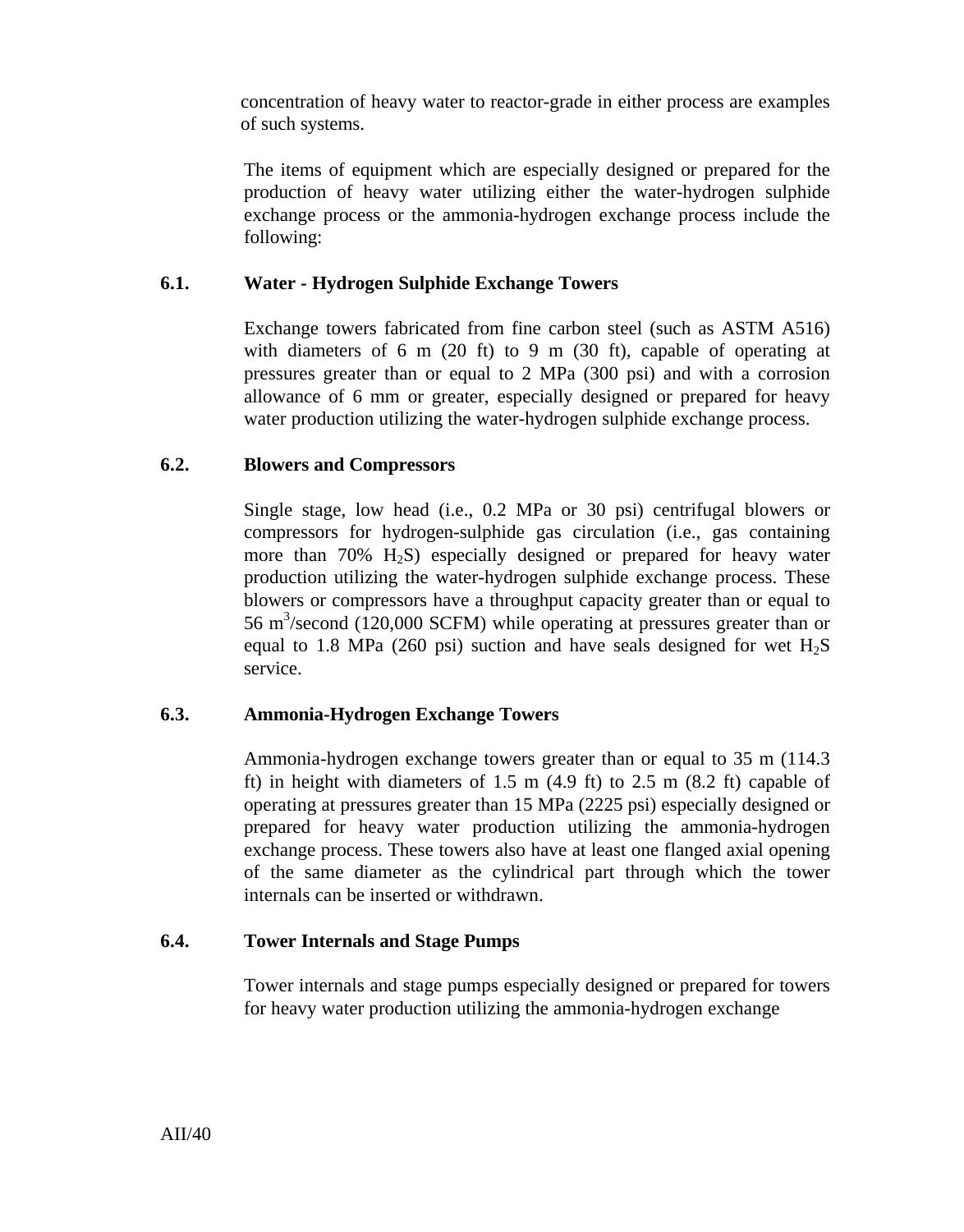process. Tower internals include especially designed stage contactors which promote intimate gas/liquid contact. Stage pumps include especially designed submersible pumps for circulation of liquid ammonia within a contacting stage internal to the stage towers.

#### **6.5. Ammonia Crackers**

Ammonia crackers with operating pressures greater than or equal to 3 MPa (450 psi) especially designed or prepared for heavy water production utilizing the ammonia- hydrogen exchange process.

#### **6.6. Infrared Absorption Analyzers**

Infrared absorption analyzers capable of "on-line" hydrogen/deuterium ratio analysis where deuterium concentrations are equal to or greater than 90%.

## **6.7. Catalytic Burners**

Catalytic burners for the conversion of enriched deuterium gas into heavy water especially designed or prepared for heavy water production utilizing the ammonia-hydrogen exchange process.

## **7. Plants for the conversion of uranium and equipment especially designed or prepared therefor**

## INTRODUCTORY NOTE

Uranium conversion plants and systems may perform one or more transformations from one uranium chemical species to another, including: conversion of uranium ore concentrates to  $UO<sub>3</sub>$ , conversion of  $UO<sub>3</sub>$  to  $UO<sub>2</sub>$ , conversion of uranium oxides to UF<sub>4</sub> or UF<sub>6</sub>, conversion of UF<sub>4</sub> to UF<sub>6</sub>, conversion of UF<sub>6</sub> to UF<sub>4</sub>, conversion of UF<sub>4</sub> to uranium metal, and conversion of uranium fluorides to  $UO<sub>2</sub>$ . Many of the key equipment items for uranium conversion plants are common to several segments of the chemical process industry. For example, the types of equipment employed in these processes may include: furnaces, rotary kilns, fluidized bed reactors, flame tower reactors, liquid centrifuges, distillation columns and liquidliquid extraction columns. However, few of the items are available "off-theshelf"; most would be prepared according to the requirements and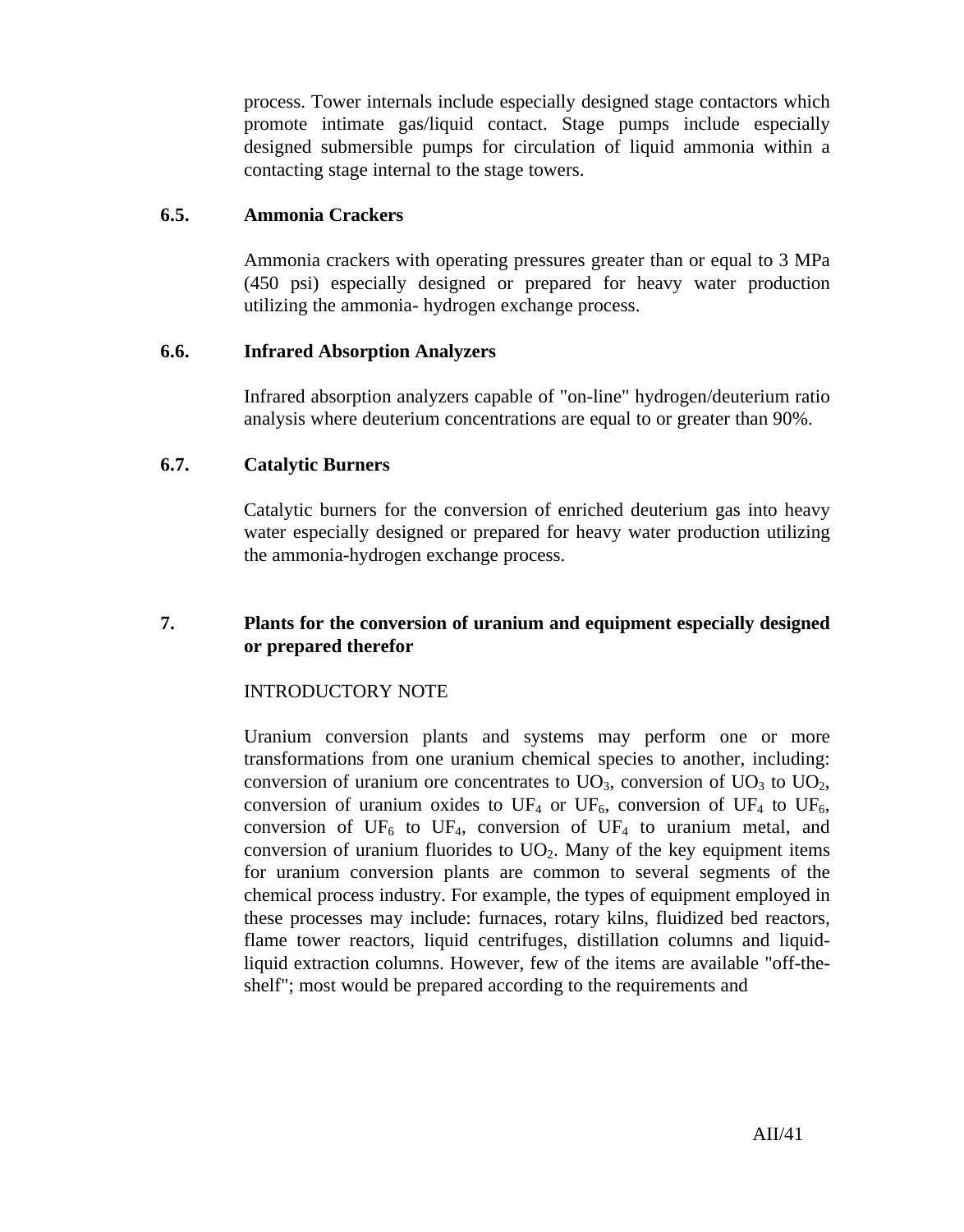specifications of the customer. In some instances, special design and construction considerations are required to address the corrosive properties of some of the chemicals handled (HF,  $F_2$ , ClF<sub>3</sub>, and uranium fluorides). Finally, it should be noted that, in all of the uranium conversion processes, items of equipment which individually are not especially designed or prepared for uranium conversion can be assembled into systems which are especially designed or prepared for use in uranium conversion.

# **7.1. Especially designed or prepared systems for the conversion of uranium ore concentrates to UO<sup>3</sup>**

# EXPLANATORY NOTE

Conversion of uranium ore concentrates to  $UO_3$  can be performed by first dissolving the ore in nitric acid and extracting purified uranyl nitrate using a solvent such as tributyl phosphate. Next, the uranyl nitrate is converted to  $UO<sub>3</sub>$  either by concentration and denitration or by neutralization with gaseous ammonia to produce ammonium diuranate with subsequent filtering, drying, and calcining.

# **7.2. Especially designed or prepared systems for the conversion of UO3 to**  $UF<sub>6</sub>$

## EXPLANATORY NOTE

Conversion of  $UO_3$  to  $UF_6$  can be performed directly by fluorination. The process requires a source of fluorine gas or chlorine trifluoride.

# **7.3. Especially designed or prepared systems for the conversion of UO3 to**  $\mathbf{U}\mathbf{O}_2$

## EXPLANATORY NOTE

Conversion of  $UO_3$  to  $UO_2$  can be performed through reduction of  $UO_3$  with cracked ammonia gas or hydrogen.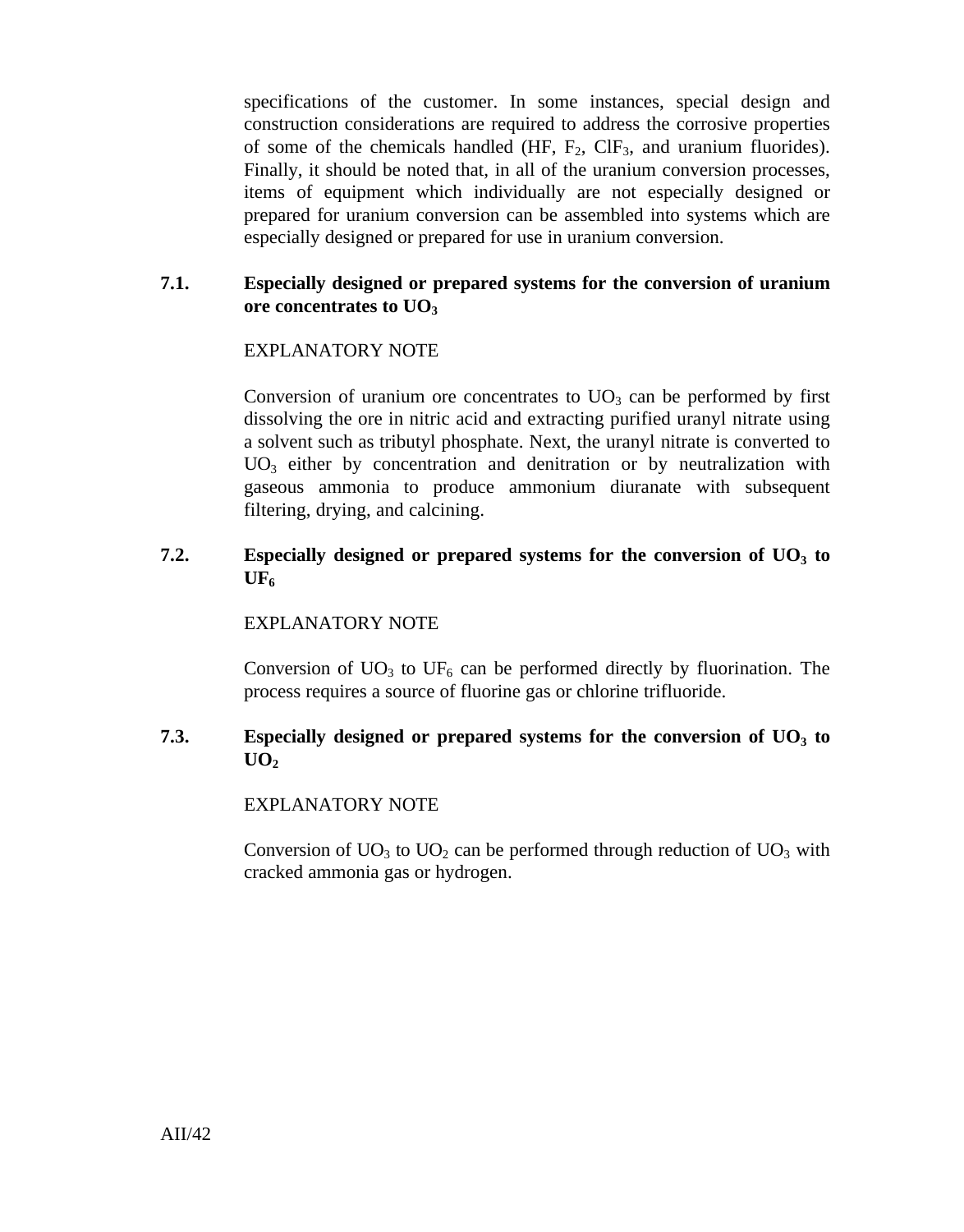# **7.4. Especially designed or prepared systems for the conversion of UO2 to**  $U\mathbf{F}_4$

#### EXPLANATORY NOTE

Conversion of  $UO<sub>2</sub>$  to  $UF<sub>4</sub>$  can be performed by reacting  $UO<sub>2</sub>$  with hydrogen fluoride gas (HF) at  $300-500$  °C.

# **7.5. Especially designed or prepared systems for the conversion of UF4 to UF<sup>6</sup>**

## EXPLANATORY NOTE

Conversion of UF<sub>4</sub> to UF<sub>6</sub> is performed by exothermic reaction with fluorine in a tower reactor. UF<sub>6</sub> is condensed from the hot effluent gases by passing the effluent stream through a cold trap cooled to  $-10^{-0}$ C. The process requires a source of fluorine gas.

# **7.6. Especially designed or prepared systems for the conversion of UF4 to U metal**

## EXPLANATORY NOTE

Conversion of  $UF_4$  to U metal is performed by reduction with magnesium (large batches) or calcium (small batches). The reaction is carried out at temperatures above the melting point of uranium (1130 $\mathrm{^0C}$ ).

# **7.7. Especially designed or prepared systems for the conversion of UF6 to UO<sup>2</sup>**

## EXPLANATORY NOTE

Conversion of  $UF_6$  to  $UO_2$  can be performed by one of three processes. In the first,  $UF_6$  is reduced and hydrolyzed to  $UO_2$  using hydrogen and steam. In the second,  $UF<sub>6</sub>$  is hydrolyzed by solution in water, ammonia is added to precipitate ammonium diuranate, and the diuranate is reduced to  $UO<sub>2</sub>$  with hydrogen at 820 °C. In the third process, gaseous  $UF_6$ ,  $CO_2$ , and  $NH_3$  are combined in water, precipitating ammonium uranyl carbonate. The ammonium uranyl carbonate is combined with steam and hydrogen at 500-  $600^{\circ}$ C to yield UO<sub>2</sub>.